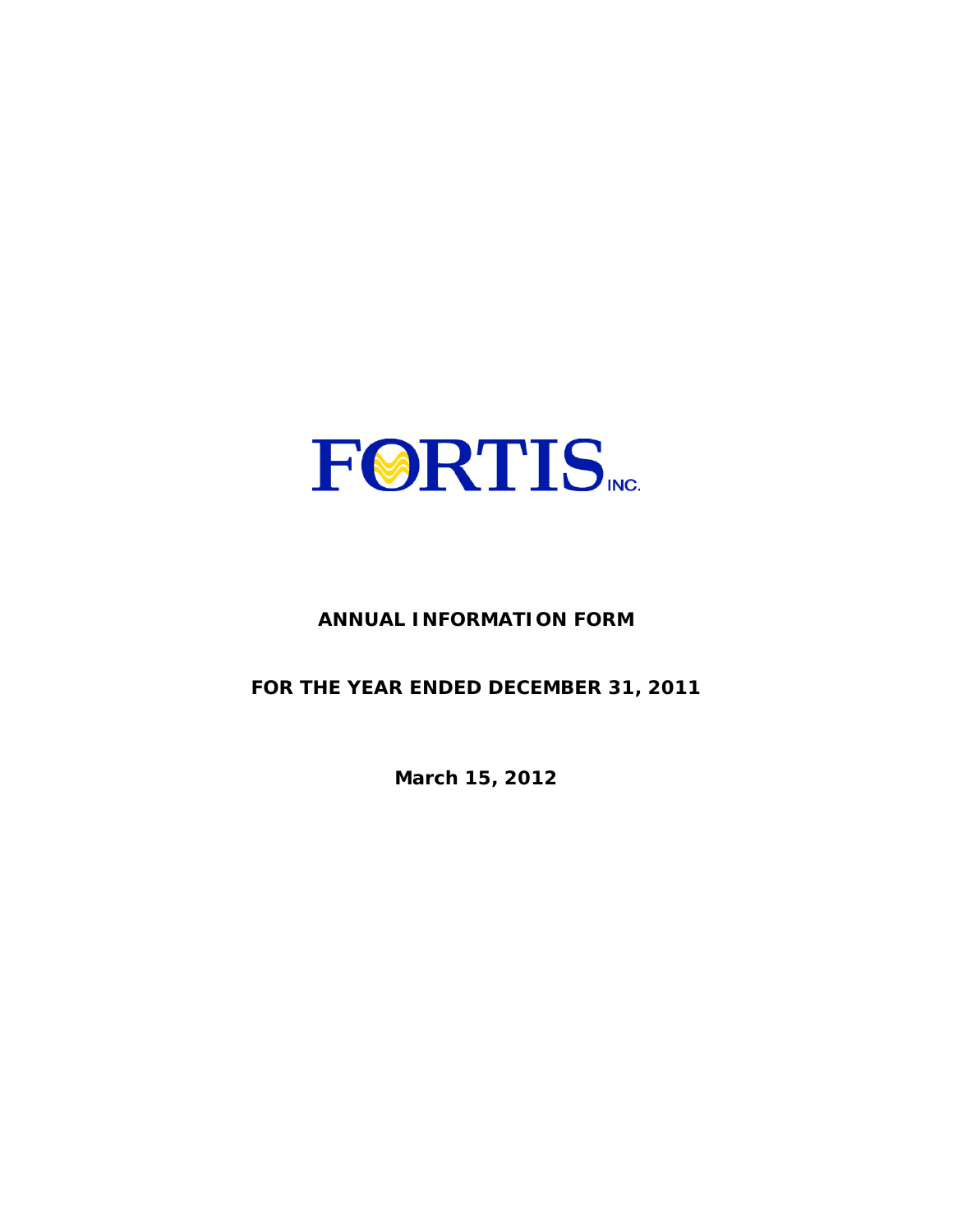# **ANNUAL INFORMATION FORM FOR THE YEAR ENDED DECEMBER 31, 2011**

# **TABLE OF CONTENTS**

| 1.0  | 1.1                                               |
|------|---------------------------------------------------|
|      | 1.2                                               |
| 2.0  | GENERAL DEVELOPMENT OF THE BUSINESS<br>2.1        |
|      | 2.2                                               |
| 3.0  | DESCRIPTION OF THE BUSINESS                       |
|      | Regulated Gas Utilities - Canadian<br>3.1         |
|      | Regulated Electric Utilities - Canadian<br>3.2    |
|      |                                                   |
|      |                                                   |
|      |                                                   |
|      | 3.3                                               |
|      | 3.4                                               |
|      | 3.5                                               |
| 4.0  |                                                   |
| 5.0  |                                                   |
| 6.0  |                                                   |
| 7.0  | GENERAL DESCRIPTION OF SHARE CAPITAL STRUCTURE 30 |
| 8.0  |                                                   |
| 9.0  |                                                   |
| 10.0 |                                                   |
| 11.0 | <b>AUDIT COMMITTEE</b>                            |
| 12.0 |                                                   |
| 13.0 |                                                   |
| 14.0 |                                                   |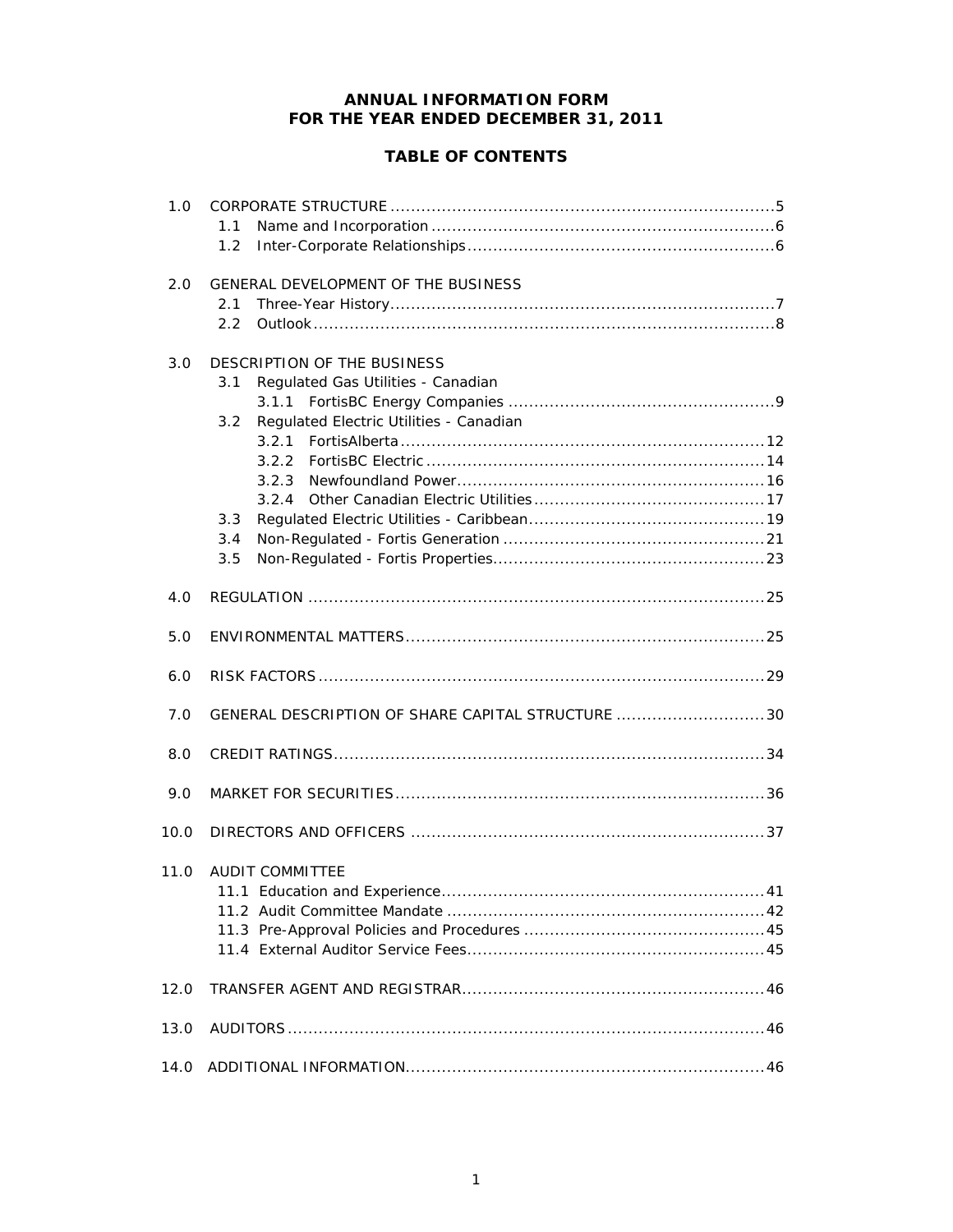## **DEFINITIONS OF CERTAIN TERMS**

Certain terms used in this Annual Information Form are defined below:

**"2011 Annual Information Form"** means this Fortis Inc. Annual Information Form in respect of the year ended December 31, 2011;

**"2011 Audited Consolidated Financial Statements"** means the audited comparative consolidated financial statements of Fortis Inc. as at and for the year ended December 31, 2011 and related notes thereto;

**"Abitibi"** means AbitibiBowater Inc.;

**"AESO"** means Alberta Electric System Operator;

**"Algoma Power"** means Algoma Power Inc.;

**"AUC"** means Alberta Utilities Commission;

**"BC Hydro"** means BC Hydro and Power Authority;

**"BCUC"** means British Columbia Utilities Commission;

**"BECOL"** means Belize Electric Company Limited;

**"Belize Electricity"** means Belize Electricity Limited;

**"BEPC"** means Brilliant Expansion Power Corporation;

**"Board"** means Board of Directors of Fortis Inc.;

**"BPC"** means Brilliant Power Corporation;

**"Canadian GAAP"** means Canadian generally accepted accounting principles;

**"Canadian Niagara Power"** means Canadian Niagara Power Inc.;

**"Caribbean Utilities"** means Caribbean Utilities Company, Ltd.;

**"CAW"** means Canadian Auto Workers-Retail/Wholesale;

**"CEA"** means Canadian Electricity Association;

**"CEP"** means Communications, Energy and Paperworkers Union of Canada;

**"CH Energy Group"** means CH Energy Group, Inc.;

**"COPE"** means Canadian Office and Professional Employees Union;

**"Cornwall Electric"** means Cornwall Street Railway, Light and Power Company, Limited;

**"Corporation"** means Fortis Inc.;

**"CPA"** means Canal Plant Agreement;

**"CPC/CBT"** means Columbia Power Corporation and Columbia Basin Trust;

**"CUPE"** means Canadian Union of Public Employees;

**"DBRS"** means DBRS Limited;

**"EMS"** means environmental management system;

**"Exchange Act"** means the *U.S. Securities Exchange Act of 1934*, as amended;

**"Exploits Partnership"** means Exploits River Hydro Partnership between Abitibi and Fortis Properties Corporation;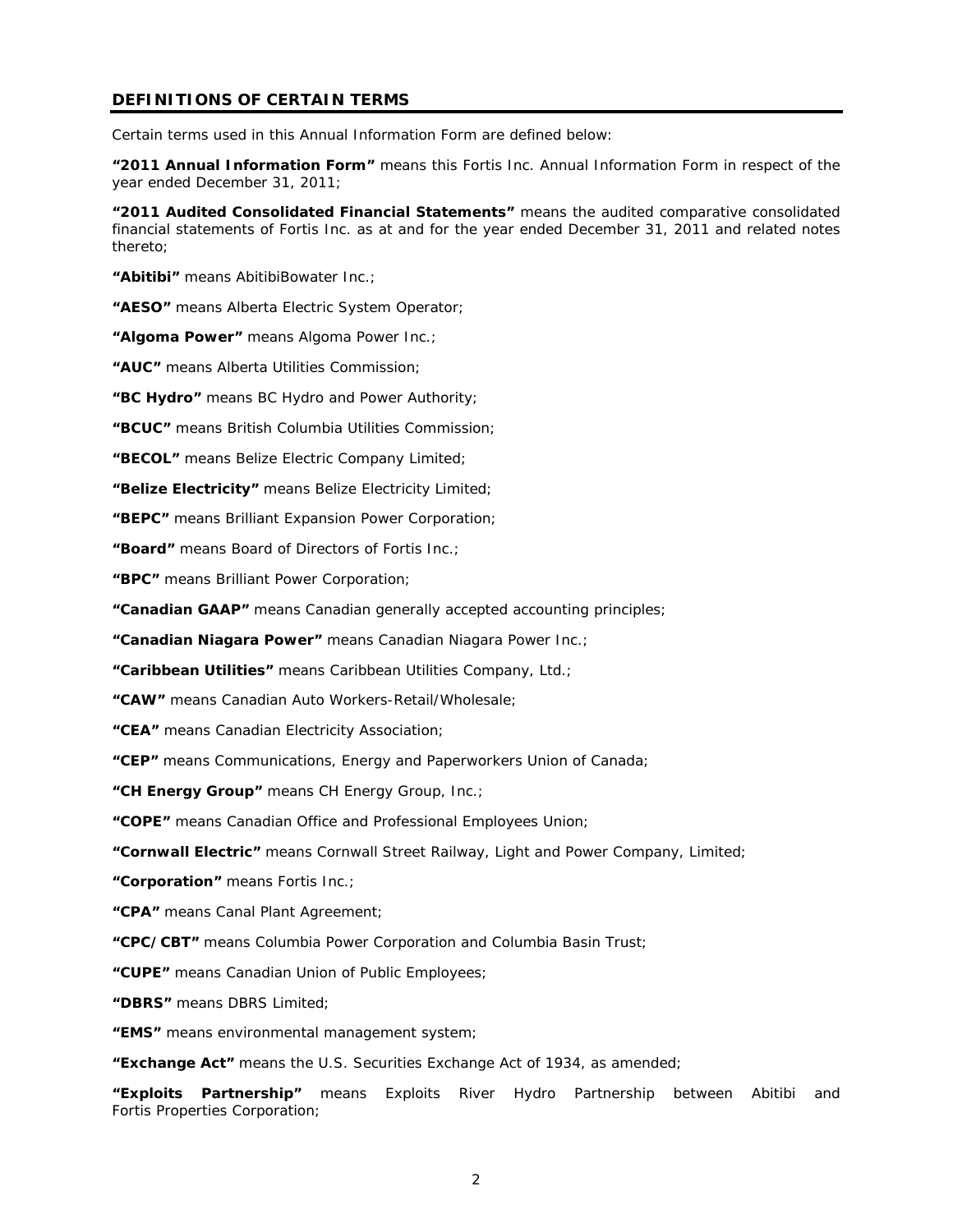**"External Auditor"** means the firm of chartered accountants registered with the Canadian Public Accountability Board or its successor and appointed by the shareholders of the Corporation to act as external auditor of the Corporation;

**"FEI"** means FortisBC Energy Inc. (formerly Terasen Gas Inc.);

**"FEVI"** means FortisBC Energy (Vancouver Island) Inc. (formerly Terasen Gas (Vancouver Island) Inc.);

**"FEWI"** means FortisBC Energy (Whistler) Inc. (formerly Terasen Gas (Whistler) Inc.);

**"FHI"** means FortisBC Holdings Inc. (formerly Terasen Inc.), the parent company of FEI, FEVI and FEWI;

**"Fortis"** means Fortis Inc.;

**"FortisAlberta"** means FortisAlberta Inc.;

**"FortisAlberta Holdings"** means FortisAlberta Holdings Inc.;

**"FortisBC Electric"** means, collectively, the operations of FortisBC Inc. and its parent company, Fortis Pacific Holdings Inc., but excluding its wholly owned partnership, Walden Power Partnership;

**"FortisBC Energy companies"** means, collectively, the operations of FEI, FEVI and FEWI;

**"FortisOntario"** means, collectively, the operations of Canadian Niagara Power, Cornwall Electric and Algoma Power. Canadian Niagara Power's accounts include the operation of the electricity distribution business of Port Colborne Hydro Inc.;

**"Fortis Pacific Holdings"** means Fortis Pacific Holdings Inc.;

**"Fortis Properties"** means Fortis Properties Corporation;

**"Fortis Turks and Caicos"** means, collectively, FortisTCI Limited (formerly P.P.C. Limited) and Atlantic Equipment & Power (Turks and Caicos) Ltd.;

**"FortisUS Energy"** means FortisUS Energy Corporation;

**"FortisWest"** means FortisWest Inc.;

**"GHG"** means greenhouse gas;

**"GOB"** means Government of Belize;

**"GSMIP"** means Gas Supply Mitigation Incentive Plan;

**"GWh"** means gigawatt hour(s);

**"Hydro One"** means Hydro One Networks Inc.;

**"IASB"** means International Accounting Standards Board;

**"IBEW"** means International Brotherhood of Electrical Workers;

**"IESO"** means Independent Electricity System Operator of Ontario;

**"IFRS"** means International Financial Reporting Standards;

**"ISO"** means International Organization for Standardization;

**"Management"** means, collectively, senior officers of the Corporation;

**"Maritime Electric"** means Maritime Electric Company, Limited;

**"MD&A"** means the Corporation's Management Discussion and Analysis, located on pages 8 through 77 of the Corporation's 2011 Annual Report to Shareholders, prepared in accordance with National Instrument 51-102 – *Continuous Disclosure Obligations,* in respect of the Corporation's annual financial statements for the year ended December 31, 2011;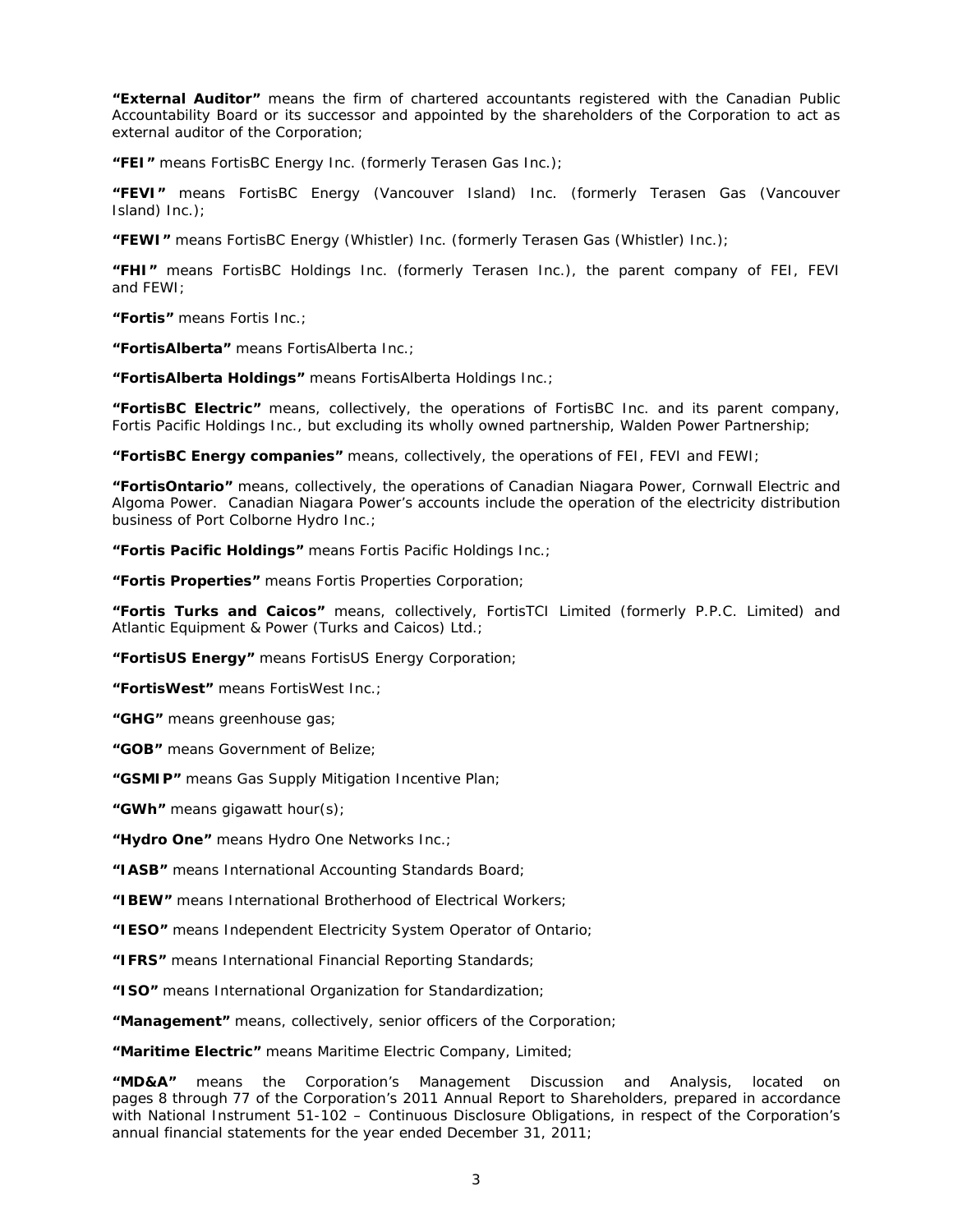**"Moody's"** means Moody's Investors Service;

**"MW"** means megawatt(s);

**"NB Power"** means New Brunswick Power Corporation;

**"NEB"** means National Energy Board;

**"Newfoundland Hydro"** means Newfoundland and Labrador Hydro;

**"Newfoundland Power"** means Newfoundland Power Inc.;

**"OEB"** means Ontario Energy Board;

**"OSC"** means Ontario Securities Commission;

**"Other Canadian Electric Utilities"** means, collectively, the operations of FortisOntario and Maritime Electric;

**"PCB"** means polychlorinated biphenyl;

**"PEI"** means Prince Edward Island;

**"PEI Energy Accord"** means Prince Edward Island Energy Accord;

**"PEI Energy Commission"** means Prince Edward Island Energy Commission;

**"PJ"** means petajoule(s);

**"Point Lepreau"** means NB Power Point Lepreau Nuclear Generating Station;

**"Port Colborne Hydro"** means Port Colborne Hydro Inc.;

**"PRMP"** means Price Risk Management Plan;

**"PUB"** means Newfoundland and Labrador Board of Commissioners of Public Utilities;

**"ROE"** means rate of return on common shareholders' equity;

**"S&P"** means Standard & Poor's;

**"SEC"** means U.S. Securities and Exchange Commission;

**"SEDAR"** means the System for Electronic Document Analysis and Retrieval;

**"T&D"** means transmission and distribution;

**"Teck Metals"** means Teck Metals Ltd.;

**"TJ"** means terajoule(s);

**"UFCW"** means United Food and Commercial Workers;

**"US GAAP"** means accounting principles generally accepted in the United States;

**"USW"** means United Steel Workers;

**"Walden"** means Walden Power Partnership;

**"Waneta Expansion"** means the 335-MW hydroelectric generating facility being constructed adjacent to the existing Waneta Plant on the Pend d'Oreille River in British Columbia;

**"Waneta Partnership"** means the Waneta Expansion Limited Partnership between CPC/CBT and Fortis; and

**"Whistler"** means the Resort Municipality of Whistler.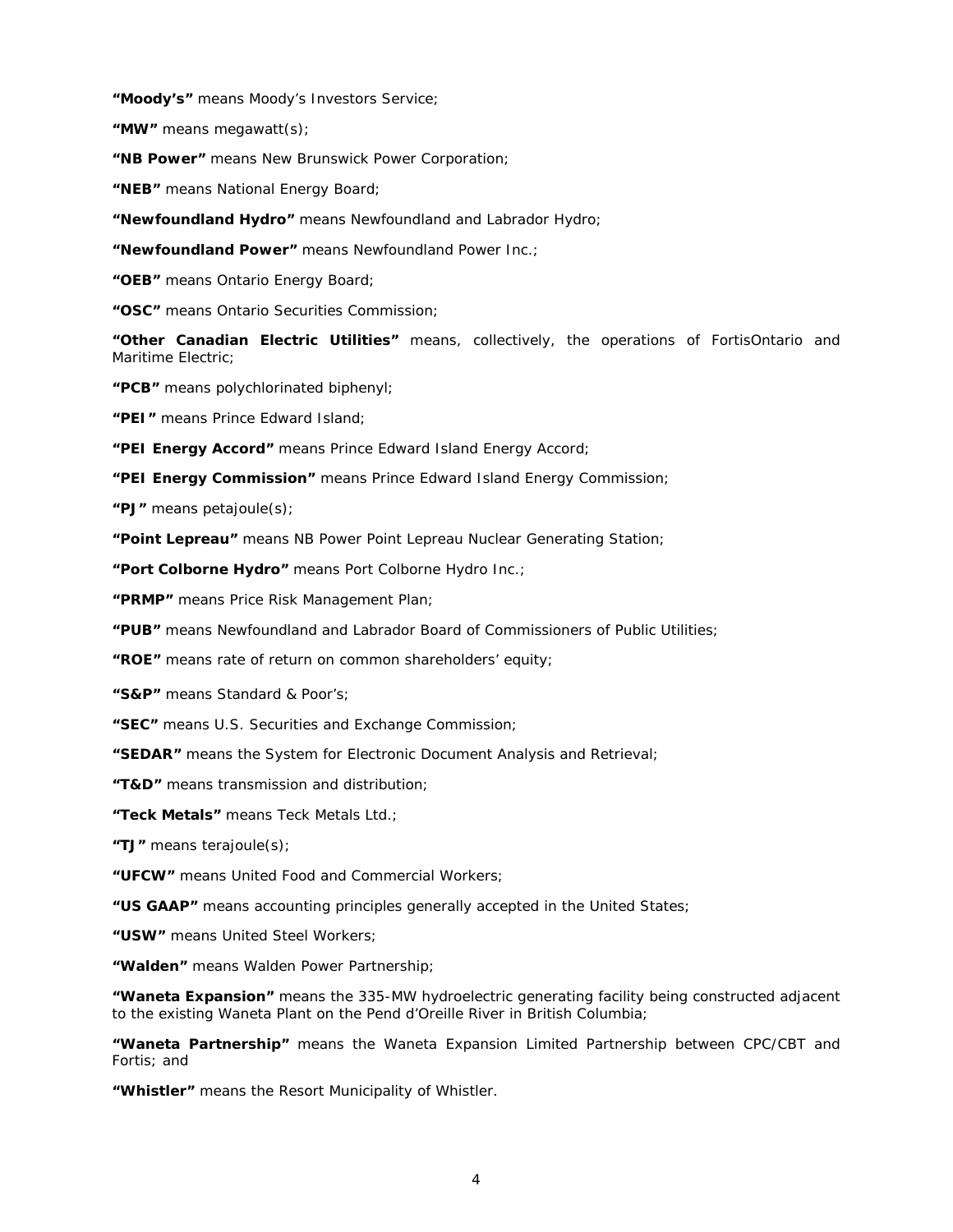#### **1.0 CORPORATE STRUCTURE**

The 2011 Annual Information Form has been prepared in accordance with National Instrument 52-102 - *Continuous Disclosure Obligations*. Financial information has been prepared in accordance with Canadian GAAP and is presented in Canadian dollars unless otherwise specified.

Except as otherwise stated, the information in the 2011 Annual Information Form is given as of December 31, 2011.

*Fortis includes forward-looking information in the 2011 Annual Information Form within the meaning of applicable securities laws in Canada ("forward-looking information"). The purpose of the forward-looking information is to provide Management's expectations regarding the Corporation's future growth, results of operations, performance, business prospects and opportunities, and it may not be appropriate for other purposes. All forward-looking information is given pursuant to the safe harbour provisions of applicable Canadian securities legislation. The words "anticipates", "believes", "budgets", "could", "estimates", "expects", "forecasts", "intends", "may", "might", "plans", "projects", "schedule", "should", "will", "would" and similar expressions are often intended to identify forward-looking information, although not all forward-looking information contains these identifying words. The forward-looking information reflects management's current beliefs and is based on information currently available to management. The forward-looking information in the 2011 Annual Information Form, including the 2011 MD&A incorporated herein by reference,*  includes, but is not limited to, statements regarding: the Corporation's focus on the United States and Canada in the acquisition of *regulated utilities; the pursuit of growth in the Corporation's non-regulated businesses in support of its regulated utility growth strategy; the current environment of low natural gas prices and an abundance of shale gas reserves should help maintain the competitiveness of natural gas versus alternative energy sources in North America; investment to harvest shale oil and gas in Alberta, Canada, is expected to continue and should favourably impact energy sales and rate base investment in FortisAlberta's service territory; the expectation that the Government of British Columbia's new Natural Gas Strategy should favourably impact natural gas throughput at the FortisBC Energy companies; the expected capital investment in Canada's electricity sector over the 20-year period from 2010 through 2030; the Corporation's consolidated forecast gross capital expenditures for 2012 and in total over the next five years; the nature, timing and amount of certain capital projects and their expected costs and time to complete; the expectation that the Corporation's significant capital expenditure program should support continuing growth in earnings and dividends; there is no assurance that capital projects perceived as required or completed by the Corporation's regulated utilities will be approved or that conditions to such approvals will not be imposed; the expectation that the Corporation's regulated utilities could experience disruptions and increased costs if they are unable to maintain their asset base; forecast midyear rate base for*  each of the Corporation's four large Canadian regulated utilities; the expectation that cash required to complete subsidiary capital *expenditure programs will be sourced from a combination of cash from operations, borrowings under credit facilities, equity injections from Fortis and long-term debt offerings; the expectation that the Corporation's subsidiaries will be able to source the cash required to fund their 2012 capital expenditure programs; the expected consolidated long-term debt maturities and repayments in 2012 and on average annually over the next five years; the expectation that the Corporation and its subsidiaries will continue to have reasonable access to capital in the near to medium terms; the expectation that the combination of available credit*  facilities and relatively low annual debt maturities and repayments will provide the Corporation and its subsidiaries with flexibility in *the timing of access to capital markets; except for debt at the Exploits Partnership, the expectation that the Corporation and its subsidiaries will remain compliant with debt covenants during 2012; the expectation that any increase in interest expense and/or fees associated with renewed and extended credit facilities will not materially impact the Corporation's consolidated financial results for 2012; the expected timing of filing of regulatory applications and of receipt of regulatory decisions; the estimated impact a decrease in revenue at Fortis Properties' Hospitality Division would have on basic earnings per common share; no expected material adverse credit rating actions in the near term; the expected impact of a change in the US dollar-to-Canadian dollar foreign*  exchange rate on basic earnings per common share in 2012; the expectation that electricity sales growth at the Corporation's *regulated utilities in the Caribbean will be minimal for 2012; the expectation that counterparties to the FortisBC Energy companies'*  gas derivative contracts will continue to meet their obligations; the expectation that FortisBC will continue efforts in 2012 to further *integrate its gas and electricity businesses; the expectation that the Corporation's consolidated earnings and earnings per common share for 2012 will not be materially impacted by the transition to US GAAP; the expectation of an increase in consolidated defined*  benefit net pension cost for 2012 and the fact that there is no assurance that the pension plan assets will earn the assumed *long-term rates of return in the future; and the expected timing of the closing of the acquisition of CH Energy Group by Fortis and the expectation that the acquisition will be immediately accretive to earnings per common share, excluding one-time transaction* expenses. The forecasts and projections that make up the forward-looking information are based on assumptions which include, *but are not limited to: the receipt of applicable regulatory approvals and requested rate orders; no significant variability in interest rates; no significant operational disruptions or environmental liability due to a catastrophic event or environmental upset caused by severe weather, other acts of nature or other major events; the continued ability to maintain the gas and electricity systems to ensure their continued performance; no severe and prolonged downturn in economic conditions; no significant decline in capital*  spending; no material capital project and financing cost overrun related to the construction of the Waneta Expansion; sufficient *liquidity and capital resources; the expectation that the Corporation will receive appropriate compensation from the GOB for fair value of the Corporation's investment in Belize Electricity that was expropriated by the GOB; the expectation that BECOL will not be*  expropriated by the GOB; the expectation that the Corporation will receive fair compensation from the Government of *Newfoundland and Labrador related to the expropriation of the Exploits Partnership's hydroelectric assets and water rights; the continuation of regulator-approved mechanisms to flow through the commodity cost of natural gas and energy supply costs in customer rates; the ability to hedge exposures to fluctuations in interest rates, foreign exchange rates, natural gas commodity prices and fuel prices; no significant counterparty defaults; the continued competitiveness of natural gas pricing when compared with electricity and other alternative sources of energy; the continued availability of natural gas, fuel and electricity supply; continuation and regulatory approval of power supply and capacity purchase contracts; the ability to fund defined benefit pension plans, earn the assumed long-term rates of return on the related assets and recover net pension costs in customer rates; no significant changes in government energy plans and environmental laws that may materially affect the operations and cash flows of the Corporation and its subsidiaries; maintenance of adequate insurance coverage; the ability to obtain and maintain licences and permits; retention of existing service areas; the ability to report under US GAAP beyond 2014 or the adoption of IFRS after 2014 that allows for the recognition of regulatory assets and liabilities; the continued tax-deferred treatment of earnings from the Corporation's Caribbean operations; continued maintenance of information technology infrastructure; continued favourable relations with First Nations; favourable labour relations; and sufficient human resources to deliver service and execute the capital program. The forward-looking information is subject to risks, uncertainties and other factors that could cause actual results to differ materially from historical results or results anticipated by the forward-looking information. Factors which could cause results or events to differ from current expectations include, but are not limited to: regulatory risk; interest rate risk, including the*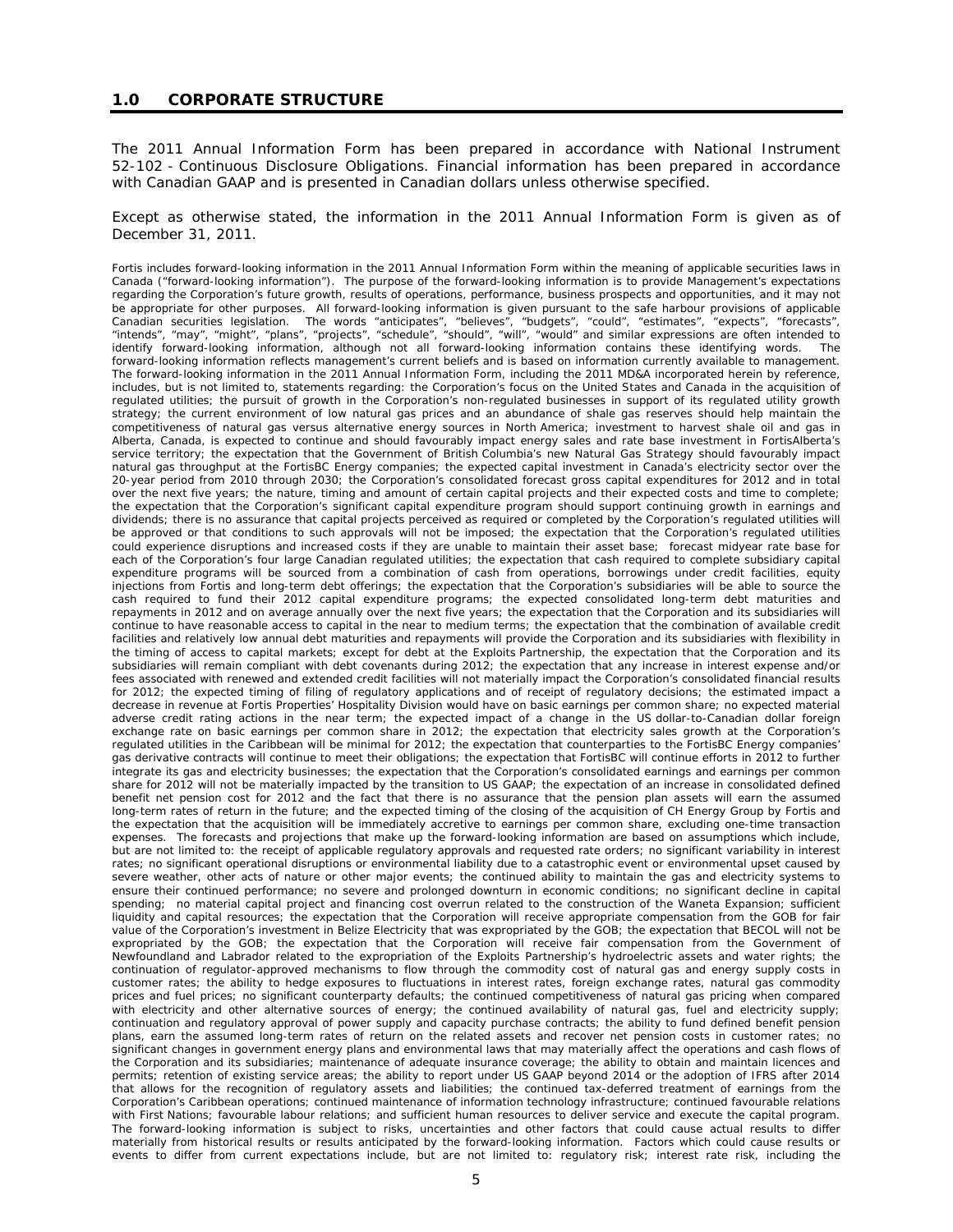*uncertainty of the impact a continuation of a low interest rate environment may have on allowed ROEs of the Corporation's regulated utilities; operating and maintenance risks; risk associated with changes in economic conditions; capital project budget overrun, completion and financing risk in the Corporation's non-regulated business; capital resources and liquidity risk; risk associated with the amount of compensation to be paid to Fortis for its investment in Belize Electricity that was expropriated by the GOB*; the timeliness of the receipt of the compensation and the ability of the GOB to pay the compensation owing to Fortis; risk that *the GOB may expropriate BECOL; an ultimate resolution of the expropriation of the hydroelectric assets and water rights of the Exploits Partnership that differs from that which is currently expected by management; weather and seasonality risk; commodity price risk; the continued ability to hedge foreign exchange risk; counterparty risk; competitiveness of natural gas; natural gas, fuel and electricity supply risk; risk associated with the continuation, renewal, replacement and/or regulatory approval of power supply and capacity purchase contracts; risk associated with defined benefit pension plan performance and funding requirements; risks related to FEVI; environmental risks; insurance coverage risk; risk of loss of licences and permits; risk of loss of service area; risk of not being able to report under US GAAP beyond 2014 or risk that IFRS does not have an accounting standard for rate-regulated entities by the end of 2014 allowing for the recognition of regulatory assets and liabilities; risks related to changes in tax legislation; risk of failure of information technology infrastructure; risk of not being able to access First Nations lands; labour relations risk; human resources risk; and risk of unexpected outcomes of legal proceedings currently against the Corporation. For additional information with respect to the Corporation's risk factors, reference should be made to the Corporation's continuous disclosure materials filed from time to time with Canadian securities regulatory authorities and to the heading "Business Risk Management" in the MD&A for the year ended December 31, 2011.* 

*All forward-looking information in the 2011 Annual Information Form is qualified in its entirety by the above cautionary statements and, except as required by law, the Corporation undertakes no obligation to revise or update any forward-looking information as a result of new information, future events or otherwise after the date hereof.* 

# **1.1 Name and Incorporation**

Fortis is a holding company that was incorporated as 81800 Canada Ltd. under the *Canada Business Corporations Act* on June 28, 1977 and continued under the *Corporations Act* (Newfoundland and Labrador) on August 28, 1987.

The articles of incorporation of the Corporation were amended to: (i) change its name to Fortis on October 13, 1987; (ii) set out the rights, privileges, restrictions and conditions attached to the Common Shares on October 15, 1987; (iii) designate 2,000,000 First Preference Shares, Series A on September 11, 1990; (iv) replace the class rights, privileges, restrictions and conditions attaching to the First Preference Shares and the Second Preference Shares on July 22, 1991; (v) designate 2,000,000 First Preference Shares, Series B on December 13, 1995; (vi) designate 5,000,000 First Preference Shares, Series C on May 27, 2003; (vii) designate 8,000,000 First Preference Shares, Series D and First Preference Shares, Series E on January 23, 2004; (viii) amend the redemption provisions attaching to the First Preference Shares, Series D on July 15, 2005; (ix) designate 5,000,000 First Preference Shares, Series F on September 22, 2006; (x) designate 9,200,000 First Preference Shares, Series G on May 20, 2008; and (xi) designate 10,000,000 First Preference Shares, Series H and 10,000,000 First Preference Shares, Series I on January 20, 2010.

Fortis redeemed all of its outstanding First Preference Shares, Series A and First Preference Shares, Series B on September 30, 1997 and December 2, 2002, respectively. On June 3, 2003, Fortis issued 5,000,000 First Preference Shares, Series C. On January 29, 2004, Fortis issued 8,000,000 First Preference Units, each unit consisting of one First Preference Share, Series D and one Warrant. During 2004 7,993,500 First Preference Units were converted into 7,993,500 First Preference Shares, Series E and 6,500 First Preference Shares, Series D remained outstanding. On September 20, 2005, the 6,500 First Preference Shares, Series D were redeemed by the Corporation. On September 28, 2006, Fortis issued 5,000,000 First Preference Shares, Series F. On May 23, 2008, Fortis issued 8,000,000 First Preference Shares, Series G and on June 4, 2008 issued an additional 1,200,000 First Preference Shares, Series G, following the exercise of an over-allotment option in connection with the offering of the 8,000,000 First Preference Shares, Series G. On January 26, 2010, Fortis issued 10,000,000 First Preference Shares, Series H.

The corporate head and registered office of Fortis is located at the Fortis Building, Suite 1201, 139 Water Street, P.O. Box 8837, St. John's, NL, Canada, A1B 3T2.

# **1.2 Inter-Corporate Relationships**

Fortis is the largest investor-owned distribution utility in Canada. Its regulated holdings include electric utilities in five Canadian provinces and two Caribbean countries and a natural gas utility in British Columbia, Canada. As at December 31, 2011, regulated utility assets comprised approximately 91% of the Corporation's total assets, with the balance primarily comprised of non-regulated generation assets, primarily hydroelectric, across Canada and in Belize and Upper New York State, and hotels and commercial office and retail space in Canada.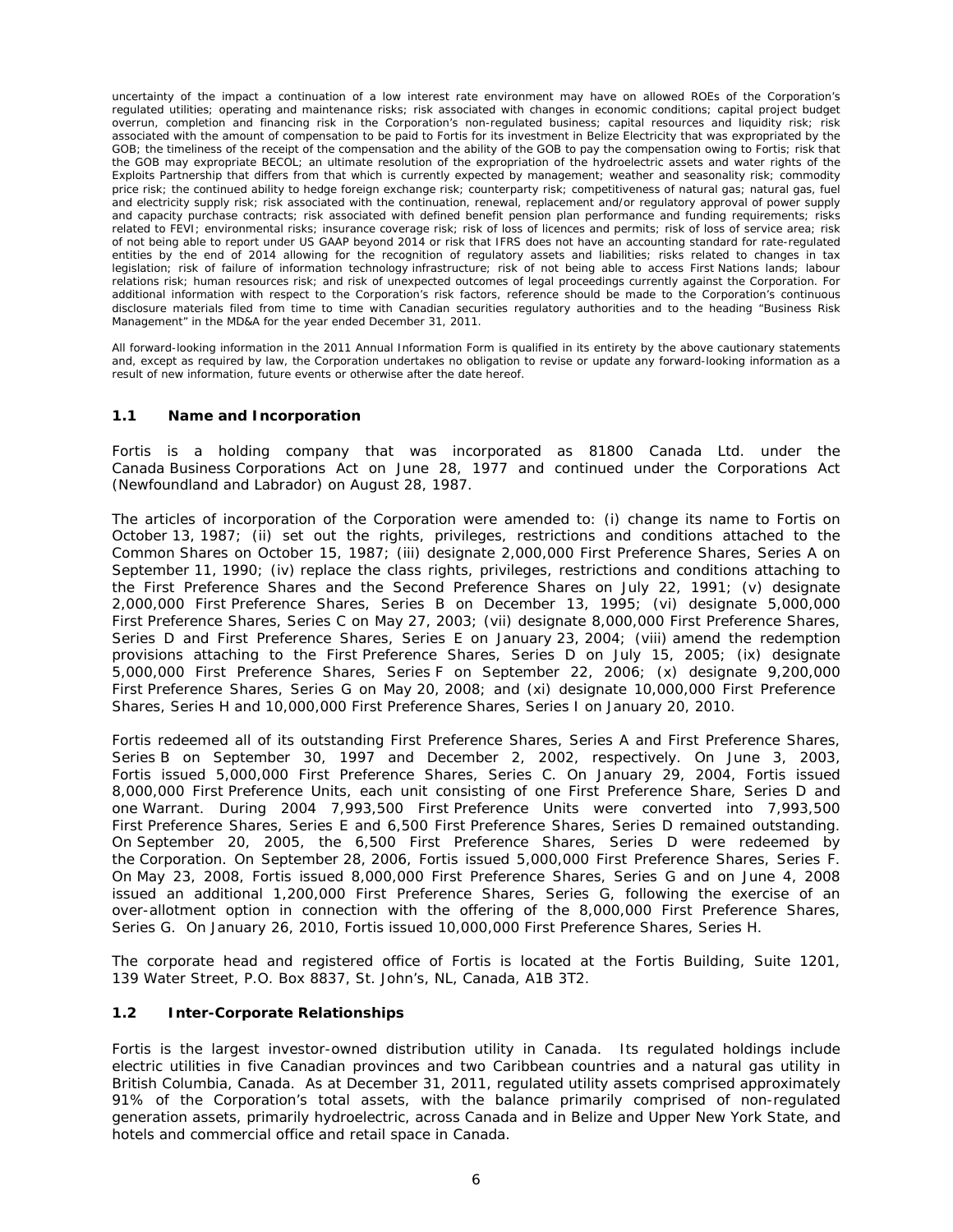The following table lists the principal subsidiaries of the Corporation, their jurisdictions of incorporation and the percentage of votes attaching to voting securities held directly or indirectly by the Corporation as at March 15, 2012. This table excludes certain subsidiaries, the total assets of which individually constituted less than 10% of the Corporation's consolidated assets as at December 31, 2011, or the total revenue of which individually constituted less than 10% of the Corporation's 2011 consolidated revenue. Additionally, the principal subsidiaries together comprise approximately 80% of the Corporation's consolidated assets as at December 31, 2011 and approximately 75% of the Corporation's 2011 consolidated revenue.

| <b>Principal Subsidiaries</b> |                               |                                                                                                                           |  |  |  |
|-------------------------------|-------------------------------|---------------------------------------------------------------------------------------------------------------------------|--|--|--|
| <b>Subsidiary</b>             | Jurisdiction of Incorporation | Percentage of votes attaching to<br>voting securities beneficially owned,<br>controlled or directed by the<br>Corporation |  |  |  |
| <b>FHI</b>                    | <b>British Columbia</b>       | 100                                                                                                                       |  |  |  |
| FortisAlberta <sup>(1)</sup>  | Alberta                       | 100                                                                                                                       |  |  |  |
| FortisBC Inc. (2)             | <b>British Columbia</b>       | 100                                                                                                                       |  |  |  |
| Newfoundland Power            | Newfoundland and Labrador     | (3)<br>QΔ                                                                                                                 |  |  |  |

*(1) FortisAlberta Holdings, an Alberta corporation, owns all of the shares of FortisAlberta. FortisWest, a Canadian corporation, owns all of the shares of FortisAlberta Holdings. Fortis owns all of the shares of FortisWest.* 

*(2) Fortis Pacific Holdings, a British Columbia corporation, owns all of the shares of FortisBC Inc. FortisWest, a Canadian corporation, owns all of the shares of Fortis Pacific Holdings. Fortis owns all of the shares of FortisWest.* 

*(3) Fortis owns all of the common shares; 1,713 First Preference Shares, Series A; 36,031 First Preference Shares, Series B; 13,700 First Preference Shares, Series D and 182,300 First Preference Shares, Series G of Newfoundland Power which, at March 15, 2012, represented 94% of its voting securities. The remaining 6% of Newfoundland Power's voting securities consist of First Preference Shares, Series A, B, D and G, which are primarily held by the public.* 

# **2.0 GENERAL DEVELOPMENT OF THE BUSINESS**

# **2.1 Three-Year History**

Over the past three years, Fortis has experienced growth in its business operations. Total assets have grown 21% from approximately \$11.2 billion as at December 31, 2008 to approximately \$13.6 billion as at December 31, 2011. The Corporation's shareholders' equity has also grown more than 34% from approximately \$3.5 billion as at December 31, 2008 to approximately \$4.7 billion as at December 31, 2011. Net earnings attributable to common equity shareholders have increased from \$245 million in 2008 to \$318 million in 2011.

The growth in business operations reflects the Corporation's profitable growth strategy for its principal businesses of regulated gas and electricity distribution. This strategy includes a combination of growth through acquisitions and organic growth through the Corporation's consolidated capital expenditure program.

Over the past three years, Fortis increased its regulated utility investments in Canada through the acquisition of Algoma Power for \$75 million in October 2009. Algoma Power is a regulated electric distribution utility servicing approximately 12,000 customers in the District of Algoma in Ontario. The Corporation also increased its non-regulated investments, over the last three years, through the acquisition of two hotels in Canada, the construction of the Vaca hydroelectric generating facility in Belize, which was completed in March 2010, and the commencement of construction of the Waneta Expansion late in 2010.

Organic growth at the regulated utilities has been driven by the capital expenditure programs at FortisAlberta, FortisBC Electric and the FortisBC Energy companies. Total assets at FortisAlberta, FortisBC Electric and the FortisBC Energy companies have grown by approximately 49%, 29% and 15%, respectively, over the past three years.

In June 2011 the GOB expropriated the Corporation's investment in Belize Electricity. As a result of no longer controlling the operations of the utility, the Corporation discontinued the consolidation method of accounting for Belize Electricity, effective June 20, 2011. For further information refer to the "Expropriated Assets" heading in Section 3.3 of this 2011 Annual Information Form.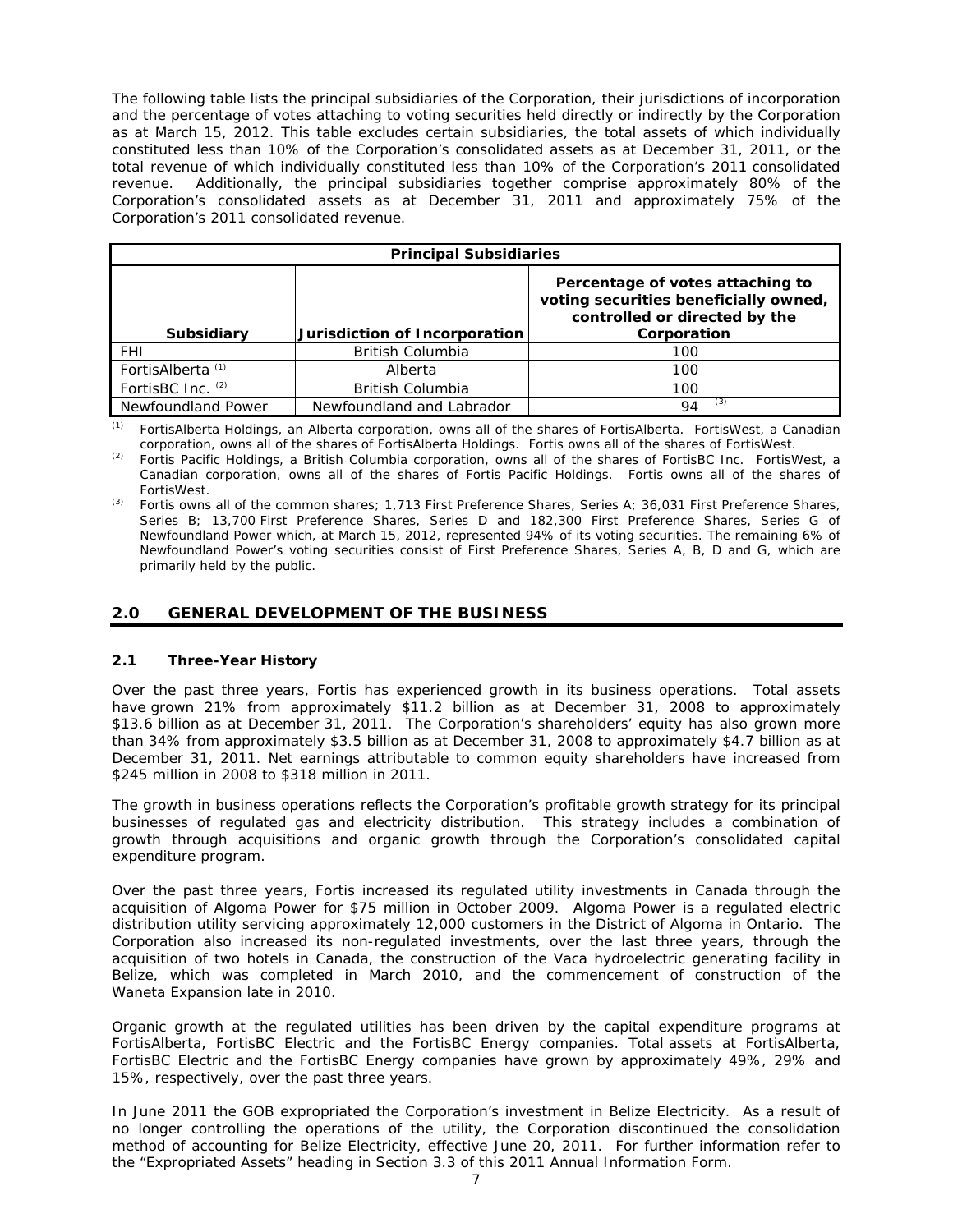# **2.2 Outlook**

## *Operations*

Over the next five years, consolidated gross capital expenditures are expected to be approximately \$5.5 billion. Approximately 64% of the capital spending is expected to be incurred at the regulated electric utilities, driven by FortisAlberta and FortisBC Electric. Approximately 23% and 13% of the capital spending is expected to be incurred at the regulated gas utilities and non-regulated operations, respectively. Capital expenditures at the regulated utilities are subject to regulatory approval.

Gross consolidated capital expenditures for 2012 are expected to be approximately \$1.3 billion, as summarized in the following table. Planned capital expenditures are based on detailed forecasts of energy demand, weather and cost of labour and materials, as well as other factors, including economic conditions, which could change and cause actual expenditures to differ from forecasts.

| Forecast Gross Consolidated Capital Expenditures (1)<br>Year Ending December 31, 2012 |               |  |  |  |
|---------------------------------------------------------------------------------------|---------------|--|--|--|
|                                                                                       | (\$ millions) |  |  |  |
| <b>FortisBC Energy Companies</b>                                                      | 244           |  |  |  |
| FortisAlberta <sup>(2)</sup>                                                          | 419           |  |  |  |
| <b>FortisBC Electric</b>                                                              | 111           |  |  |  |
| Newfoundland Power                                                                    | 82            |  |  |  |
| Other Canadian Electric Utilities                                                     | 61            |  |  |  |
| Regulated Electric Utilities - Caribbean                                              | 55            |  |  |  |
| Non-Regulated Utility <sup>(3)</sup>                                                  | 256           |  |  |  |
| <b>Fortis Properties</b>                                                              | 63            |  |  |  |
| Total                                                                                 | 1,291         |  |  |  |

*(1) Relates to forecast cash payments to acquire or construct utility capital assets, income producing properties and intangible assets, as would be reflected on the consolidated statement of cash flows. Includes forecast asset removal and site restoration expenditures, net of salvage proceeds, for those utilities where such expenditures are permissible in rate base in 2012.* 

- *(2) Includes forecast payments to be made to AESO for investment in transmission-related capital projects*
- *(3) Includes forecast non-regulated generation, mainly related to the Waneta Expansion, and corporate capital expenditures*

The Corporation's subsidiaries expect to have reasonable access to long-term capital in 2012 to fund their capital expenditure programs.

The Corporation continues to pursue acquisitions for profitable growth, focusing on regulated electric and natural gas utilities in the United States and Canada. Fortis will also pursue growth in its non-regulated businesses in support of its regulated utility growth strategy.

### *Future Accounting Changes*

Due to the continued uncertainty around the adoption of a rate-regulated accounting standard by the IASB, Fortis has evaluated the option of adopting US GAAP as opposed to IFRS, and has decided to adopt US GAAP effective January 1, 2012.

Canadian securities rules allow a reporting issuer to file its financial statements prepared in accordance with US GAAP by qualifying as an SEC Issuer. An SEC Issuer is defined under the Canadian rules as an issuer that: (i) has a class of securities registered with the SEC under Section 12 of the Exchange Act; or (ii) is required to file reports under Section 15(d) of the Exchange Act. The Corporation is currently not an SEC Issuer. Therefore, on June 6, 2011, the Corporation filed an application with the OSC seeking relief, pursuant to National Policy 11-203 – *Process for Exemptive Relief Applications in Multiple Jurisdictions*, to permit the Corporation and its reporting issuer subsidiaries to prepare their financial statements in accordance with US GAAP without qualifying as SEC Issuers (the "Exemption"). On June 9, 2011, the OSC issued its decision and granted the Exemption for financial years commencing on or after January 1, 2012 but before January 1, 2015, and interim periods therein. The Exemption will terminate in respect of financial statements for annual and interim periods commencing on or after the earlier of: (i) January 1, 2015; or (ii) the date on which the Corporation ceases to have activities subject to rate regulation.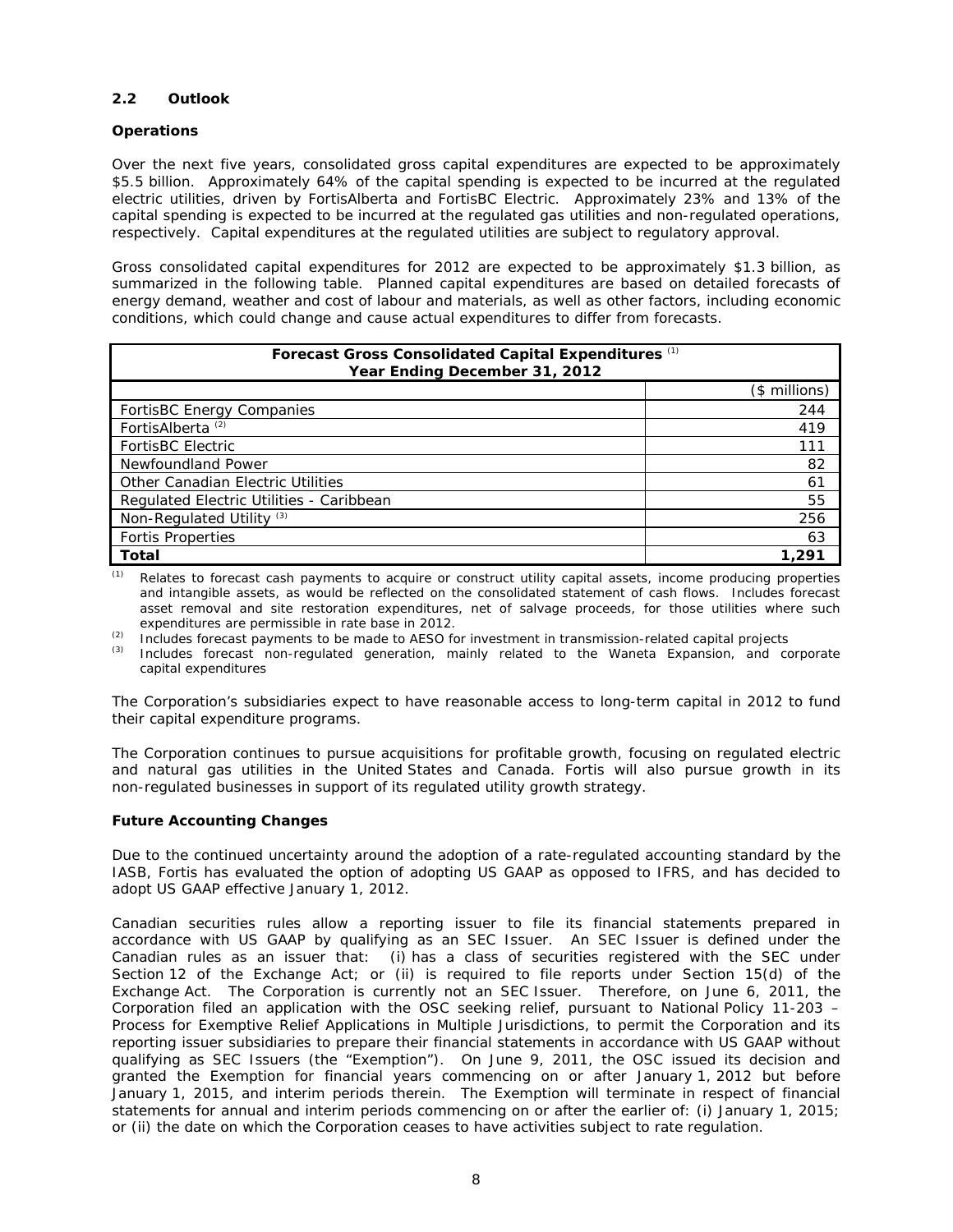The Corporation's application of Canadian GAAP currently refers to US GAAP for guidance on accounting for rate-regulated activities. The adoption of US GAAP in 2012 is, therefore, expected to result in fewer significant changes to the Corporation's accounting policies as compared to accounting policy changes that may have resulted from the adoption of IFRS. US GAAP guidance on accounting for rate-regulated activities allows the economic impact of rate-regulated activities to be recognized in the consolidated financial statements in a manner consistent with the timing by which amounts are reflected in customer rates. Fortis believes that the continued application of rate-regulated accounting, and the associated recognition of regulatory assets and liabilities under US GAAP, accurately reflects the impact that rate regulation has on the Corporation's consolidated financial position and results of operations.

The Corporation has voluntarily prepared and filed audited US GAAP consolidated financial statements for the year ending December 31, 2011, with 2010 comparatives, as approved by the OSC. Beginning with the first quarter of 2012, the Corporation's unaudited interim consolidated financial statements will be prepared in accordance with US GAAP and filed.

# *Proposed Acquisition*

On February 21, 2012, Fortis announced that it had entered into an agreement to acquire CH Energy Group for US\$65.00 per common share in cash, for an aggregate purchase price of approximately US\$1.5 billion, including the assumption of approximately US\$500 million of debt on closing. CH Energy Group is an energy delivery company headquartered in Poughkeepsie, New York. Its main business, Central Hudson Gas & Electric Corporation, is a regulated T&D utility serving approximately 300,000 electric and 75,000 natural gas customers in eight counties of New York State's Mid-Hudson River Valley. The closing of the acquisition, which is expected to occur in approximately 12 months, is subject to receipt of CH Energy Group's common shareholders' approval, regulatory and other approvals, and the satisfaction of customary closing conditions. The acquisition is expected to be immediately accretive to earnings per common share, excluding one-time transaction expenses.

# **3.0 DESCRIPTION OF THE BUSINESS**

Fortis is principally an international distribution utility holding company. Fortis segments its utility operations by franchise area and, depending on regulatory requirements, by the nature of the assets. Fortis also holds investments in non-regulated generation assets, and commercial office and retail space and hotels, which are treated as two separate segments. The Corporation's reporting segments allow senior management to evaluate the operational performance and assess the overall contribution of each segment to the long-term objectives of Fortis. Each reporting segment operates as an autonomous unit, assumes profit and loss responsibility and is accountable for its own resource allocation.

The business segments of the Corporation are: (i) Regulated Gas Utilities - Canadian; (ii) Regulated Electric Utilities - Canadian; (iii) Regulated Electric Utilities - Caribbean; (iv) Non-Regulated – Fortis Generation; (v) Non-Regulated - Fortis Properties; and (vi) Corporate and Other.

The following sections describe the operations included in each of the Corporation's reportable segments.

# **3.1 Regulated Gas Utilities - Canadian**

# **3.1.1** *FortisBC Energy Companies*

The Regulated Gas Utilities - Canadian segment comprises the natural gas T&D business of the FortisBC Energy companies.

FEI is the largest distributor of natural gas in British Columbia, serving approximately 852,000 customers in more than 100 communities. Major areas served by FEI are Greater Vancouver, the Fraser Valley and the Thompson, Okanagan, Kootenay and North Central Interior regions of British Columbia.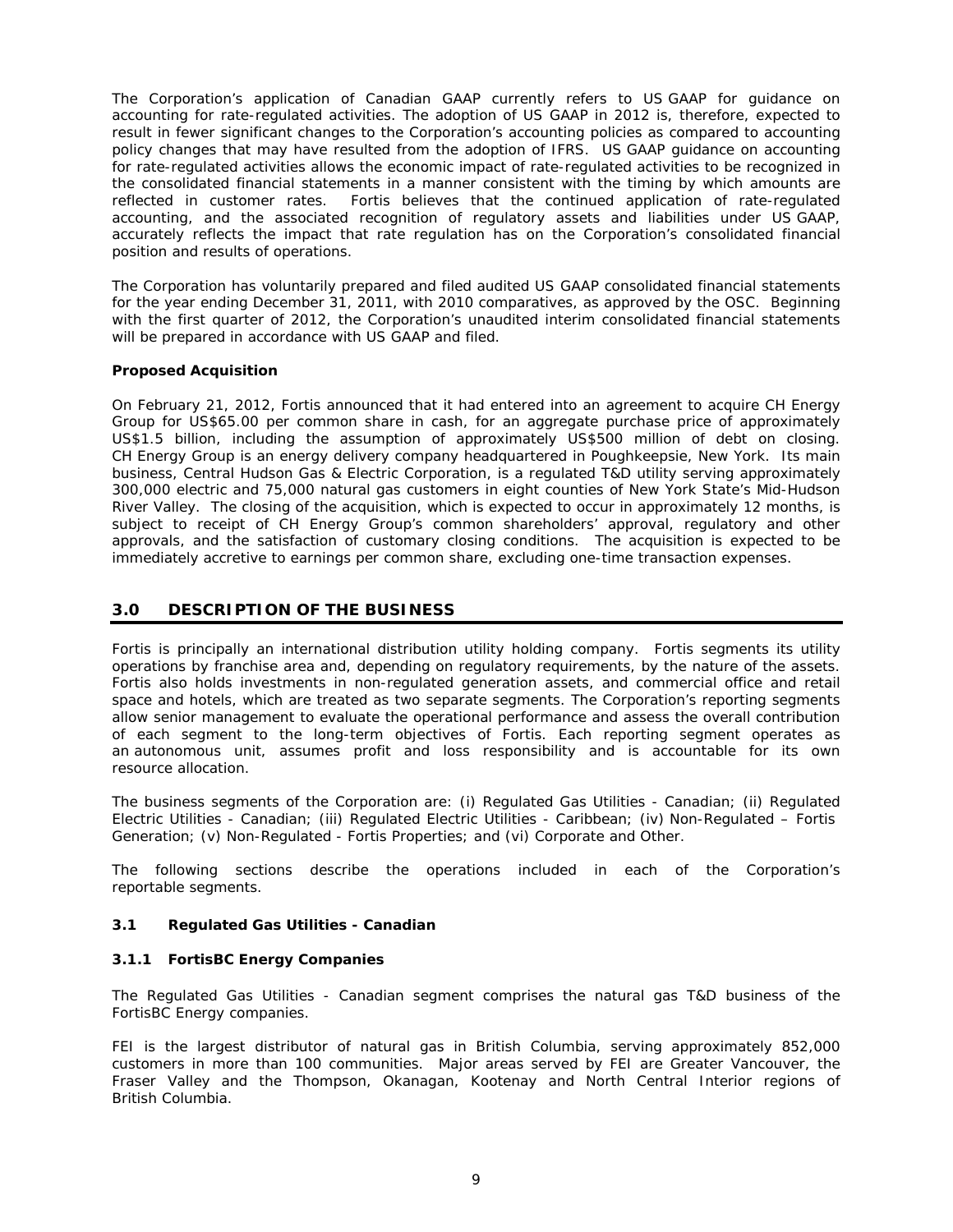FEVI owns and operates the natural gas transmission pipeline from the Greater Vancouver area across the Georgia Strait to Vancouver Island, and serves more than 102,000 customers on Vancouver Island and along the Sunshine Coast of British Columbia.

FEWI owns and operates the natural gas distribution system in Whistler, British Columbia, which provides service to more than 2,600 customers.

In addition to providing T&D services to customers, the FortisBC Energy companies also obtain natural gas supplies on behalf of most residential and commercial customers. Gas supplies are sourced primarily from northeastern British Columbia and, through FEI's Southern Crossing pipeline, from Alberta.

The FortisBC Energy companies own and operate approximately 47,200 kilometres of natural gas pipelines and met a peak day demand of 1,210 TJ in 2011.

# *Market and Sales*

Annual customer natural gas volumes at the FortisBC Energy companies increased to 202,755 TJ in 2011 from 193,022 TJ in 2010. Revenue increased to approximately \$1,568 million in 2011 from \$1,546 million in 2010.

The following table compares the composition of 2011 and 2010 revenue and natural gas volumes of the FortisBC Energy companies by customer class.

| <b>FortisBC Energy Companies</b><br>Revenue and Natural Gas Volumes by Customer Class |                              |       |       |       |  |  |
|---------------------------------------------------------------------------------------|------------------------------|-------|-------|-------|--|--|
| <b>TJ Volumes</b><br>Revenue                                                          |                              |       |       |       |  |  |
|                                                                                       |                              | (%)   | (%)   |       |  |  |
|                                                                                       | 2010<br>2010<br>2011<br>2011 |       |       |       |  |  |
| Residential                                                                           | 56.5                         | 56.4  | 39.0  | 36.3  |  |  |
| Commercial                                                                            | 28.7                         | 28.7  | 24.2  | 22.6  |  |  |
| Industrial                                                                            | 6.0                          | 6.0   | 2.7   | 2.7   |  |  |
|                                                                                       | 91.2                         | 91.1  | 65.9  | 61.6  |  |  |
| Transportation                                                                        | 4.8                          | 4.6   | 33.5  | 31.3  |  |  |
| Other $(1)$<br>7.1<br>4.3<br>4.0<br>0.6                                               |                              |       |       |       |  |  |
| Total                                                                                 | 100.0                        | 100.0 | 100.0 | 100.0 |  |  |

*(1) Includes amounts under fixed revenue contracts and revenue from sources other than from the sale of natural gas* 

## *Gas Purchase Agreements*

In order to ensure supply of adequate resources to provide reliable natural gas deliveries to its customers, the FortisBC Energy companies purchase supplies from a select list of producers, aggregators and marketers, while adhering to standards of counterparty creditworthiness and contract execution and/or management policies. FEI contracts for approximately 111 PJ of baseload and seasonal supply to meet the requirements of both FEI and FEWI, of which 100 PJ is sourced in north eastern British Columbia and transported to FEI's system on Spectra Energy's westcoast pipeline system, and 11 PJ is comprised of Alberta-sourced supply, transported into British Columbia via TransCanada's Alberta and British Columbia systems and then through FEI's Southern Crossing pipeline. FEVI contracts for about 11 PJ of annual supply comprised of baseload and seasonal contracts, primarily sourced in British Columbia.

Through the operation of regulatory deferrals, any difference between forecast cost of natural gas purchases, as reflected in residential and commercial customer rates, and the actual cost of natural gas purchases is recovered from, or refunded to, customers in future rates. The majority of supply contracts in the current portfolio are seasonal for either the summer period (April to October) or winter period (November to March) with a few contracts one year or longer in length.

Core market customers rely upon the FortisBC Energy companies to procure and deliver gas supply on their behalf, while FEI's transportation-only industrial customers are responsible for procuring and delivering their own gas supply directly to FEI's system, which is then delivered to their operating premises by FEI. FEI and FEVI contract for capacity on third-party pipelines, such as those owned by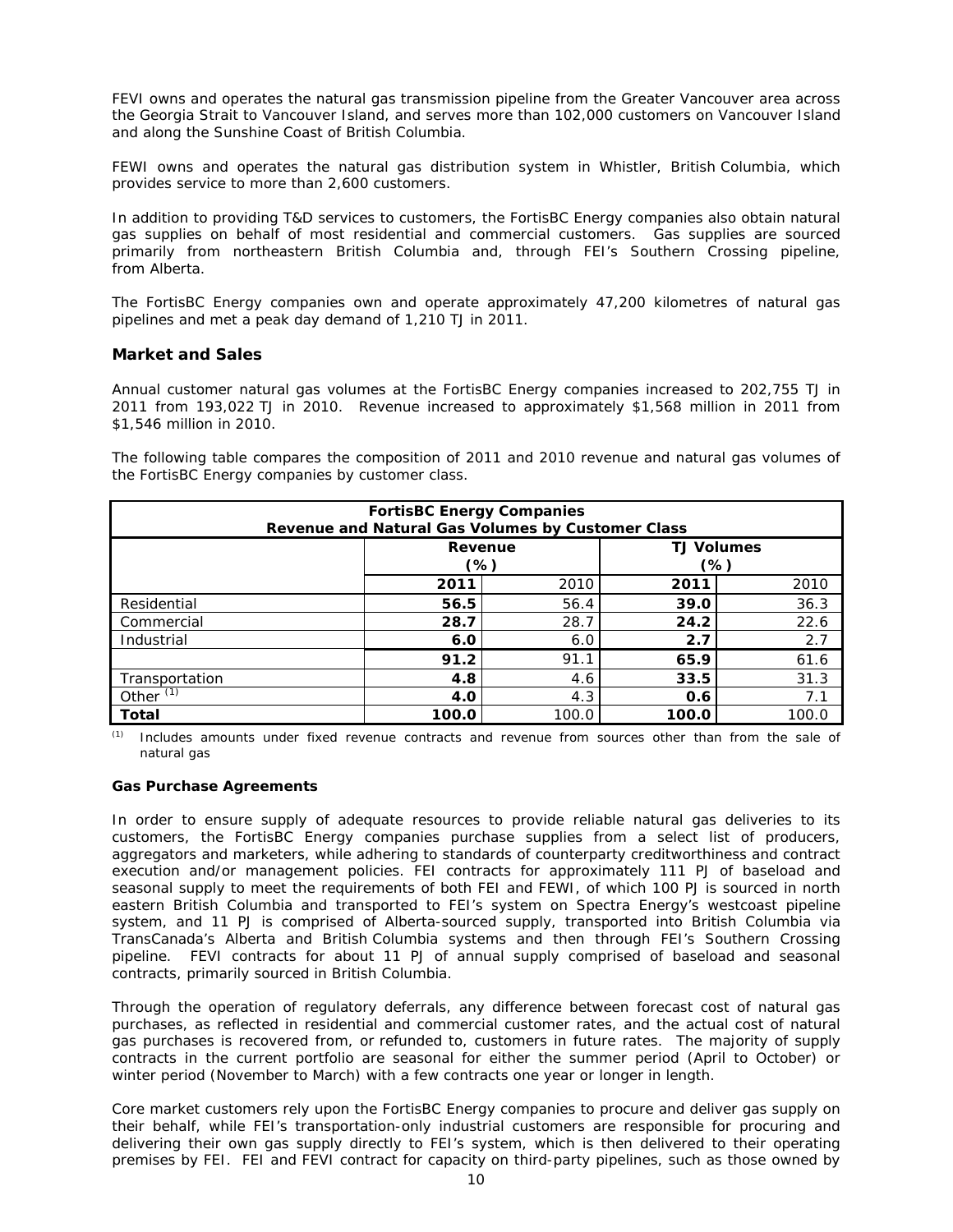Spectra Energy and TransCanada, which are regulated by the NEB, for transportation of gas supply from various market hubs and locations to FEI's system, which is then transported to the FEVI and FEWI systems. The FortisBC Energy companies pay both fixed and variable charges for the use of capacity on these pipelines, which are recovered through rates paid by core market customers. The FortisBC Energy companies contract for firm capacity in order to ensure they are able to meet their obligations to supply customers within their broad operating region under all reasonable demand scenarios.

# *Peak-Shaving Arrangements*

The FortisBC Energy companies incorporate peak shaving and gas storage facilities into their portfolio to:

- (i) supplement baseload supply in the winter months while injecting excess baseload supply to refill storage in the summer months;
- (ii) eliminate the risk of supply shortages during cooler weather and peak throughput day;
- (iii) effectively manage the cost of gas during winter months; and
- (iv) balance daily supply and demand on the distribution system.

FEI holds approximately 29 PJ of total storage capacity, consisting of off-system capacity contracted with third parties as well as on-system peak-shaving LNG facilities, owned by FEI and FEVI. The completion of the FEVI-owned Mount Hayes LNG facility in 2011 has provided FEI with an additional 1.4 PJ of storage capacity, and 0.14 PJ of deliverability available for storage withdrawals beginning in winter 2011/2012. FEI also contracts for storage capacity from external parties at various locations throughout British Columbia, Alberta and the Pacific Northwest region of the United States. These storage facilities and supply from peak-shaving contracts can deliver a maximum daily rate of 0.7 PJ on a combined basis during the coldest months of December through February. The resources held by FEI are also used to serve FEWI.

FEVI holds a total of 3 PJ of storage capacity, including off-system capacity contracted with third parties and on-system capacity provided by the recently completed Mount Hayes LNG facility on Vancouver Island. The Mount Hayes facility provides FEVI with both peaking gas supply and system capacity during extreme cold events and emergencies.

### *Off-System Sales*

FEI engages in off-system sales activities which allow for the recovery of, or mitigation of, costs on any unutilized supply and/or pipeline capacity that is available once customers' daily load requirements are met. In the gas contract year ending November 30, 2011, FEI marketed approximately 22 PJ of surplus gas and 62 PJ of unutilized pipeline capacity for a net pre-tax recovery of approximately \$105 million. FEI has the ability to earn an incentive payment for its mitigation activities through the GSMIP approved by the BCUC. Historically, FEI has earned approximately \$1 million annually through the GSMIP, while the remaining savings are credited back to customers through rates.

Following a review of the program in 2011, the BCUC approved a new framework for the GSMIP that will define the revenue sharing between customers and the shareholder for the two-year period from November 1, 2011 to October 31, 2013.

### *Price Risk Management Plan*

In the past FEI and FEVI have engaged in hedging activities to minimize the exposure to fluctuations in the market price of natural gas through the use of derivative instruments, pursuant to a BCUC-approved PRMP. The primary objectives of the hedging strategy incorporated in the PRMP were to reduce price volatility and ensure, to the extent possible, that natural gas commodity costs remain competitive against electricity rates. In July 2010 the BCUC ordered a review of FEI's PRMP hedging strategy in the context of the *BC Clean Energy Act* and expectation of increased domestic natural gas supply. In July 2011 following an extensive review process, the BCUC determined that the hedging strategy was no longer in the best interests of customers and directed FEI to suspend the majority of its gas commodity hedging activities. FEI was further directed to manage hedges already in place through to expiry.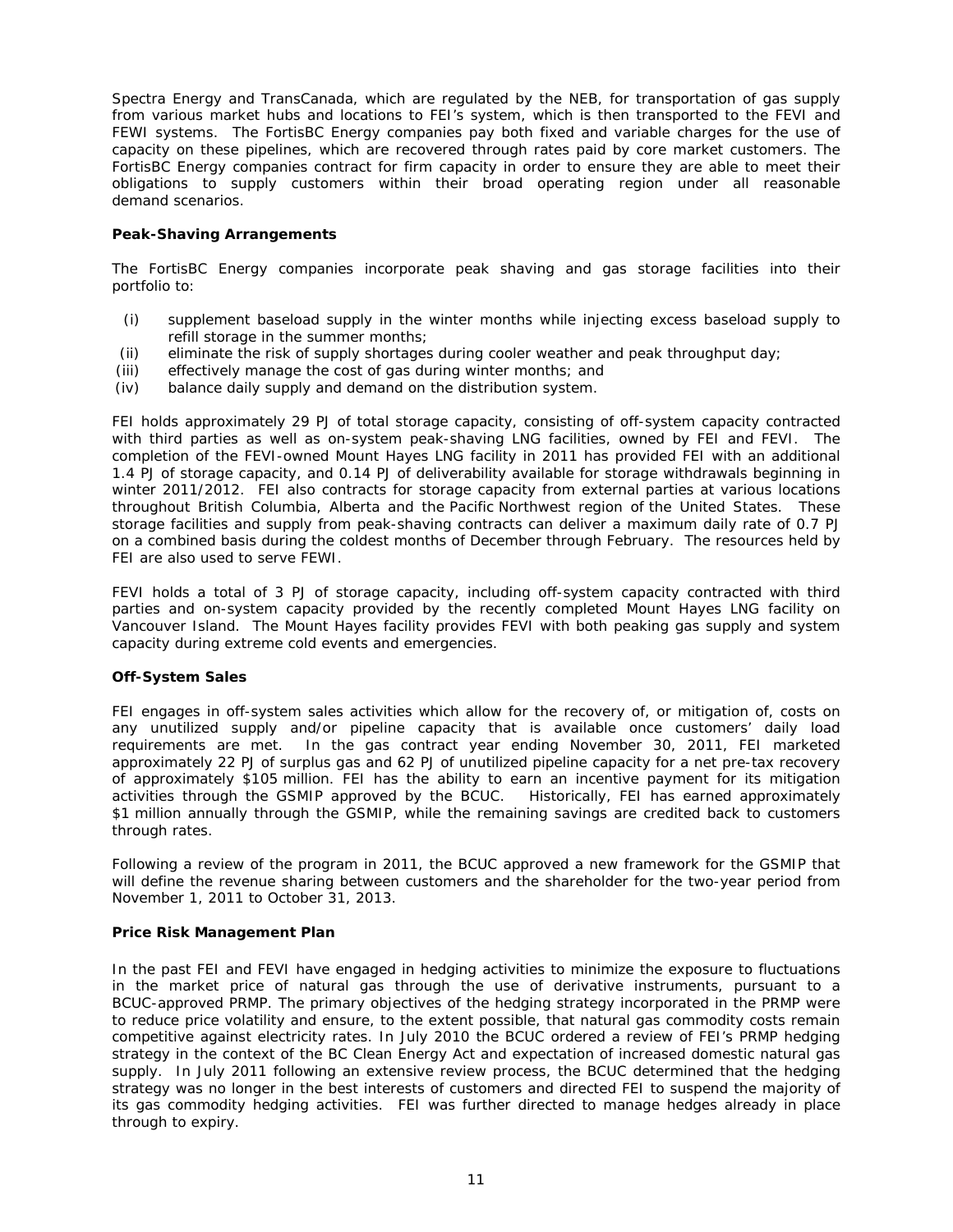Following the BCUC's decision to suspend FEI's hedging activities, FEVI subsequently withdrew its request to implement a hedging strategy. FEI currently has hedges in place through to the end of October 2012 from previously approved PRMPs, but has limited hedging beyond this period. Similarly, FEVI has hedges in place through to October 2014.

The existing hedging contracts will continue in effect through to their maturity and the FortisBC Energy companies' ability to fully recover the commodity cost of gas in customer rates remains unchanged. FEI and FEVI are currently assessing alternatives to hedging to mitigate market price volatility and provide value for customers.

## *Unbundling*

The FEI Customer Choice Program allows eligible FEI commercial and residential customers to choose to buy their natural gas commodity supply from FEI or directly from third-party marketers. FEI continues to provide delivery of the natural gas to all its customers.

The Customer Choice Program has been in place since November 2004 for commercial customers and November 2007 for residential customers. As of December 31, 2011, of the approximately 80,000 eligible commercial customers, approximately 3,500 are currently participating in the program by purchasing their commodity supply from alternate providers. Approximately 762,500 residential customers are eligible of which 101,223 customers were participating in the program as at December 31, 2011.

## *Legal Proceedings*

During 2007 and 2008, a non-regulated subsidiary of FHI received Notices of Assessment from Canada Revenue Agency for additional taxes related to the taxation years 1999 through 2003. The exposure has been fully provided for in the Corporation's 2011 Audited Consolidated Financial Statements. FHI has begun the appeal process associated with the assessments.

In 2009 FHI was named, along with other defendants, in an action related to damages to property and chattels, including contamination to sewer lines and costs associated with remediation, related to the rupture in July 2007 of an oil pipeline owned and operated by Kinder Morgan, Inc. FHI has filed a statement of defence. During the second quarter of 2010, FHI was added as a third party in all of the related actions and all claims are expected to be tried at the same time. The amount and outcome of the actions are indeterminable at this time and, accordingly, no amount has been accrued in the Corporation's 2011 Audited Consolidated Financial Statements.

### *Human Resources*

As at December 31, 2011, the FortisBC Energy companies employed 1,789 full-time equivalent employees. Approximately 71% of the employees are represented by IBEW, Local 213, and COPE, Local 378, under collective agreements. The IBEW collective agreement expired March 31, 2011 and is currently being negotiated, while the COPE collective agreement expires on March 31, 2012.

# **3.2 Regulated Electric Utilities - Canadian**

## **3.2.1** *FortisAlberta*

FortisAlberta is a regulated electric distribution utility in the province of Alberta. Its business is the ownership and operation of regulated electricity distribution facilities that distribute electricity, generated by other market participants, from high-voltage transmission substations to end-use customers. FortisAlberta is not involved in the generation, transmission or direct sale of electricity. FortisAlberta owns and/or operates the electricity distribution system in a substantial portion of southern and central Alberta, totalling approximately 114,000 kilometres of distribution lines. The Company's distribution network serves approximately 499,000 customers, comprising residential, commercial, farm, oil and gas and industrial consumers of electricity, and met a peak demand of 2,505 MW in 2011.

### *Market and Sales*

FortisAlberta's annual energy deliveries increased to 16,367 GWh in 2011 from 15,866 GWh in 2010. Revenue was \$409 million in 2011 compared to \$385 million in 2010.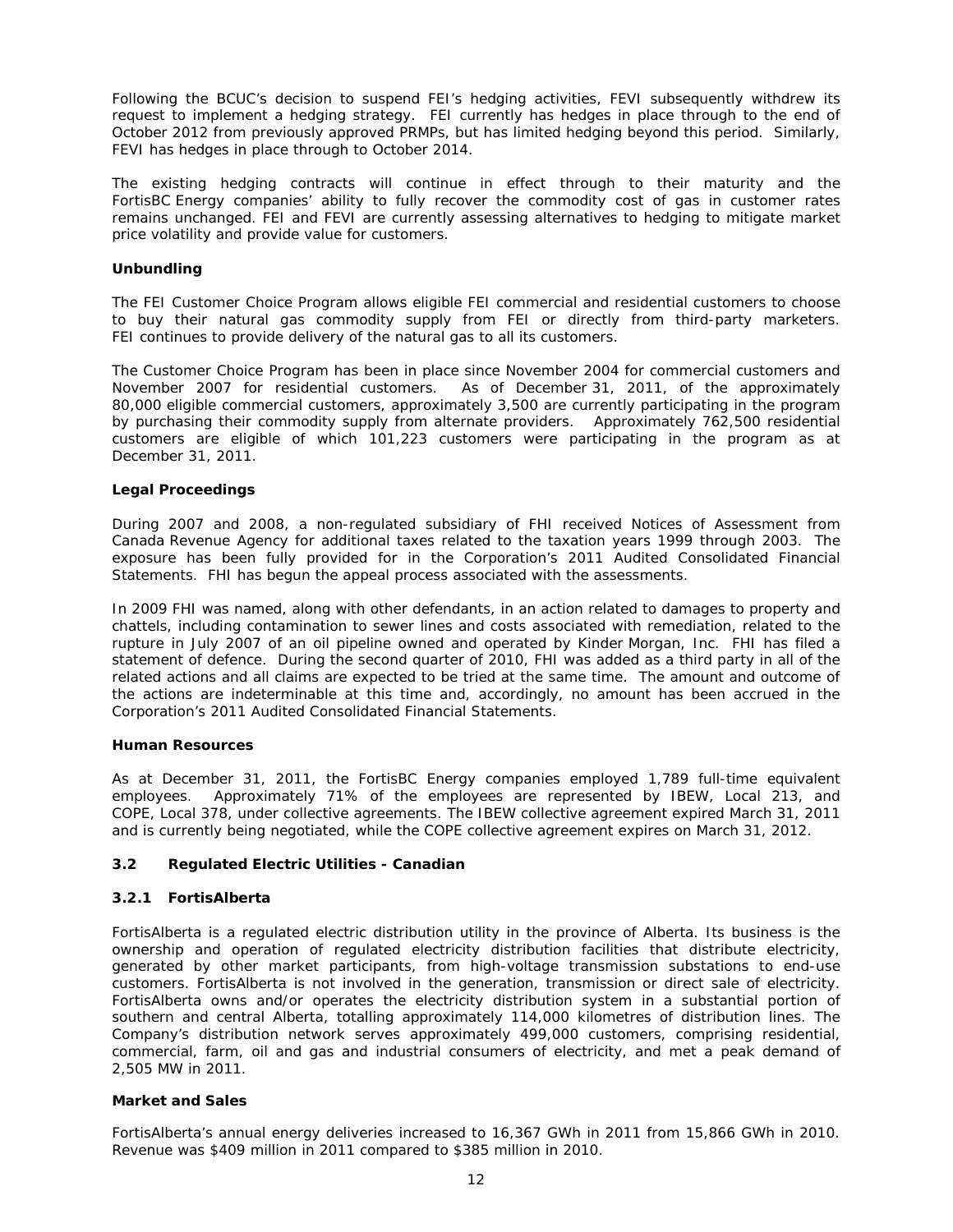| <b>FortisAlberta</b><br>Revenue and Energy Deliveries by Customer Class |                                          |       |       |       |  |  |  |
|-------------------------------------------------------------------------|------------------------------------------|-------|-------|-------|--|--|--|
|                                                                         | GWh Deliveries <sup>(1)</sup><br>Revenue |       |       |       |  |  |  |
|                                                                         |                                          | (%)   | (%)   |       |  |  |  |
| 2010<br>2010<br>2011<br>2011                                            |                                          |       |       |       |  |  |  |
| Residential                                                             | 31.2                                     | 27.6  | 17.0  | 17.0  |  |  |  |
| Large commercial and industrial $(2)$                                   | 20.9                                     | 18.6  | 61.0  | 61.3  |  |  |  |
| Farms                                                                   | 13.1                                     | 11.5  | 7.9   | 7.5   |  |  |  |
| Small commercial                                                        | 11.2                                     | 10.0  | 7.9   | 7.9   |  |  |  |
| Small oilfield                                                          | 9.0                                      | 8.1   | 5.8   | 5.8   |  |  |  |
| Other $(3)$                                                             | 14.6                                     | 24.2  | 0.4   | 0.5   |  |  |  |
| <b>Total</b>                                                            | 100.0                                    | 100.0 | 100.0 | 100.0 |  |  |  |

The following table compares the composition of FortisAlberta's 2011 and 2010 revenue and energy deliveries by customer class.

*(1) GWh percentages presented exclude FortisAlberta's GWh deliveries to "transmission-connected" customers. These deliveries were 7,100 GWh in each of 2011 and 2010 and consisted primarily of energy deliveries to large-scale industrial customers directly connected to the transmission grid.* 

*(2) Includes large oilfield customers* 

*(3) Includes revenue from sources other than the delivery of energy, including that related to street-lighting services, rate riders, deferrals and adjustments* 

# *Franchise Agreements*

FortisAlberta's customers, located within a city, town, or village boundary, are served through franchise agreements between the Company and the customers' municipality of residence. From time to time, municipal governments in Alberta give consideration to creating their own electric distribution utilities by purchasing the assets of FortisAlberta that are located in their municipal boundaries. In Alberta, the standard franchise agreement is generally for ten years and may be renewed for five years upon mutual consent of the parties. All municipal franchises are governed by legislation that requires the municipality or the utility to give notice and obtain AUC approval if it intends to terminate its franchise agreement. Any franchise agreement that is not renewed continues in effect until either the Company or the municipality terminates it with AUC permission. If a franchise agreement is terminated and the municipality subsequently exercises its right under the *Municipal Government Act* (Alberta) to purchase FortisAlberta's distribution network within the municipality's boundaries, the Company must be compensated. Compensation would include payment for FortisAlberta's assets on the basis of a methodology approved by the AUC.

Additionally, under the *Hydro and Electric Energy Act* (Alberta), if a municipality that owns an electric distribution system expands its boundaries, the municipality can acquire the Company's assets in the annexed area. In such circumstances, the *Hydro and Electricity Energy Act* (Alberta) provides that the AUC may determine that the municipality should pay compensation to the Company for any facilities transferred on the basis of replacement cost less depreciation.

FortisAlberta holds franchise agreements with 140 municipalities, 107 of these agreements that were set to expire in 2011 were renewed for a further five years. In addition, a new standardized franchise agreement has been developed by FortisAlberta and the Alberta Urban Municipalities Association with a standard term of 10 years, and the Company will seek AUC approval of the new standardized franchise agreement in the first quarter of 2012. If the form of agreement is approved by the AUC, FortisAlberta will begin the process of moving all 140 municipalities to the new agreement.

# *Human Resources*

As at December 31, 2011, FortisAlberta had 1,036 full-time equivalent employees. Approximately 75% of the employees of the Company are members of a labour association represented by United Utility Workers' Association, Local 200, under a three-year collective agreement that expires on December 31, 2013.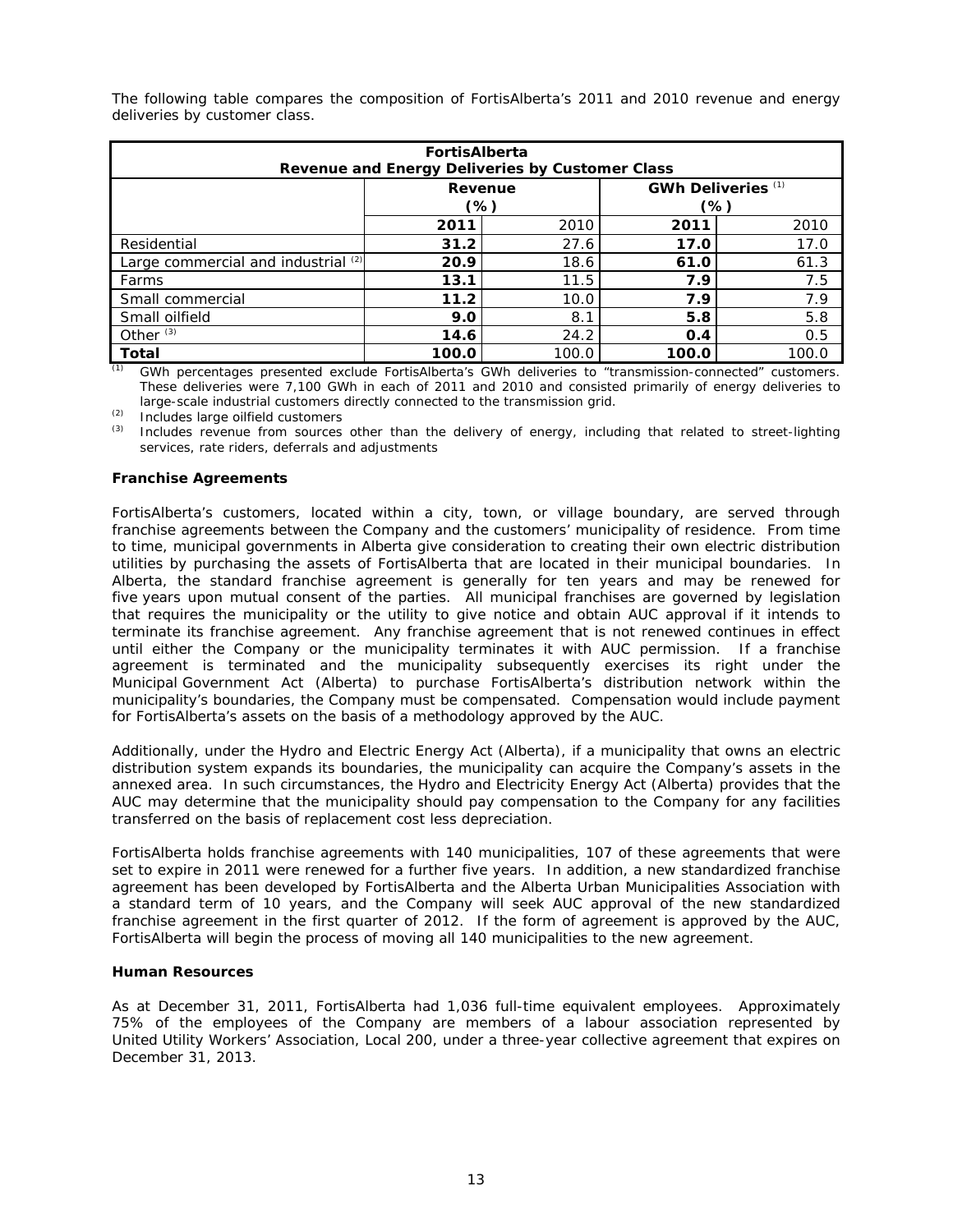# **3.2.2** *FortisBC Electric*

FortisBC Electric includes FortisBC Inc., an integrated, regulated electric utility that owns hydroelectric generating plants, high voltage transmission lines, and a large network of distribution assets, all of which are located in the southern interior of British Columbia. FortisBC Inc. serves a diverse mix of approximately 162,000 customers, of whom approximately 113,000 are served directly by the Company's assets while the remainder are served through the wholesale supply of power to municipal distributors. In 2011 FortisBC Inc. met a peak demand of 669 MW. Residential customers represent the largest customer class of the Company. FortisBC Electric's T&D assets include approximately 7,000 kilometres of T&D lines and 65 substations.

FortisBC Electric also includes operating, maintenance and management services relating to the 493-MW Waneta hydroelectric generating facility owned by Teck Metals and BC Hydro, the 149-MW Brilliant hydroelectric plant and 120-MW Brilliant hydroelectric expansion plant, both owned by CPC/CBT, the 185-MW Arrow Lakes hydroelectric plant owned by CPC/CBT, and the distribution system owned by the City of Kelowna.

# *Market and Sales*

FortisBC Electric has a diverse customer base composed primarily of residential, general service, industrial and municipal wholesale, and other industrial customers. Annual electricity sales were 3,143 GWh in 2011 compared to 3,046 GWh in 2010. Revenue increased to \$296 million in 2011 from \$266 million in 2010.

The following table compares the composition of FortisBC Electric's 2011 and 2010 revenue and electricity sales by customer class.

| <b>FortisBC Electric</b><br>Revenue and Electricity Sales by Customer Class |                                  |      |      |      |  |  |  |
|-----------------------------------------------------------------------------|----------------------------------|------|------|------|--|--|--|
| <b>GWh Sales</b><br>Revenue<br>(%)<br>(%)                                   |                                  |      |      |      |  |  |  |
|                                                                             | 2011                             | 2010 | 2011 | 2010 |  |  |  |
| Residential                                                                 | 43.7                             | 43.0 | 40.1 | 40.2 |  |  |  |
| General service                                                             | 22.8                             | 24.3 | 22.4 | 23.2 |  |  |  |
| Wholesale                                                                   | 19.7                             | 19.5 | 28.5 | 28.9 |  |  |  |
| Industrial                                                                  | 7.4                              | 6.1  | 9.0  | 7.7  |  |  |  |
| Other $(1)$<br>7.1<br>6.4                                                   |                                  |      |      |      |  |  |  |
| <b>Total</b>                                                                | 100.0<br>100.0<br>100.0<br>100.0 |      |      |      |  |  |  |

*(1) Includes revenue from sources other than from the sale of electricity, including revenue of Fortis Pacific Holdings associated with non-regulated operating, maintenance and management services*

### *Generation and Power Supply*

FortisBC Inc. meets the electricity supply requirements of its customers through a mix of its own generation and power purchase contracts. FortisBC Inc. owns four regulated hydroelectric generating plants on the Kootenay River with an aggregate capacity of 223 MW, which provide approximately 45% of the Company's energy needs and 30% of its peak capacity needs. FortisBC Inc. meets the balance of its requirements through a portfolio of long-term and short-term power purchase agreements. Since 1998, 11 of 15 FortisBC hydroelectric generation units have been subject to a life extension and upgrade program, which substantially concluded in 2011.

FortisBC Inc.'s four hydroelectric generating facilities are governed by the CPA. The CPA is a multi-party agreement that enables the five separate owners of eight major hydroelectric generating plants, with a combined capacity of 1,565 MW and located in relatively close proximity to each other, to coordinate the operation and dispatch of their generating plants.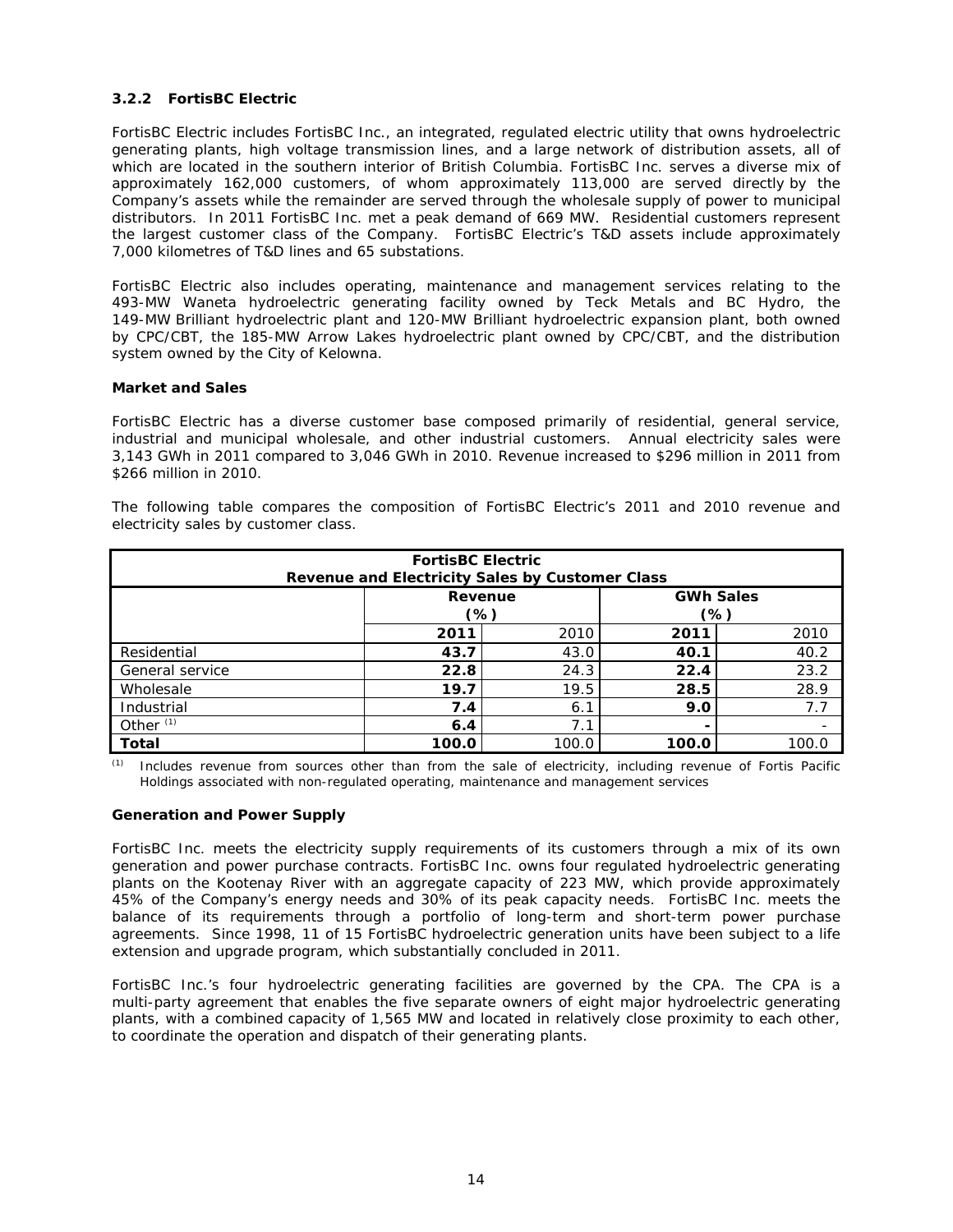The following table lists the plants and their owners.

| <b>Plant</b>                | Capacity (MW) | <b>Owners</b>                           |
|-----------------------------|---------------|-----------------------------------------|
| Canal Plant                 | 580           | <b>BC Hydro</b>                         |
| Waneta Dam                  | 493           | Teck Metals and BC Hydro <sup>(1)</sup> |
| Kootenay River System       | 223           | FortisBC Inc.                           |
| Brilliant Dam and Expansion | 269           | BPC and BEPC                            |
| Total                       | 1,565         |                                         |

*(1) During 2010 BC Hydro acquired a one-third interest in the Waneta Dam.* 

BPC, BEPC, Teck Metals and FortisBC Inc. are collectively defined in the CPA as the Entitlement Parties. The CPA enables BC Hydro and the Entitlement Parties, through coordinated use of water flows, subject to the 1961 Columbia River Treaty between Canada and the United States, and coordinated operation of storage reservoirs and generating plants, to generate more power from their respective generating resources than they could if they operated independently. Under the CPA, BC Hydro takes into its system all power actually generated by the seven plants owned by the Entitlement Parties. In exchange for permitting BC Hydro to determine the output of these facilities, each of the Entitlement Parties is contractually entitled to a fixed annual entitlement of capacity and energy from BC Hydro, which is currently based on 50-year historical water flows. The Entitlement Parties receive their defined entitlements irrespective of actual water flows to the Entitlement Parties' generating plants and are, accordingly, insulated from the risk of water availability. The CPA continues in force until terminated by any of the parties by giving no less than five years' notice at any time on or after December 31, 2030.

The majority of FortisBC Inc.'s remaining electricity supply is acquired through long-term power purchase contracts, consisting of the following:

- i. a 149-MW long-term power purchase agreement with BPC terminating in 2056;
- ii. a 200-MW power purchase agreement with BC Hydro terminating in 2013; and
- iii. a number of small power purchase contracts with independent power producers.

The majority of these purchase contracts have been accepted by the BCUC and prudently incurred costs thereunder flow through to customers through FortisBC Inc.'s electricity rates.

Although FortisBC Inc. can currently meet the majority of its customer supply requirements from its own generation and the major power purchase agreements described above, there are instances where a portion of the customer load may need to be supplied from the market in the form of short-term power purchases. Costs related to such purchases, provided they are prudently incurred and accurately forecasted, are recovered through customer rates.

In October 2010 the Corporation, in partnership with CPC/CBT, concluded definitive agreements to construct the Waneta Expansion. Fortis owns a controlling 51% interest in the Waneta Expansion Partnership and will operate and maintain the Waneta Expansion, through FortisBC, when it comes into service, which is expected in spring 2015. The Waneta Expansion will be included in the CPA and will receive fixed energy and capacity entitlements based upon long-term average water flows, thereby significantly reducing hydrologic risk associated with the project. The energy, approximately 630 GWh, and associated capacity required to deliver such energy for the Waneta Expansion, will be sold to BC Hydro under a long-term energy purchase agreement. The surplus capacity, equal to 234 MW on an average annual basis, will be sold to FortisBC over 40 years under the Waneta Expansion Capacity Agreement, which was accepted for filing by the BCUC in September 2010 and was executed in November 2011. The BCUC will be seeking submissions on whether further public process is warranted in respect of its acceptance of the November 2011 filing of the executed Waneta Expansion Capacity Agreement. For additional information refer to Section 3.4 of this 2011 Annual Information Form.

### *Legal Proceedings*

The Government of British Columbia has alleged breaches of the Forest Practices Code and negligence relating to a fire near Vaseux Lake and has filed and served a writ and statement of claim against FortisBC Inc. dated August 2, 2005. The Government of British Columbia has now disclosed that its claim includes approximately \$13.5 million in damages but that it has not fully quantified its damages. In addition, private landowners have filed separate writs and statements of claim dated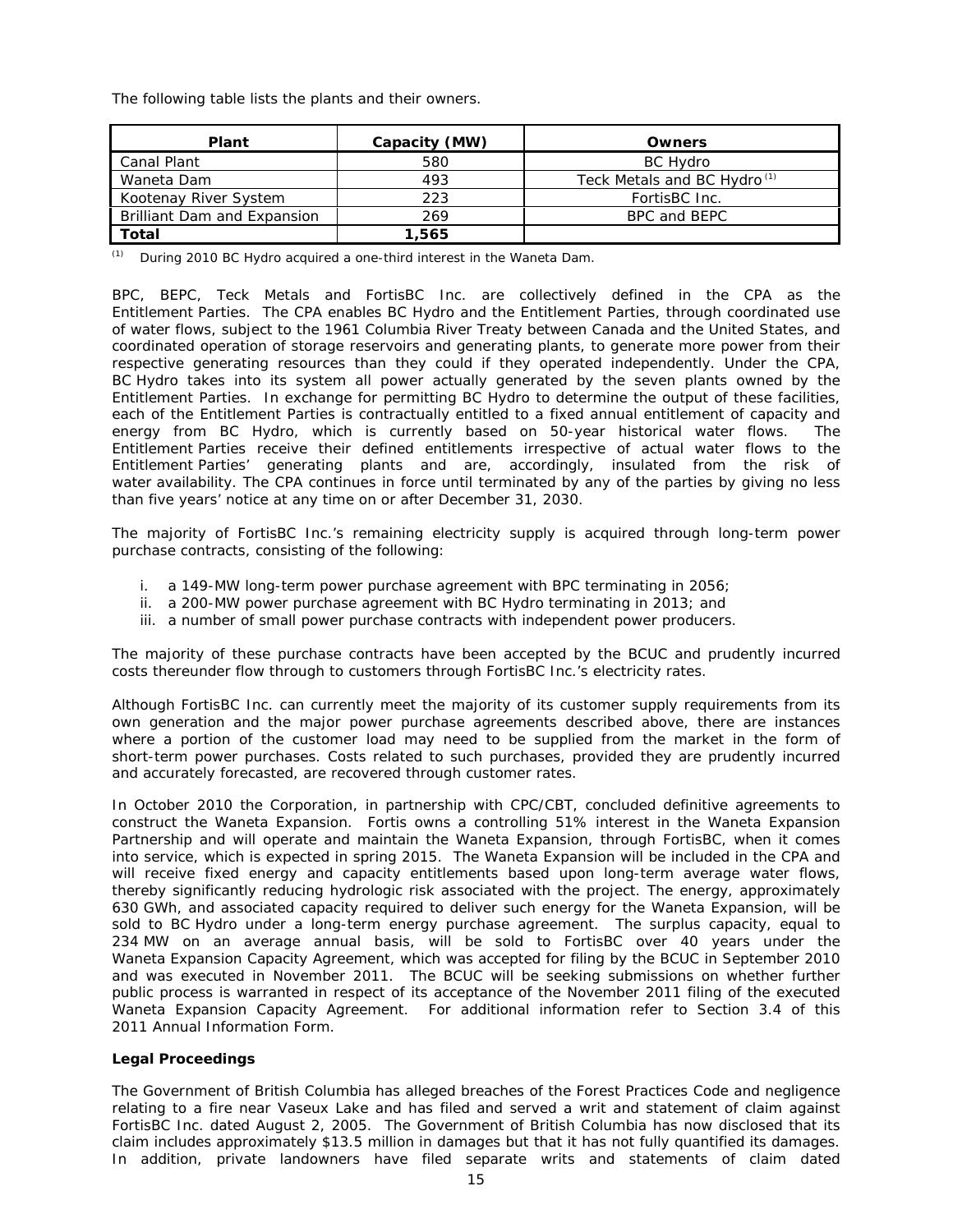August 19, 2005 and August 22, 2005 for undisclosed amounts in relation to the same matter. FortisBC Inc. and its insurers are defending the claims. The outcome cannot be reasonably determined and estimated at this time and, accordingly, no amount has been accrued in the Corporation's 2011 Audited Consolidated Financial Statements.

## *Human Resources*

As at December 31, 2011, FortisBC Inc. had 528 full-time equivalent employees. FortisBC Inc. has a collective agreement with COPE, Local 378, that expired on January 31, 2011 and a collective agreement with IBEW, Local 213, expiring on January 31, 2013. The two collective agreements cover approximately 73% of employees.

FortisBC Inc. and COPE, Local 378, have reached an agreement with regard to certain customer service employees. Discussions continue with regard to the remaining COPE bargaining unit.

# **3.2.3** *Newfoundland Power*

Newfoundland Power is an integrated electric utility and the principal distributor of electricity on the island portion of Newfoundland and Labrador, serving more than 247,000 customers, or 87%, of the province's electricity consumers. Newfoundland Power met a peak demand of 1,166 MW in 2011. The balance of the population is served by Newfoundland's other electric utility, Newfoundland Hydro, which also serves several larger industrial customers. Newfoundland Power owns and operates approximately 11,200 kilometres of T&D lines.

## *Market and Sales*

Annual weather-adjusted electricity sales increased to 5,553 GWh in 2011 from 5,419 GWh in 2010. Revenue increased to \$573 million in 2011 from \$555 million in 2010.

| <b>Newfoundland Power</b><br>Revenue and Electricity Sales by Customer Class |       |       |       |       |  |  |
|------------------------------------------------------------------------------|-------|-------|-------|-------|--|--|
| Revenue $(1)$<br>GWh Sales $(1)$<br>(%)<br>(%)                               |       |       |       |       |  |  |
|                                                                              | 2011  | 2010  | 2011  | 2010  |  |  |
| Residential                                                                  | 60.4  | 60.2  | 61.3  | 61.1  |  |  |
| Commercial and Street Lighting                                               | 36.0  | 36.2  | 38.7  | 38.9  |  |  |
| Other $(2)$<br>3.6<br>3.6                                                    |       |       |       |       |  |  |
| Total                                                                        | 100.0 | 100.0 | 100.0 | 100.C |  |  |

The following table compares the composition of Newfoundland Power's 2011 and 2010 revenue and electricity sales by customer class.

*(1) Revenue and electricity sales reflect weather-adjusted values pursuant to Newfoundland Power's weather normalization reserve.* 

*(2) Includes revenue from sources other than from the sale of electricity, largely composed of joint-use pole-related revenue.* 

### *Power Supply*

Approximately 93% of Newfoundland Power's energy requirements is purchased from Newfoundland Hydro. The principal terms of the supply arrangements with Newfoundland Hydro are regulated by the PUB on a basis similar to that upon which Newfoundland Power's service to its customers is regulated.

Newfoundland Power operates 29 small generating facilities, which generate approximately 7% of the electricity sold by Newfoundland Power. The Company's hydroelectric generating plants have a total capacity of 97 MW. The diesel plants and gas turbines have a total capacity of approximately 7 MW and 36 MW, respectively.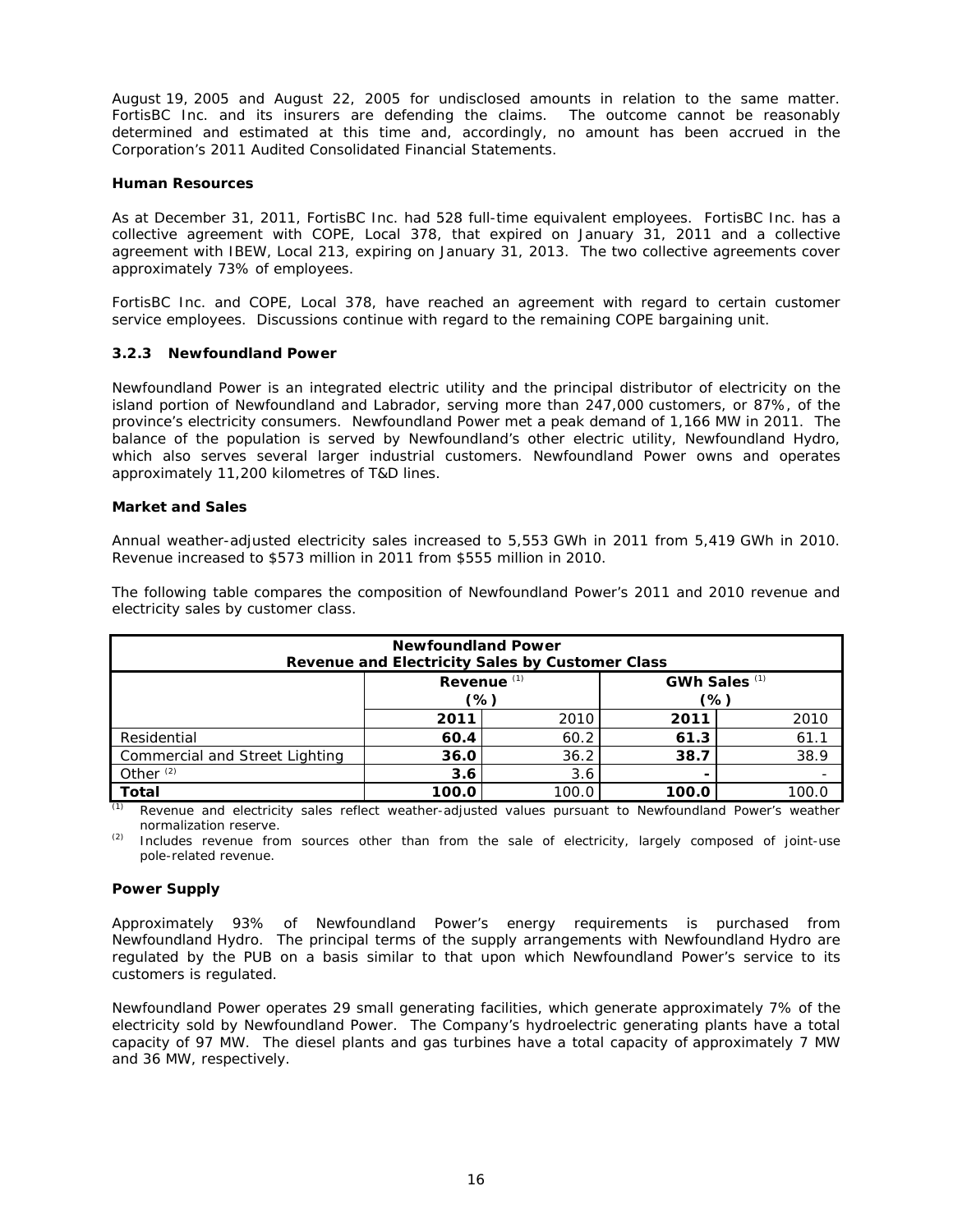# *Legal Proceedings*

The City of St. John's has given formal notice of its intention to terminate Newfoundland Power's rights to use the Mobile River watershed for the generation of electricity. The effective date of the notice to terminate the lease was March 1, 2009. The Company held these rights under a lease dated November 23, 1946, which was amended by an agreement dated October 21, 1949. The two hydroelectric generating plants affected by the lease have a combined capacity of approximately 12 MW and generate annual production of 49 GWh, representing less than 1% of the Company's total energy requirements. To exercise the termination provision of the lease, the City of St. John's is required to pay to the Company the value of all works and erections employed in the generation and transmission of electricity using the water of the Mobile River watershed. In accordance with the terms of the lease, an arbitration panel was appointed in 2008 for the purpose of determining the value of the affected assets. On March 9, 2009, the panel issued a ruling on certain preliminary questions. A majority of the panel ruled that termination of the lease will not be effective until payment to the Company of the value of the assets, and that the value of the payment is to be based on a valuation of the assets as a going concern, including the land and water rights.

The City of St. John's has applied to the Supreme Court of Newfoundland and Labrador to have the preliminary ruling of the arbitration panel set aside. On November 12, 2010, the Supreme Court issued a decision dismissing the City's application, and awarding court costs to Newfoundland Power. In December 2010 the city appealed the Supreme Court's decision to the Newfoundland and Labrador Court of Appeal. A hearing date for the appeal has not yet been set.

### *Human Resources*

As at December 31, 2011, Newfoundland Power had 640 full-time equivalent employees, of which approximately 54% were members of bargaining units represented by IBEW, Local 1620.

The Company has two collective agreements governing its union employees represented by IBEW, Local 1620. Both collective agreements expired September 30, 2011. Newfoundland Power and the IBEW reached a tentative agreement in January 2012 that is subject to member ratification.

### *Recent Developments*

In December 2010 Newfoundland Power and Bell Aliant signed a new Support Structure Agreement, effective January 1, 2011, whereby Bell Aliant was to buy back 40% of all joint-use poles and related infrastructure owned by Newfoundland Power for approximately \$46 million. Newfoundland Power had filed an application with the PUB requesting approval of the transaction and the approval was received in September 2011. In October 2011 Newfoundland Power received proceeds of \$46 million from Bell Aliant reflecting the estimated purchase price. Based on results of a pole survey completed in late 2011, a purchase price adjustment of approximately \$1 million was paid to Bell Aliant from Newfoundland Power in January 2012.

## **3.2.4** *Other Canadian Electric Utilities*

Other Canadian Electric Utilities includes the operations of Maritime Electric and FortisOntario.

### Maritime Electric

The Corporation, through FortisWest, holds all of the common shares of Maritime Electric. Maritime Electric is an integrated electric utility that directly supplies more than 75,000 customers, constituting 90% of electricity consumers on PEI. Maritime Electric purchases most of the energy it distributes to its customers from NB Power, a provincial Crown Corporation, through various energy purchase agreements. Maritime Electric's system is connected to the mainland power grid via two submarine cables between PEI and New Brunswick, which are leased from the Government of PEI. Maritime Electric owns and operates generating plants with a combined capacity of 150 MW on PEI and met a peak demand of 224 MW in 2011. Maritime Electric owns and operates approximately 5,500 kilometres of T&D lines.

### FortisOntario

The Corporation's wholly owned regulated utility investments in Ontario, collectively FortisOntario, provide integrated electric utility service to more than 64,000 customers in Fort Erie, Cornwall, Gananoque, Port Colborne and the District of Algoma in Ontario. Included in Canadian Niagara Power's accounts is the operation of the electricity distribution business of Port Colborne Hydro, which has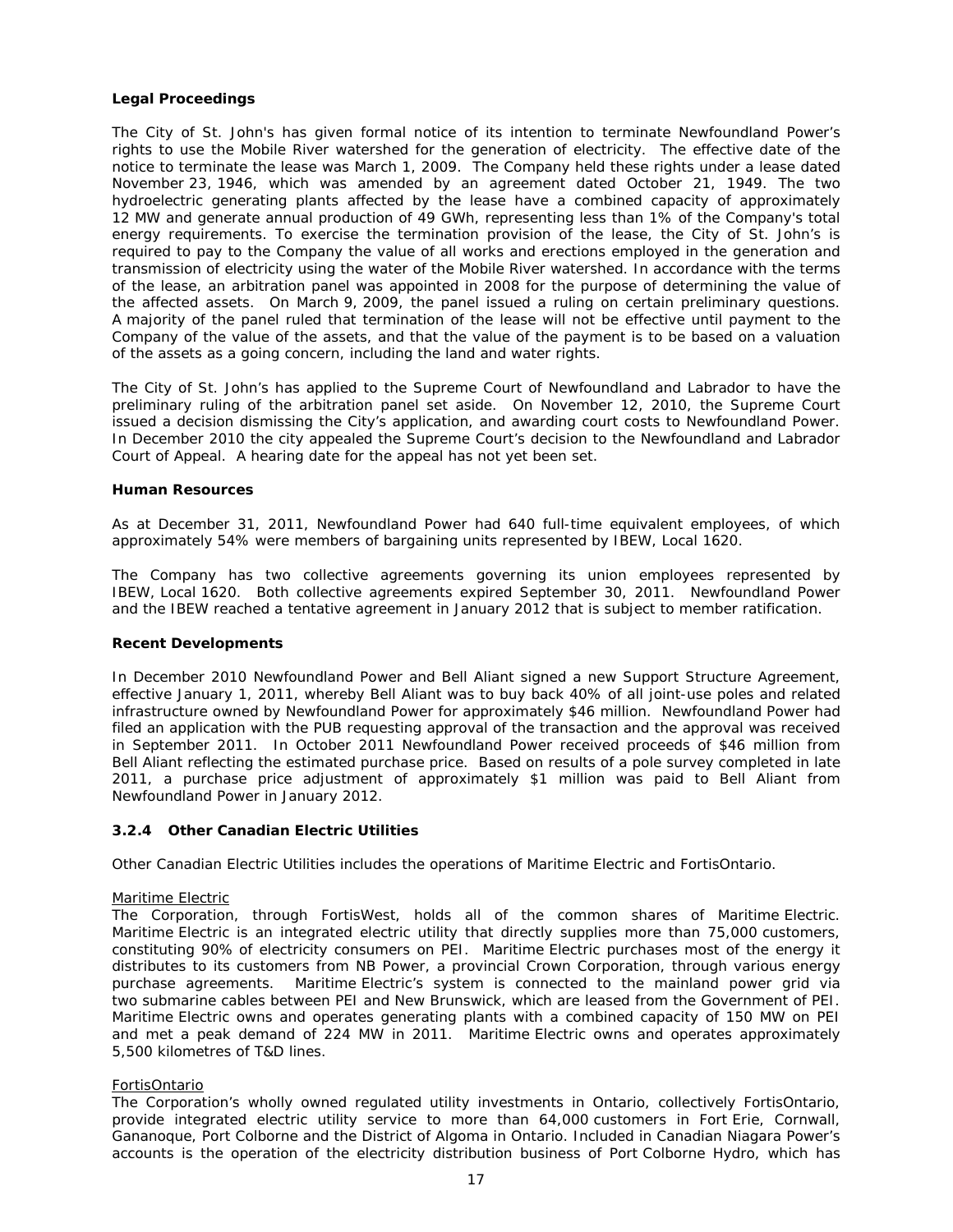been leased from the City of Port Colborne under a 10-year lease agreement that expires in April 2012. In April 2011 FortisOntario provided the City of Port Colborne and Port Colborne Hydro with an irrevocable written notice of FortisOntario's election to exercise the purchase option, under the current operating lease agreement, at the purchase price of approximately \$7 million on April 15, 2012. The purchase constitutes the sale of the remaining assets of Port Colborne Hydro to FortisOntario. The purchase is subject to OEB approval. FortisOntario also owns a 10% interest in each of Westario Power Inc., Rideau St. Lawrence Holdings Inc. and Grimsby Power Inc., three regional electric distribution companies serving approximately 38,000 customers.

FortisOntario met a combined peak demand of 276 MW in 2011. FortisOntario owns and operates approximately 3,300 kilometres of T&D lines.

## *Market and Sales*

Annual electricity sales were 2,366 GWh in 2011 compared to 2,328 GWh in 2010. Revenue was \$339 million in 2011 compared to \$331 million in 2010.

The following table compares the composition of Other Canadian Electric Utilities' 2011 and 2010 revenue and electricity sales by customer class.

| <b>Other Canadian Electric Utilities</b><br>Revenue and Electricity Sales by Customer Class |                              |       |       |       |  |  |
|---------------------------------------------------------------------------------------------|------------------------------|-------|-------|-------|--|--|
| <b>GWh Sales</b><br>Revenue<br>(%)<br>(%)                                                   |                              |       |       |       |  |  |
| 2010<br>2010<br>2011<br>2011                                                                |                              |       |       |       |  |  |
| Residential                                                                                 | 43.4                         | 42.5  | 43.2  | 42.9  |  |  |
| Commercial and industrial                                                                   | 56.4<br>48.5<br>49.1<br>55.9 |       |       |       |  |  |
| Other $(1)$<br>0.7<br>8.4<br>8.1<br>0.9                                                     |                              |       |       |       |  |  |
| <b>Total</b>                                                                                | 100.0                        | 100.0 | 100.0 | 100.0 |  |  |

*(1) Includes revenue from sources other than from the sale of electricity*

### *Power Supply*

### Maritime Electric

Maritime Electric purchased 83% of the electricity required to meet its customers' needs from NB Power in 2011. The balance was met through the purchase of wind energy produced on PEI. Maritime Electric's on-Island generation facilities are used primarily for peaking, submarine-cable loading issues and emergency purposes.

Maritime Electric generally receives a portion of its electricity requirements from Point Lepreau. A major refurbishment of Point Lepreau began in 2008 and is expected to be completed by fall 2012, extending the facility's estimated life an additional 25 years. The nature and timing of recovery of \$47 million of deferred incremental replacement energy costs during the refurbishment of Point Lepreau up to the end of February 2011 is to be determined by the PEI Energy Commission, which was established by the Government of PEI in 2011.

On November 12, 2010, Maritime electric signed the PEI Energy Accord with the Government of PEI. The PEI Energy Accord covers the period from March 1, 2011 through February 29, 2016. The PEI Energy Accord provides rate reductions effective March 1, 2011 and price stability and rate predictability for the subsequent two years.

The combination of reduced energy input costs associated with a new five-year energy purchase agreement with NB Power effective March 1, 2011 and the assumption, by the Government of PEI, of certain energy related costs beginning on March 1, 2011 as stipulated in the PEI Energy Accord, has contributed to lower costs for consumers since March 1, 2011. Maritime Electric's exposure with respect to premiums for replacement energy during the refurbishment of Point Lepreau has been capped at \$47 million as of February 2011 as noted above.

The *Renewable Energy Act* (PEI) requires Maritime Electric to source 15% of its annual energy sales from renewable energy sources. Approximately 17% of total energy supply was derived from wind-powered generation in 2011.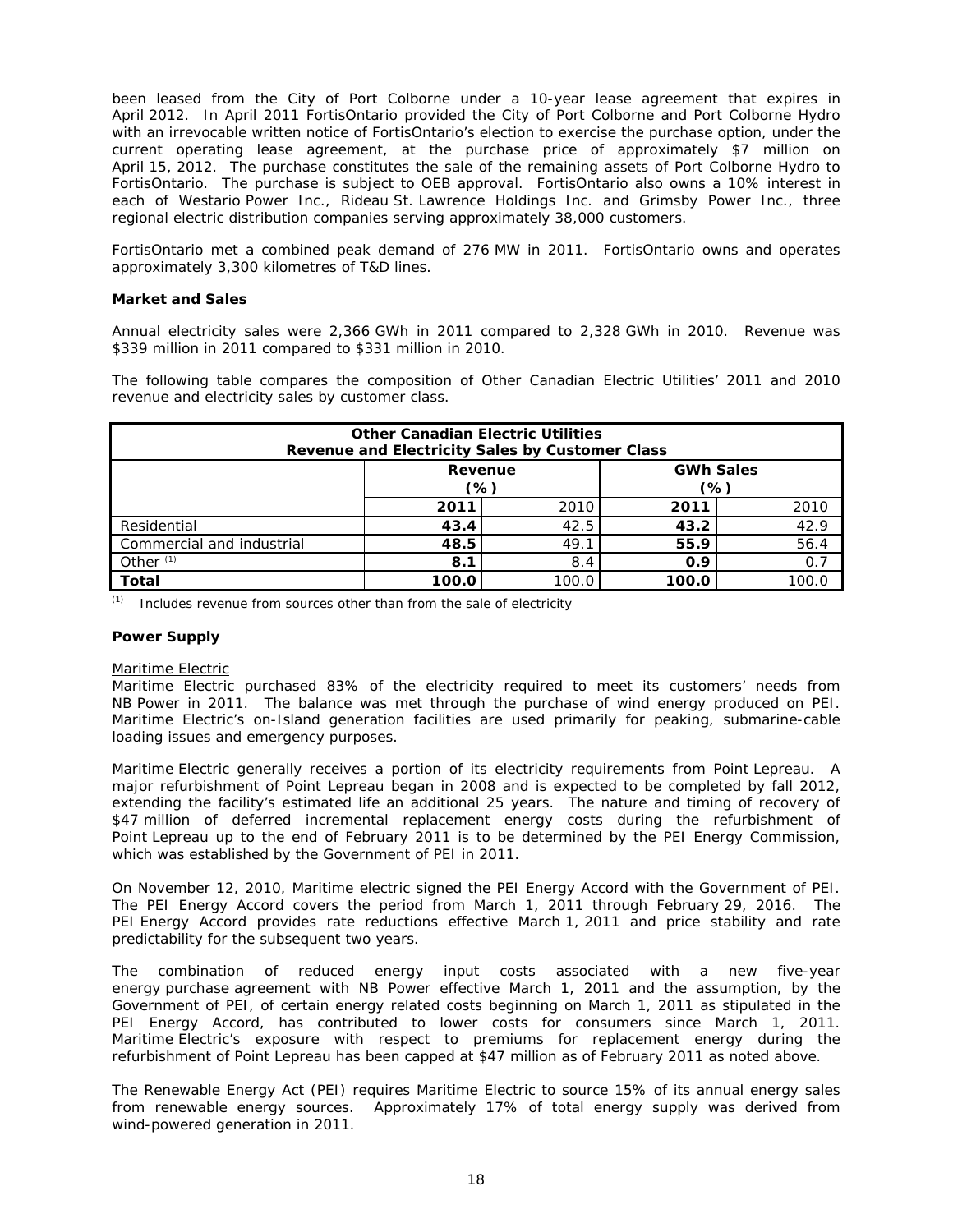## FortisOntario

The power requirements of FortisOntario's service areas are provided from various sources. Canadian Niagara Power purchases its power requirements for Fort Erie and Port Colborne from IESO. Canadian Niagara Power purchases approximately 88% of energy requirements for Gananoque through monthly energy purchases from Hydro One and the remaining 12% is purchased, through the Hydroelectric Contract Initiative, from five hydroelectric generating plants owned by Fortis Properties. Algoma Power purchases 100% of its energy from IESO.

Under the Standard Supply Code of the OEB, Canadian Niagara Power and Algoma Power are obliged to provide Standard Service Supply to all its customers who do not choose to contract with an electricity retailer. This energy is provided to customers at either regulated or market prices.

Cornwall Electric purchases 100% of its power requirements from Hydro-Québec Energy Marketing under two fixed-term contracts. The first contract, which represents approximately 40% of the power supply, is a 45-MW contract with a 60% capacity factor. The second contract, supplying the remainder of Cornwall Electric's energy requirements, is a 100-MW capacity and energy contract. Both contracts expire in December 2019.

## *Human Resources*

As at December 31, 2011, Maritime Electric had 181 full-time equivalent employees, of which approximately 70% were represented by IBEW, Local 1432. The current collective agreement expires December 31, 2013.

As at December 31, 2011, FortisOntario had 198 full-time equivalent employees, of which approximately 58% were represented by CUPE, Local 137, and IBEW, Local 636, in the Niagara Region; IBEW, Local 636, in Gananoque; and Power Workers Union, a CUPE affiliate as CUPE, Local 1000, in the Algoma region. The collective agreements governing these employees expire on April 30, 2012; May 31, 2012; July 31, 2012; and December 31, 2012, respectively.

## **3.3** *Regulated Electric Utilities - Caribbean*

Regulated Electric Utilities - Caribbean operations are comprised of Caribbean Utilities, Fortis Turks and Caicos, and Belize Electricity up to June 20, 2011.

Caribbean Utilities is an integrated electric utility and the sole provider of electricity on Grand Cayman, Cayman Islands, serving approximately 27,000 customers. The Company met a peak demand of approximately 99 MW in 2011. Caribbean Utilities owns and operates approximately 639 kilometres of T&D lines. Fortis holds an approximate 60% (December 31, 2010 - 59%) controlling ownership interest in the utility. Caribbean Utilities is a public company traded on the Toronto Stock Exchange (TSX:CUP.U).

Fortis Turks and Caicos is an integrated electric utility, indirectly wholly owned by Fortis, serving more than 9,500 customers, or 85%, of electricity consumers, in the Turks and Caicos Islands. The utility met a combined peak demand of approximately 30 MW in 2011. Fortis Turks and Caicos owns and operates approximately 538 kilometres of T&D lines. The Company is the principal distributor of electricity in the Turks and Caicos Islands pursuant to 50-year licences that expire in 2036 and 2037.

# *Market and Sales*

Annual electricity sales decreased to 918 GWh in 2011 from 1,150 GWh in 2010. Annual revenue decreased to \$305 million in 2011 from \$333 million in 2010. The decrease in annual electricity sales and revenue was largely due to the expropriation of Belize Electricity by the GOB in June 2011 and the consequential loss of control resulting in the discontinuance of the consolidation method of accounting for the utility, effective June 20, 2011. For further information refer to the "Expropriated Assets" section that follows.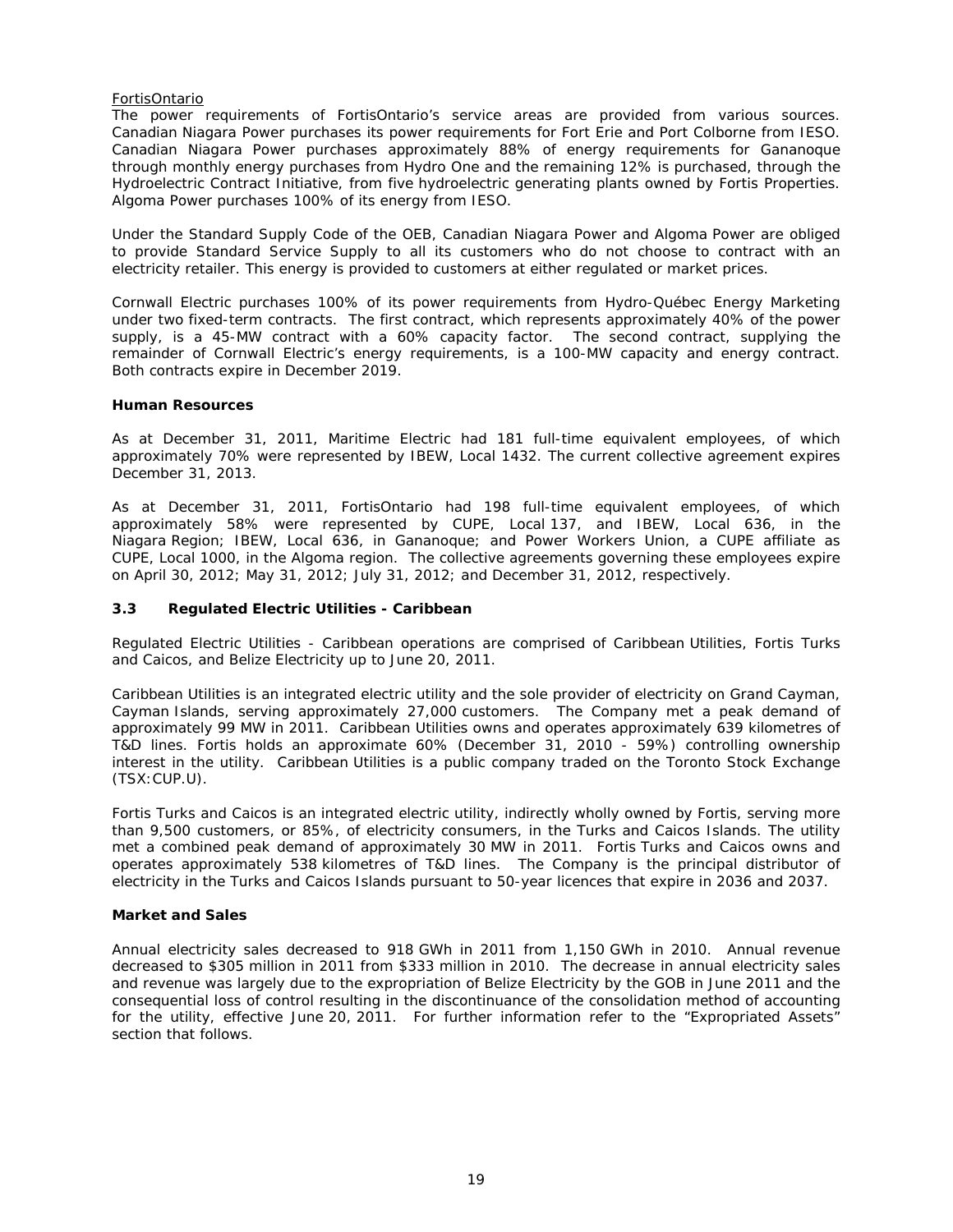The following table compares the composition of Regulated Electric Utilities - Caribbean's revenue and electricity sales by customer class for the years ended 2011 and 2010.

| Regulated Electric Utilities - Caribbean (1)<br>Revenue and Electricity Sales by Customer Class |       |       |       |       |  |  |
|-------------------------------------------------------------------------------------------------|-------|-------|-------|-------|--|--|
| <b>GWh Sales</b><br>Revenue<br>$\frac{1}{2}$<br>(%)                                             |       |       |       |       |  |  |
|                                                                                                 | 2011  | 2010  | 2011  | 2010  |  |  |
| Residential                                                                                     | 46.6  | 48.6  | 45.5  | 48.3  |  |  |
| Commercial, industrial and street lighting                                                      | 52.5  | 49.4  | 54.5  | 51.7  |  |  |
| Other $(2)$<br>0.9<br>2.0                                                                       |       |       |       |       |  |  |
| Total                                                                                           | 100.0 | 100.0 | 100.0 | 100.0 |  |  |

*(1) Includes Caribbean Utilities and Fortis Turks and Caicos, and Belize Electricity up to June 20, 2011* 

*(2) Includes revenue from sources other than from the sale of electricity* 

# *Power Supply*

Caribbean Utilities relies upon in-house diesel-powered generation to produce electricity for Grand Cayman. Grand Cayman has neither hydroelectric potential nor inherent thermal resources and the Company must rely upon diesel fuel imported to Grand Cayman primarily from refineries in the Caribbean and the Gulf of Mexico. The Company has an installed generating capacity of approximately 151 MW.

Caribbean Utilities has a primary fuel supply contract with a major supplier and is committed to purchase 80% of the Company's fuel requirements from this supplier for the operation of Caribbean Utilities' diesel-powered generating plant. The initial contract was for three years and terminated in April 2010. Caribbean Utilities continues to operate within the terms of the initial contract. The contract contains an automatic renewal clause for the years 2010 through 2012. Should any party choose to terminate the contract within that two-year period, notice must be given a minimum of one year in advance of the desired termination date. As at December 31, 2011, no such termination notice has been given by either party. As such, the contract is effectively renewed until May 2012. The quantity of fuel to be purchased under the contract for 2012 is approximately 10 million imperial gallons.

Fortis Turks and Caicos relies upon in-house diesel-powered generation, which has a combined generating capacity of 65 MW, to produce electricity for its customers.

Fortis Turks and Caicos has a renewable contract with a major supplier for all of its diesel fuel requirements associated with the generation of electricity. The approximate fuel requirements under this contract are 12 million imperial gallons per annum.

# *Expropriated Assets*

On June 20, 2011, the GOB enacted legislation leading to the expropriation of the Corporation's investment in Belize Electricity. As a result of no longer controlling the operations of the utility, the Corporation discontinued the consolidation method of accounting for Belize Electricity, effective June 20, 2011, and has classified the book value of the previous investment in the utility as a long-term other asset on the consolidated balance sheet. As at December 31, 2011, the long-term other asset, including foreign exchange impacts, totalled \$106 million.

In October 2011 Fortis commenced an action in the Belize Supreme Court to challenge the legality of the expropriation of its investment in Belize Electricity. Fortis commissioned an independent valuation of its expropriated investment in Belize Electricity and submitted its claim for compensation to the GOB in November 2011. The GOB also commissioned an independent valuation of Belize Electricity and communicated the results of such valuation in its response to the Corporation's claim for compensation. The fair value determined under the GOB's valuation is significantly lower than the fair value determined under the Corporation's valuation. Pursuant to the expropriation action, Fortis is assessing alternative options for obtaining fair compensation from the GOB.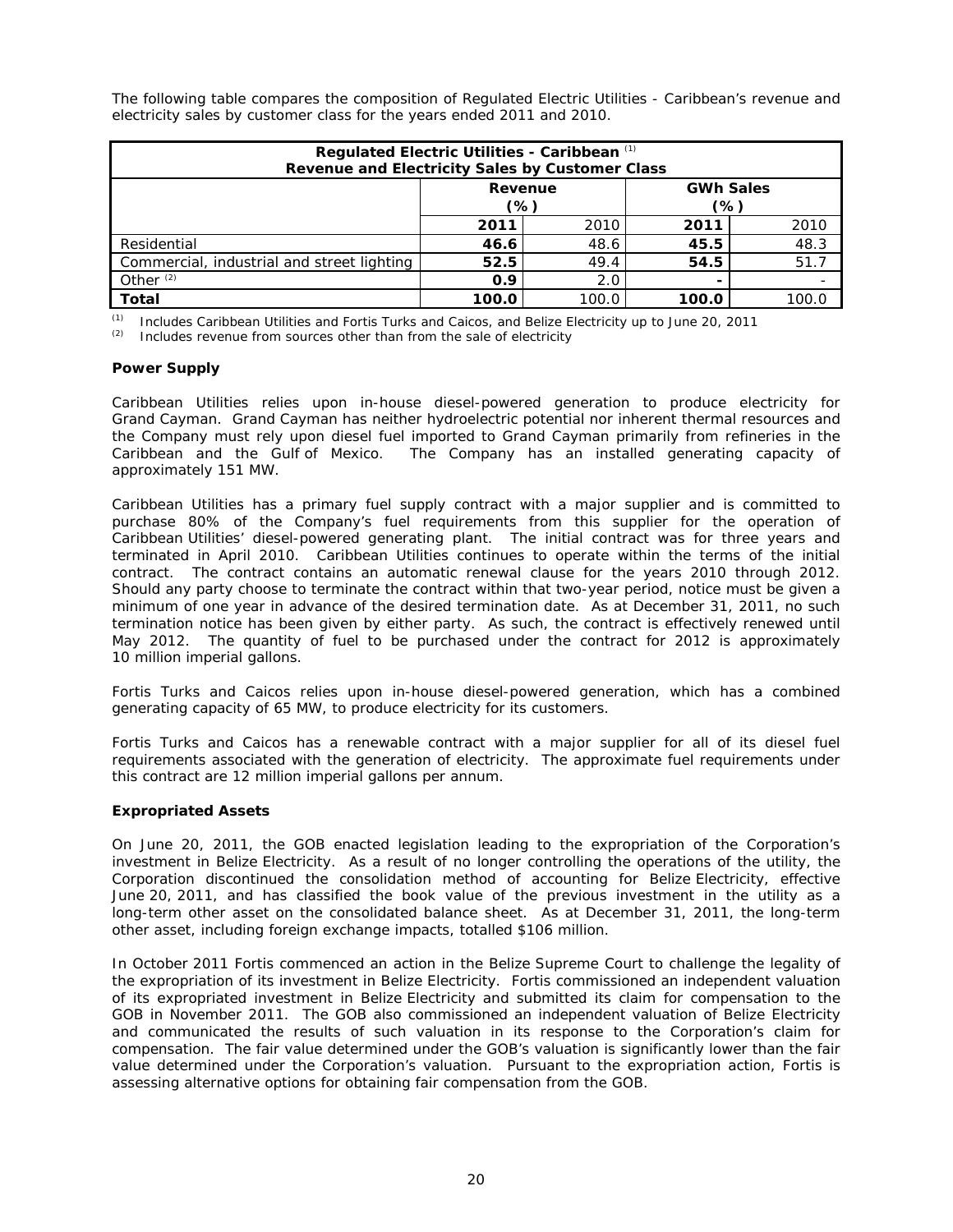## *Human Resources*

As at December 31, 2011, Regulated Electric Utilities - Caribbean employed 307 full-time equivalent employees. The 193 employees at Caribbean Utilities and 114 employees at Fortis Turks and Caicos are non-unionized.

## **3.4 Non-Regulated - Fortis Generation**

The following table summarizes the Corporation's non-regulated generation assets by location.

| <b>Fortis Generation</b><br><b>Non-Regulated Generation Assets</b> |    |                |     |  |  |  |
|--------------------------------------------------------------------|----|----------------|-----|--|--|--|
| <b>Plants</b><br>Location<br>Capacity (MW)<br>Fuel                 |    |                |     |  |  |  |
| Belize                                                             |    | hydro          | 51  |  |  |  |
| Ontario                                                            |    | hydro, thermal | 13  |  |  |  |
| Central Newfoundland (1)                                           |    | hydro          | 36  |  |  |  |
| British Columbia <sup>(2)</sup>                                    |    | hydro          | 16  |  |  |  |
| Upper New York State<br>hydro<br>23                                |    |                |     |  |  |  |
| Total                                                              | 17 |                | 139 |  |  |  |

*(1) The two central Newfoundland facilities were expropriated by the Government of Newfoundland and Labrador in December 2008. Effective February 12, 2009, the Corporation discontinued the consolidation method of accounting for its investment in central Newfoundland.*

*(2) Once completed, the Waneta Expansion will provide an additional 335 MW of hydroelectric generating capacity in British Columbia.*

The Corporation's non-regulated generation operations consist of its 100% ownership interest in each of BECOL, FortisOntario and FortisUS Energy, as well as non-regulated generation assets owned by Fortis Properties, FortisBC Inc., and by Fortis through its 51% controlling ownership interest in the Waneta Partnership.

Non-regulated generation operations in Belize consist of the 25-MW Mollejon, 7-MW Chalillo and, as of March 2010, 19-MW Vaca hydroelectric generating facilities. All of the output of these facilities is sold to Belize Electricity under 50-year power purchase agreements expiring in 2055 and 2060. The hydroelectric generation operations in Belize are conducted through the Corporation's indirectly wholly owned subsidiary BECOL under a franchise agreement with the GOB. In October 2011 the GOB purportedly amended the Constitution of Belize to require majority government ownership of three public utility providers, including Belize Electricity, but excluding BECOL. The GOB has also indicated it has no intention to expropriate BECOL. Fortis continues to control and consolidate the financial statements of BECOL.

Non-regulated generation operations of FortisOntario include the operation of a 5-MW gas-powered cogeneration plant in Cornwall. All energy output of this plant is sold to Cornwall Electric. Fortis Properties owns and operates six small hydroelectric generating facilities in eastern Ontario with a combined capacity of 8 MW. The electricity produced from these facilities is sold to the Ontario Power Association, via the Hydroelectric Contract Initiative, under fixed-price contracts.

Fortis Properties also has a non-regulated generation investment in central Newfoundland that is held through the Company's direct 51% interest in the Exploits Partnership. Through the Exploits Partnership, 36 MW of additional capacity was developed and installed at two of Abitibi's hydroelectric generating facilities in central Newfoundland. The Exploits Partnership sells its output to Newfoundland Hydro under a 30-year power purchase agreement expiring in 2033. Effective February 2009, the Corporation discontinued the consolidation method of accounting for these operations, necessitated by the actions of the Government of Newfoundland and Labrador related to its expropriation of the hydroelectric assets and water rights of the Exploits Partnership. Refer to the "Expropriated Assets" section that follows.

The non-regulated generation operations of FortisBC Inc. include the 16-MW run-of-river Walden hydroelectric power plant near Lillooet, British Columbia that sells its entire output to BC Hydro under a power purchase agreement expiring in 2013. Effective October 1, 2010, non-regulated generation operations in British Columbia include the Corporation's 51% controlling ownership interest in the Waneta Partnership, with CPC/CBT holding the remaining 49% interest. Construction of the Waneta Expansion commenced late in 2010 for completion expected in spring 2015 at an estimated cost of approximately \$900 million. SNC-Lavalin was awarded a contract for approximately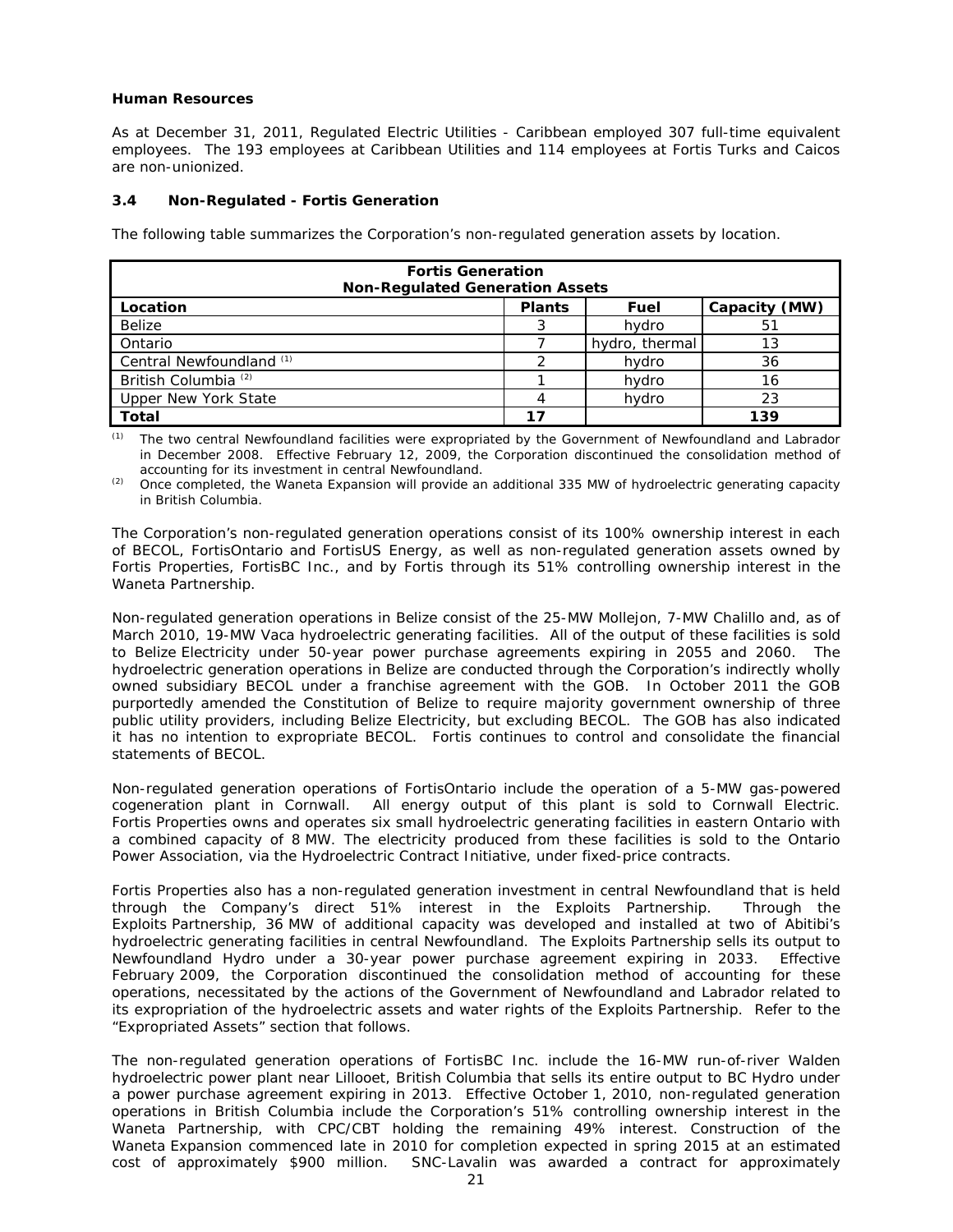\$590 million to design and build the Waneta Expansion. Approximately \$244 million has been spent on this project since construction began late 2010. Major construction activities on-site include the completion of the excavation of the intake, powerhouse and power tunnels. Construction progress is going well and the project is currently on schedule. For additional information refer to Section 3.2.2 of this 2011 Annual Information Form.

Through FortisUS Energy, an indirectly wholly owned subsidiary, the Corporation owns and operates four hydroelectric generating facilities in Upper New York State with a combined capacity of approximately 23 MW operating under licences from the United States Federal Energy Regulatory Commission. All four hydroelectric generating facilities sell energy at market rates through purchase agreements with Niagara Mohawk Power Corporation.

## *Market and Sales*

Annual energy sales from non-regulated generation assets were 389 GWh in 2011 compared to 427 GWh in 2010. Revenue was \$34 million in 2011 compared to \$36 million in 2010.

The following table compares the composition of Fortis Generation's 2011 and 2010 revenue and energy sales by location.

| <b>Fortis Generation</b><br>Revenue and Energy Sales by Location |                                  |      |                          |      |  |  |  |
|------------------------------------------------------------------|----------------------------------|------|--------------------------|------|--|--|--|
|                                                                  | <b>GWh Sales</b><br>Revenue      |      |                          |      |  |  |  |
|                                                                  | (%)<br>(%)                       |      |                          |      |  |  |  |
| 2010<br>2011<br>2011                                             |                                  |      |                          | 2010 |  |  |  |
| Belize <sup>(1)</sup>                                            | 65.8                             | 68.9 | 60.2                     | 60.6 |  |  |  |
| Ontario                                                          | 13.3                             | 11.2 | 12.0                     | 11.7 |  |  |  |
| Central Newfoundland <sup>(2)</sup>                              | 4.1                              | 3.9  | $\overline{\phantom{0}}$ |      |  |  |  |
| <b>British Columbia</b><br>5.6<br>8.4<br>6.7<br>10.3             |                                  |      |                          |      |  |  |  |
| 19.3<br>Upper New York State<br>10.4<br>17.5<br>10.1             |                                  |      |                          |      |  |  |  |
| <b>Total</b>                                                     | 100.0<br>100.0<br>100.0<br>100.0 |      |                          |      |  |  |  |

*(1) Results reflect contribution from the Vaca hydroelectric generating facility in Belize from March 2010 when the facility was commissioned* 

*(2) Reflects the discontinuance of the consolidation method of accounting for the financial results of the operations in central Newfoundland, effective February 12, 2009* 

# *Expropriated Assets*

### *Exploits Partnership*

In December 2008 the Government of Newfoundland and Labrador expropriated Abitibi's hydroelectric assets and water rights in Newfoundland, including those of the Exploits Partnership. The newsprint mill in Grand Falls-Windsor closed on February 12, 2009, subsequent to which the day-to-day operations of the Exploits Partnership's hydroelectric generating facilities were assumed by Nalcor Energy as an agent for the Government of Newfoundland and Labrador with respect to expropriation matters. The Government of Newfoundland and Labrador has publicly stated that it is not its intention to adversely affect the business interests of lenders or independent partners of Abitibi in the province. The loss of control over cash flows and operations required Fortis to cease consolidation of the Exploits Partnership, effective February 12, 2009. Discussions between Fortis Properties and Nalcor Energy with respect to expropriation matters are ongoing.

# *Human Resources*

As at December 31, 2011, Fortis Generation employed 39 full-time equivalent personnel, none of whom participate in a collective agreement.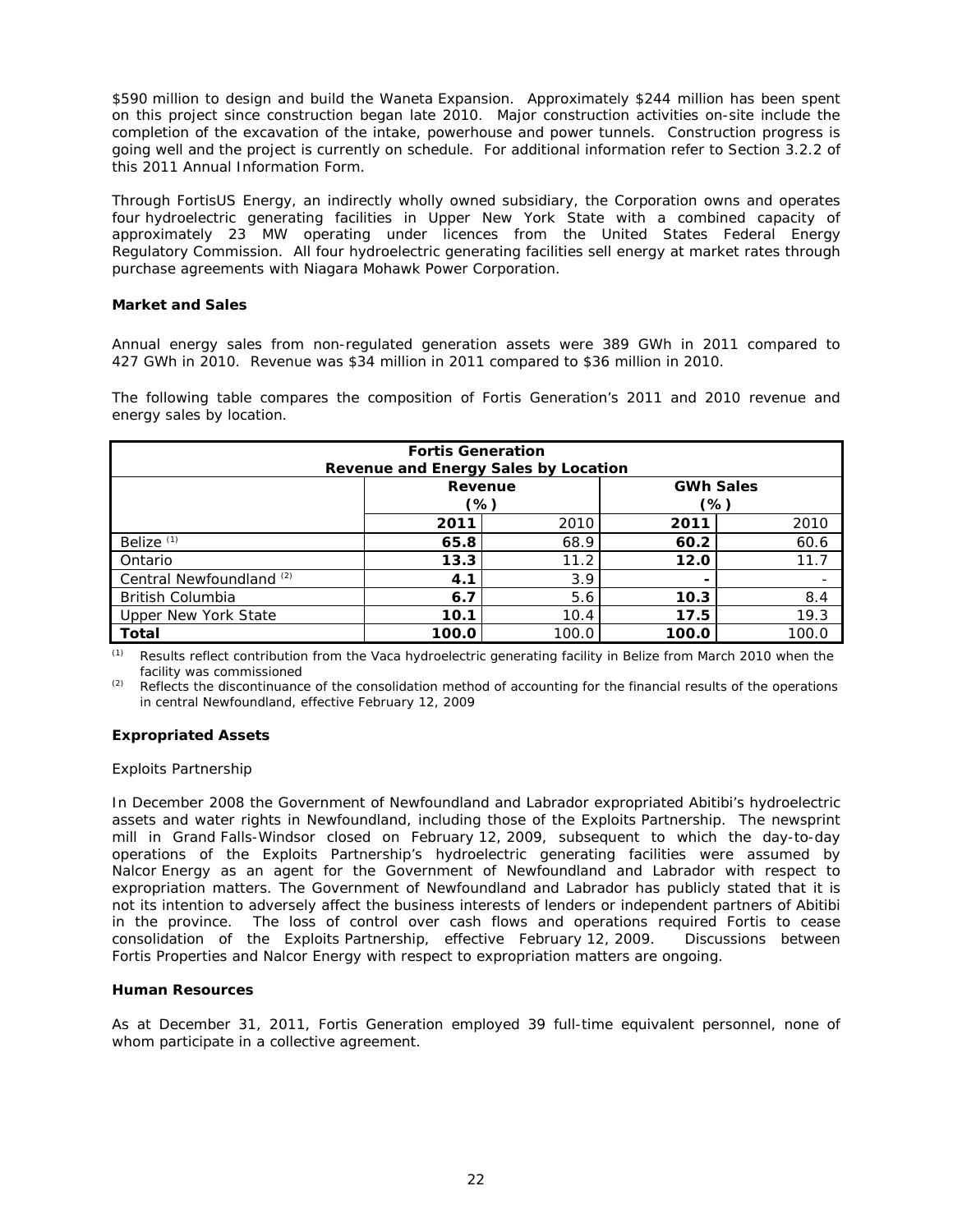# **3.5 Non-Regulated - Fortis Properties**

As a wholly owned subsidiary of Fortis, Fortis Properties is the Corporation's vehicle for non-utility diversification and growth. The Company owns and operates 22 hotels, collectively representing 4,300 rooms, in eight Canadian provinces, and approximately 2.7 million square feet of commercial office and retail space primarily in Atlantic Canada. Fortis Properties is currently constructing a \$47 million 12-storey office building in downtown St. John's, Newfoundland. The building will feature 152,000 square feet of Class A office space and include 261 parking spaces. Construction is expected to be completed in the second half of 2013.

Revenue was \$231 million in 2011 compared to \$226 million in 2010. In 2011 Fortis Properties derived approximately 29% of its revenue from real estate operations and 71% of its revenue from hotel operations. Fortis Properties derived approximately 44% of its 2011 operating income from real estate operations and 56% from hotel operations.

Fortis Properties' Real Estate Division is anchored by high-quality tenants under long-term leases. The Real Estate Division ended 2011 with 93.2% occupancy, compared to 94.5% occupancy at the end of 2010. In contrast, the average national occupancy rate was 91.9% at the end of 2011, compared to 90.5% at the end of 2010.

The following table sets out the office and retail properties owned by Fortis Properties.

| <b>Fortis Properties</b><br><b>Office and Retail Properties</b> |                  |                         |                                                   |
|-----------------------------------------------------------------|------------------|-------------------------|---------------------------------------------------|
| Property $(1)$                                                  | Location         | <b>Type of Property</b> | <b>Gross Lease</b><br>Area<br>(square feet 000's) |
| Fort William Building                                           | St. John's, NL   | Office                  | 188                                               |
| Cabot Place I                                                   | St. John's, NL   | Office                  | 135                                               |
| <b>TD Place</b>                                                 | St. John's, NL   | Office                  | 94                                                |
| Fortis Building                                                 | St. John's, NL   | Office                  | 83                                                |
| Multiple Office                                                 | St. John's, NL   | Office and Retail       | 75                                                |
| Millbrook Mall                                                  | Corner Brook, NL | Retail                  | 118                                               |
| Fraser Mall                                                     | Gander, NL       | Retail                  | 99                                                |
| Marystown Mall                                                  | Marystown, NL    | Retail                  | 87                                                |
| Fortis Tower                                                    | Corner Brook, NL | Office                  | 69                                                |
| Maritime Centre                                                 | Halifax, NS      | Office and Retail       | 565                                               |
| <b>Brunswick Square</b>                                         | Saint John, NB   | Office and Retail       | 511                                               |
| Kings Place                                                     | Fredericton, NB  | Office and Retail       | 292                                               |
| <b>Blue Cross Centre</b>                                        | Moncton, NB      | Office and Retail       | 324                                               |
| Delta Regina                                                    | Regina, SK       | Office                  | 52                                                |
| Total                                                           |                  |                         | 2.692                                             |

*(1) The Viking Mall property in St. Anthony, Newfoundland was sold in January 2011.* 

Revenue per available room at the Hospitality Division of Fortis Properties, excluding the impact of the Hilton Suites Winnipeg Airport hotel acquired in October 2011, increased to \$78.48 for 2011 from \$76.83 for 2010. The increase was the result of an increase in the average daily room rate, partially offset by a slight decrease in hotel occupancy. The average daily room rate, excluding the impact of the Hilton Suites Winnipeg Airport hotel, increased to \$127.59 for 2011 from \$124.17 for 2010, while the average occupancy for 2011 was 61.5%, down from the 61.9% achieved in 2010. Including the Hilton Suites Winnipeg Airport hotel, revenue per available room was \$78.76 for 2011.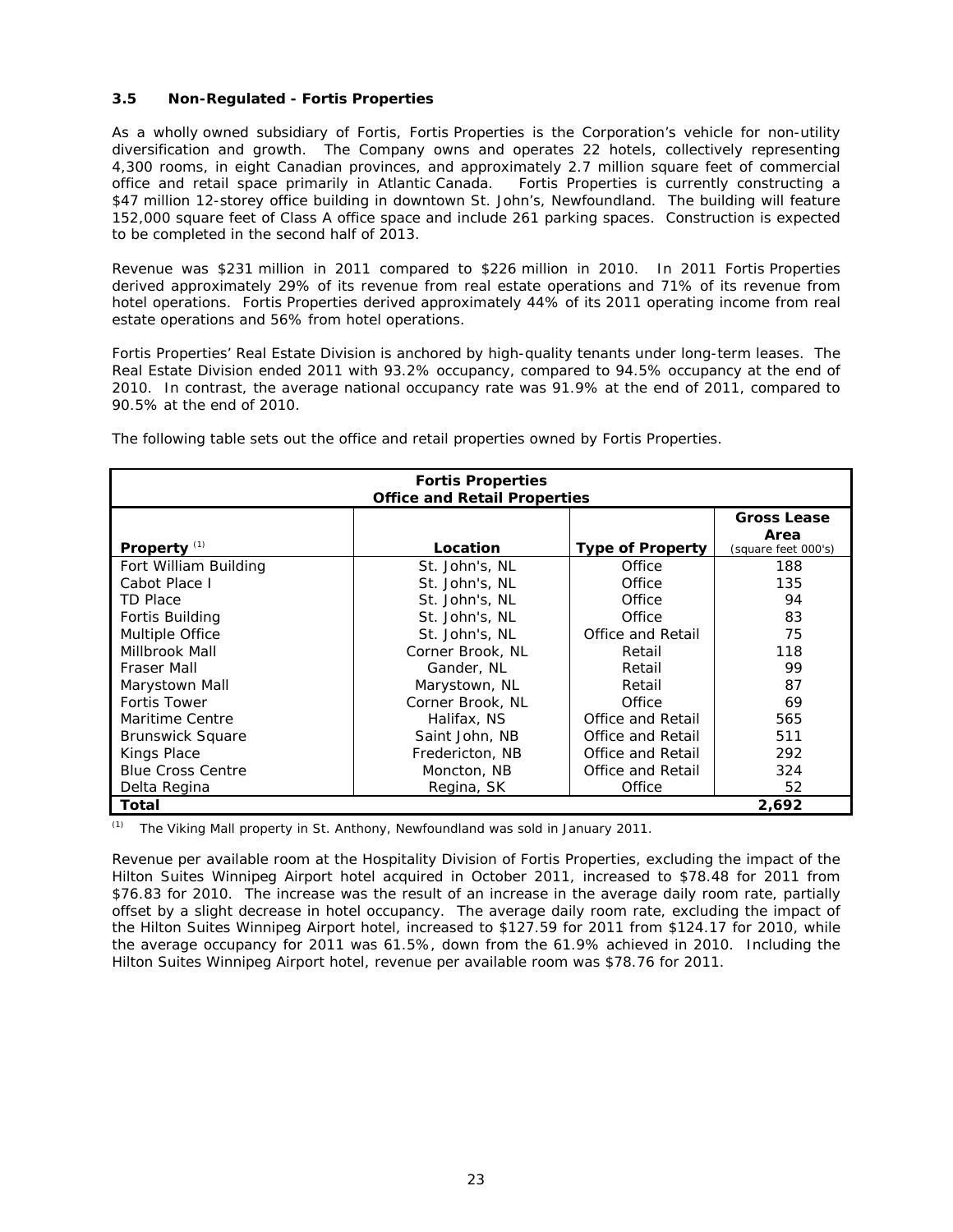The hotels owned and managed by Fortis Properties are summarized as follows.

| <b>Fortis Properties</b><br><b>Hotels</b>     |                         |                    |                                 |
|-----------------------------------------------|-------------------------|--------------------|---------------------------------|
|                                               |                         | Number of          | Conference<br><b>Facilities</b> |
| <b>Hotels</b>                                 | Location                | <b>Guest Rooms</b> | (000's square feet)             |
| Delta St. John's                              | St. John's, NL          | 403                | 21                              |
| Holiday Inn St. John's                        | St. John's, NL          | 252                | 12                              |
| Sheraton Hotel Newfoundland                   | St. John's, NL          | 301                | 18                              |
| Mount Peyton                                  | Grand Falls-Windsor, NL | 148                | 5                               |
| Greenwood Inn Corner Brook                    | Corner Brook, NL        | 102                | 5                               |
| Four Points by Sheraton Halifax               | Halifax, NS             | 177                | 12                              |
| Delta Sydney                                  | Sydney, NS              | 152                | 6                               |
| Delta Brunswick                               | Saint John, NB          | 254                | 18                              |
| Holiday Inn Kitchener - Waterloo              | Kitchener-Waterloo, ON  | 184                | 13                              |
| Holiday Inn Peterborough                      | Peterborough, ON        | 153                | 6                               |
| Holiday Inn Sarnia                            | Point Edward, ON        | 217                | 11                              |
| Holiday Inn Cambridge                         | Cambridge, ON           | 143                | $\overline{7}$                  |
| Holiday Inn Select Windsor                    | Windsor, ON             | 214                | 17                              |
| Greenwood Inn Calgary                         | Calgary, AB             | 210                | 9                               |
| Holiday Inn Edmonton (1)                      | Edmonton, AB            | 224                | 8                               |
| Greenwood Inn Winnipeg                        | Winnipeg, MB            | 213                | 8                               |
| Hilton Suites Winnipeg Airport <sup>(2)</sup> | Winnipeg, MB            | 160                | 9                               |
| Holiday Inn Lethbridge <sup>(3)</sup>         | Lethbridge, AB          | 119                | 5                               |
| Holiday Inn Express and                       |                         |                    |                                 |
| Suites Medicine Hat                           | Medicine Hat, AB        | 93                 | 1                               |
| Best Western Medicine Hat                     | Medicine Hat, AB        | 122                |                                 |
| Holiday Inn Express Kelowna                   | Kelowna, BC             | 190                | 5                               |
| Delta Regina                                  | Regina, SK              | 274                | 24                              |
| Total                                         |                         | 4,305              | 220                             |

*(1) In December 2011 the Greenwood Inn Edmonton was rebranded to Holiday Inn Edmonton* 

*(2) Fortis Properties acquired the Hilton Suites Winnipeg Airport hotel in October 2011, a 160-room, full-service hotel with over 8,500 square feet of meeting space* 

*(3) In June 2011 the Ramada Hotel & Suites Lethbridge was rebranded to Holiday Inn Lethbridge* 

# **Human Resources**

As at December 31, 2011, Fortis Properties employed approximately 2,400 full-time equivalent employees, approximately 47% of whom are represented by unions listed in the following table.

| <b>Fortis Properties</b>           |               |                            |                  |
|------------------------------------|---------------|----------------------------|------------------|
|                                    | <b>Unions</b> |                            |                  |
|                                    |               |                            | Number of        |
|                                    |               |                            | <b>Unionized</b> |
| <b>Property</b>                    | Union         | <b>Expiry of Agreement</b> | <b>Employees</b> |
| Holiday Inn St. John's             | CAW           | August 31, 2012            | 55               |
| Delta St. John's                   | <b>UFCW</b>   | December 31, 2012          | 256              |
| Greenwood Inn Corner Brook         | CAW           | March 11, 2013             | 46               |
| East Side Mario's St. John's       | CAW           | July 31, 2013              | 90               |
| Delta Sydney <sup>(1)</sup>        | CAW           | September 30, 2011         | 76               |
| Delta Brunswick & Brunswick Square | <b>USW</b>    | June 10, 2013              | 123              |
| Delta Regina                       | <b>CEP</b>    | May 3, 2014                | 173              |
| St. John's Real Estate             | <b>IBEW</b>   | April 17, 2013             | 10               |
| Sheraton Hotel Newfoundland        | CAW           | March 31, 2015             | 191              |
| Holiday Inn Select Windsor         | <b>UFCW</b>   | April 30, 2013             | 49               |
| Mount Peyton <sup>(1)</sup>        | <b>UFCW</b>   | December 1, 2011           | 56               |
| Total                              |               |                            | 1,125            |

*(1) Collective bargaining has commenced.*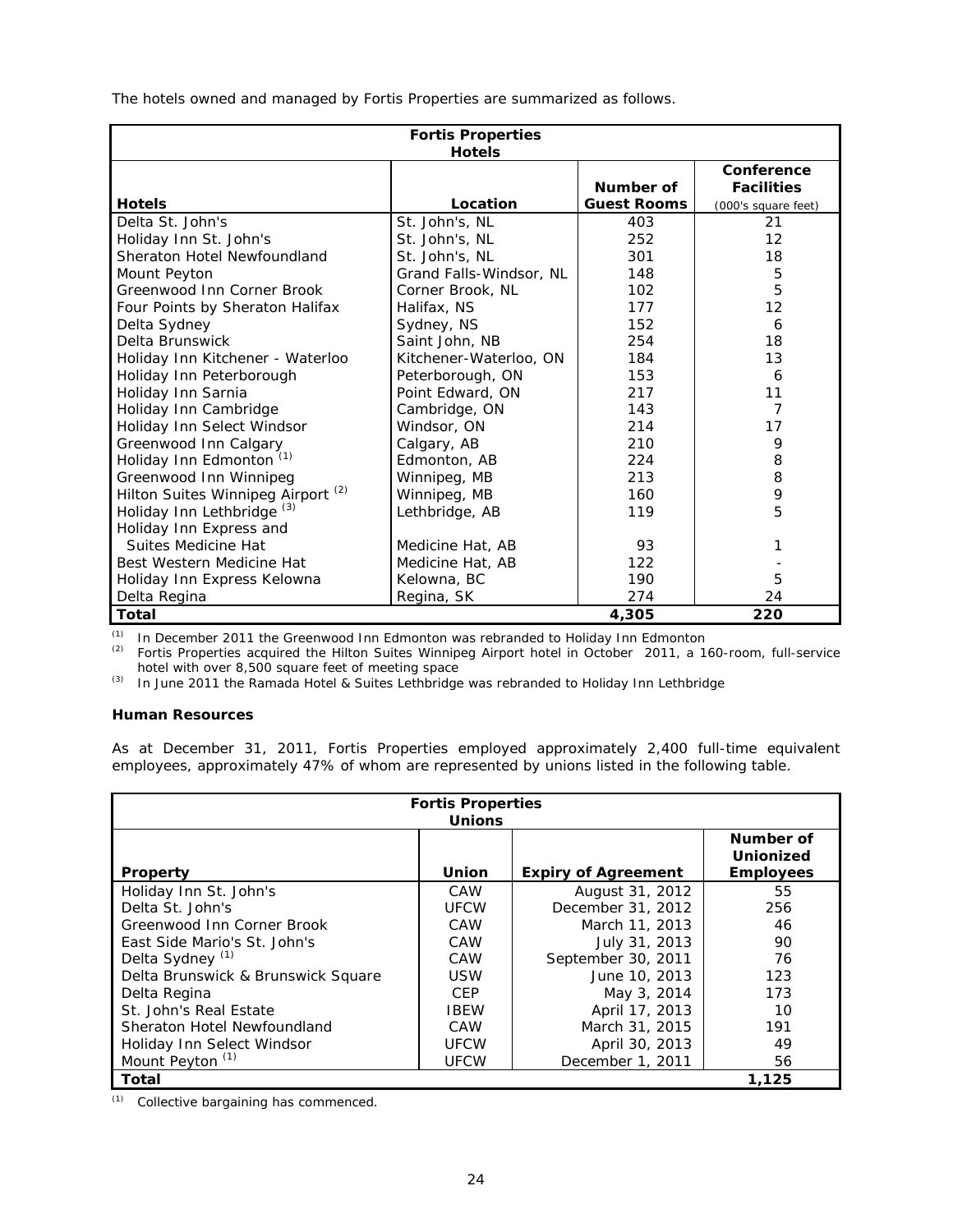# **4.0 REGULATION**

Each of the Corporation's utilities operates under a cost of service methodology and is regulated by the regulatory body in its respective operating jurisdiction. FortisBC Electric was also subject to performance based rate setting to the end of 2011, which provided the utility the opportunity to earn in excess of its allowed ROE. With regulated utilities in seven different jurisdictions, Fortis has significant regulatory expertise.

For information with respect to the nature of regulation and material regulatory decisions and applications associated with each of the Corporation's regulated gas and electric utilities, refer to the "Regulatory Highlights" section of the Corporation's MD&A and to Note 2 of the Corporation's 2011 Audited Consolidated Financial Statements.

# **5.0 ENVIRONMENTAL MATTERS**

The Corporation and its Canadian subsidiaries are subject to various federal, provincial and municipal laws, regulations and guidelines relating to the protection of the environment including, but not limited to, wildlife, water and land protection, emissions and the proper storage, transportation, recycling and disposal of hazardous and nonhazardous substances. In addition, both the provincial and federal governments have environmental assessment legislation, which is designed to foster better land-use planning through the identification and mitigation of potential environmental impacts of projects or undertakings prior to and after their commencement.

Several key Canadian federal environmental laws and regulations affecting the operations of the Corporation's Canadian subsidiaries include, but are not limited to, the: (i) *Canadian Environmental Assessment Act;* (ii) *Canadian Environmental Protection Act*; (iii) *Transportation of Dangerous Goods Act and Regulations*; (iv) *Hazardous Product Act*; (v) *Canada Wildlife Act*; (vi) *Navigable Waters Protection Act*; (vii) *Canada National Parks Act*; (viii) *Fisheries Act;* (ix) *Canada Water Act;*  (x) *National Emission Guidelines for Stationary Combustion Turbines;* (xi) *National Fire Code of Canada;* (xii) *Pest Control Products Act and Regulations;* (xiii) *PCB Regulations;* (xiv) *Canadian Species at Risk Act;* (xv) *Ozone Depleting Substances Regulations;* (xvi) *Indian Act; and*  (xvii) *International Rivers Improvement Act.*

Environmental risks affecting the Corporation's utility operations include, but are not limited to: (i) hazards associated with the transportation, storage and handling of large volumes of fuel for fuel-powered electricity generating plants, including leeching of the fuel into the ground, nearby watershed areas and open waters; (ii) risk of spills or leaks of petroleum-based products, including PCB-contaminated oil, which are used in the cooling and lubrication of transformers, capacitors and other electrical equipment; (iii) risk of spills or releases into the environment arising from the improper transportation, storage, handling and disposal of other hazardous substances; (iv) GHG emissions, including natural gas and propane leaks and spills and emissions from the combustion of fuel required to generate electricity; (v) risk of fire; (vi) risk of disruption to vegetation; (vii) risk of contamination of soil and water near chemically treated poles; (viii) risk of disruption to fish, animals and their habitat as a result of the creation of artificial water flows and levels associated with hydroelectric water storage and utilization; and (ix) risk of responsibility for remediation of contaminated properties, whether or not such contamination resulted from the Corporation's utility operations.

There are many Canadian provincial and municipal laws, regulations and guidelines that address similar environmental risks as the federal laws, regulations and guidelines, but at a provincial or local level.

In British Columbia, the *Carbon Tax Act, Greenhouse Gas Reduction Targets Act, Clean Energy Act, Greenhouse Gas Reduction (Cap and Trade) Act* and anticipated cap-and-trade regulations specifically affect, or may potentially affect, the operations of the FortisBC Energy companies and FortisBC Electric.

Air emissions management is the main environmental concern of the Corporation's regulated gas utilities, primarily due to the uncertainties relating to new and emerging federal and provincial GHG laws, regulations and guidelines. While governmental policy direction is unfolding, it remains to be determined to what extent a GHG air emissions cap will impact these utilities. To help mitigate this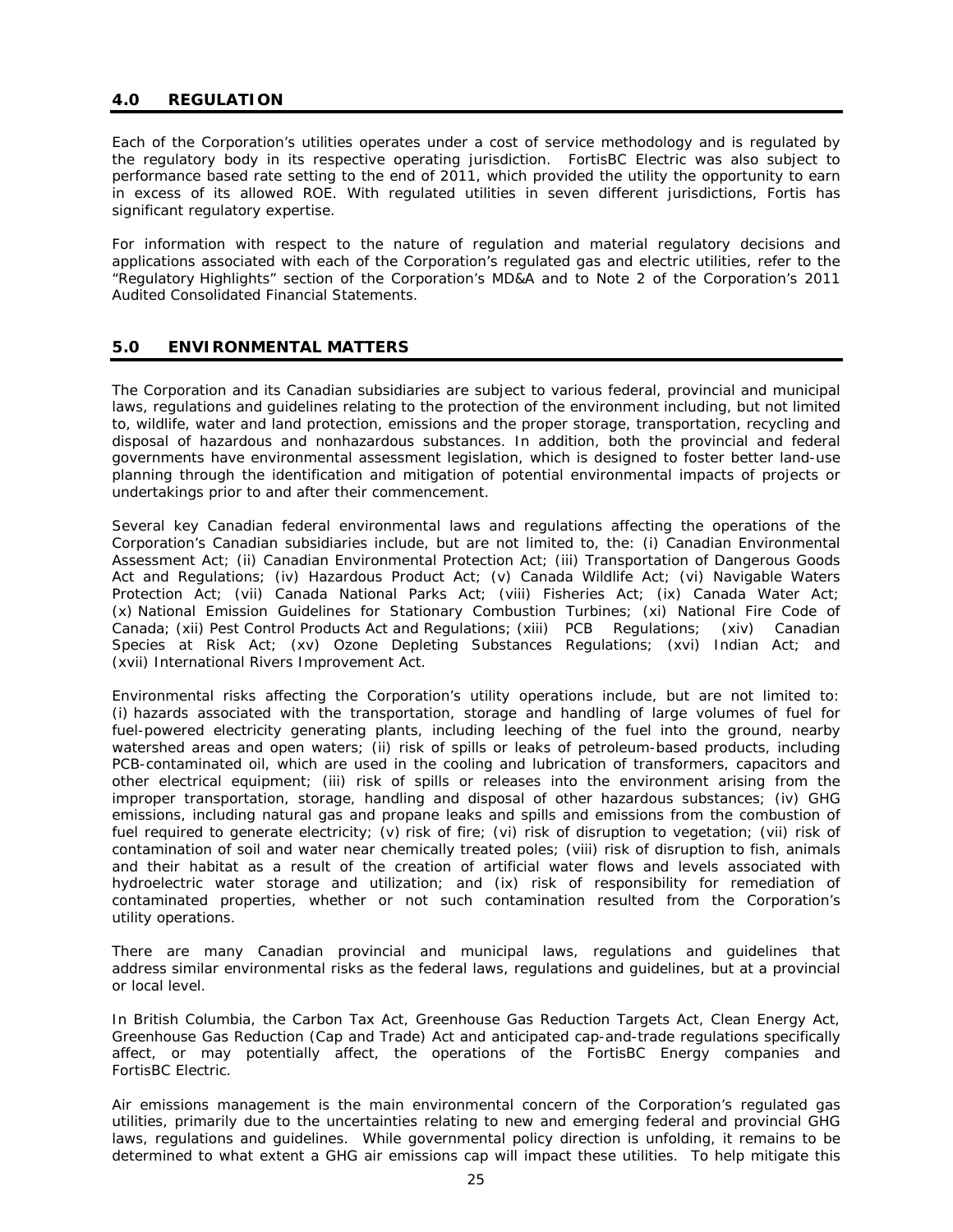uncertainty, the FortisBC Energy companies participate in sectoral and industry groups to monitor the development of emerging regulations. Involvement in stakeholder consultations by the FortisBC Energy companies has occurred to ensure the perspective of the Companies is considered such that unnecessary prescriptive reporting requirements do not encumber existing asset integrity management processes that are in place to address operational risks around GHG emissions.

The Government of British Columbia's Energy Plan and GHG reduction targets present risks and opportunities to the FortisBC Energy companies and, to a lesser degree, FortisBC Electric. The *Greenhouse Gas Reduction Targets Act* mandates a public sector reduction in GHG emissions of 33% from 2007 levels by 2020. This is coupled with mandates for all new electricity generation to be net carbon neutral. Energy objectives under the *Clean Energy Act* aim to ensure electricity self-sufficiency for British Columbia by 2016. The *Clean Energy Act* also places a new focus on clean demand-side management measures and smart metering technologies. In 2008 the Government of British Columbia amended the *Utilities Commission Act* to require the BCUC to ensure that utilities undertake efficiency and conservation measures in their operations and to consider the Government of British Columbia's energy objectives in specified approval processes.

The energy and GHG emissions policies in British Columbia have created incentives to expand FEI's deployment of renewable energy, such as biogas, and to expand its Energy Efficiency and Conservation Program. Additionally, the introduction of the *Carbon Tax Act* improves the competitive position of natural gas relative to other fossil fuels, as the tax is based on the amount of carbon dioxide equivalent emitted per unit of energy. Natural gas, therefore, has a lower tax rate than oil or coal products.

FEI is one of the first utility companies in Canada to include alternative energy solutions as part of its regulated energy service offerings. FEI received approval from the BCUC for a new renewable natural gas program, on a limited basis, for an initial two-year period ending in 2012. An equivalent of 10% of the subscribed customers' natural gas requirements will be sourced from local renewable energy projects feeding the gas supply network. As part of this program, FEI has received approval to activate two projects that upgrade raw biogas into biomethane, which is then added to FEI's distribution system. One of the projects is operational and has been injecting gas into FEI's distribution system since September 2010, while the other will be operational by the end of 2012. Use of biomethane will help reduce emissions from waste decomposition and will help address the Government of British Columbia's climate-change goals.

British Columbia is a participant in the Western Climate Initiative. The participants, consisting of several states and provinces, expect to implement a cap-and-trade program to reduce GHG emissions. The cap and trade program was expected to begin on January 1, 2012 but the Government of British Columbia has delayed the development of this regulatory initiative. FEI and FEVI are expected to be covered under the program. The specific details of which facilities will be covered under the program are dependent on the types of emissions and how individual facilities will be defined under cap-and-trade legislation. If implemented, the cap-and-trade program is expected to have a declining cap on emissions that all applicable facilities covered under the program must meet, either by reducing emissions internally or by purchasing allowances from other facilities for release of GHG emissions over the capped amounts.

The FortisBC Energy companies are subject to reporting and external verification requirements associated with GHG emissions under Reporting Regulations under the *Greenhouse Gas Reduction (Cap and Trade) Act* and began reporting their GHG emissions pursuant to the Reporting Regulations in 2010. Internal controls over the GHG emission reporting processes and systems have been validated in accordance with the reporting requirements to ensure the alignment of existing parameters with any additional parameters required as part of the new reporting processes. The FortisBC Energy companies have developed capabilities that will manage compliance requirements in the upcoming GHG emissions' trading environment. The companies will also continue to monitor and assess emerging regulations, in particular, the offset and allowance regulations.

The significance of GHG emissions is lower at the Corporation's Canadian regulated electric utilities because their primary business is the distribution of electricity. With respect to FortisAlberta, its operations involve only the distribution of electricity. Additionally, all in-house generating capacity at FortisBC Electric and about 70% at Newfoundland Power and most of the Corporation's non-regulated generating capacity is hydroelectric, a clean energy source. There is no coal-fired generation within any of the Corporation's operations. The Corporation's Canadian Regulated Electric Utilities are indirectly impacted, however, by GHG emissions through the purchase of power generated by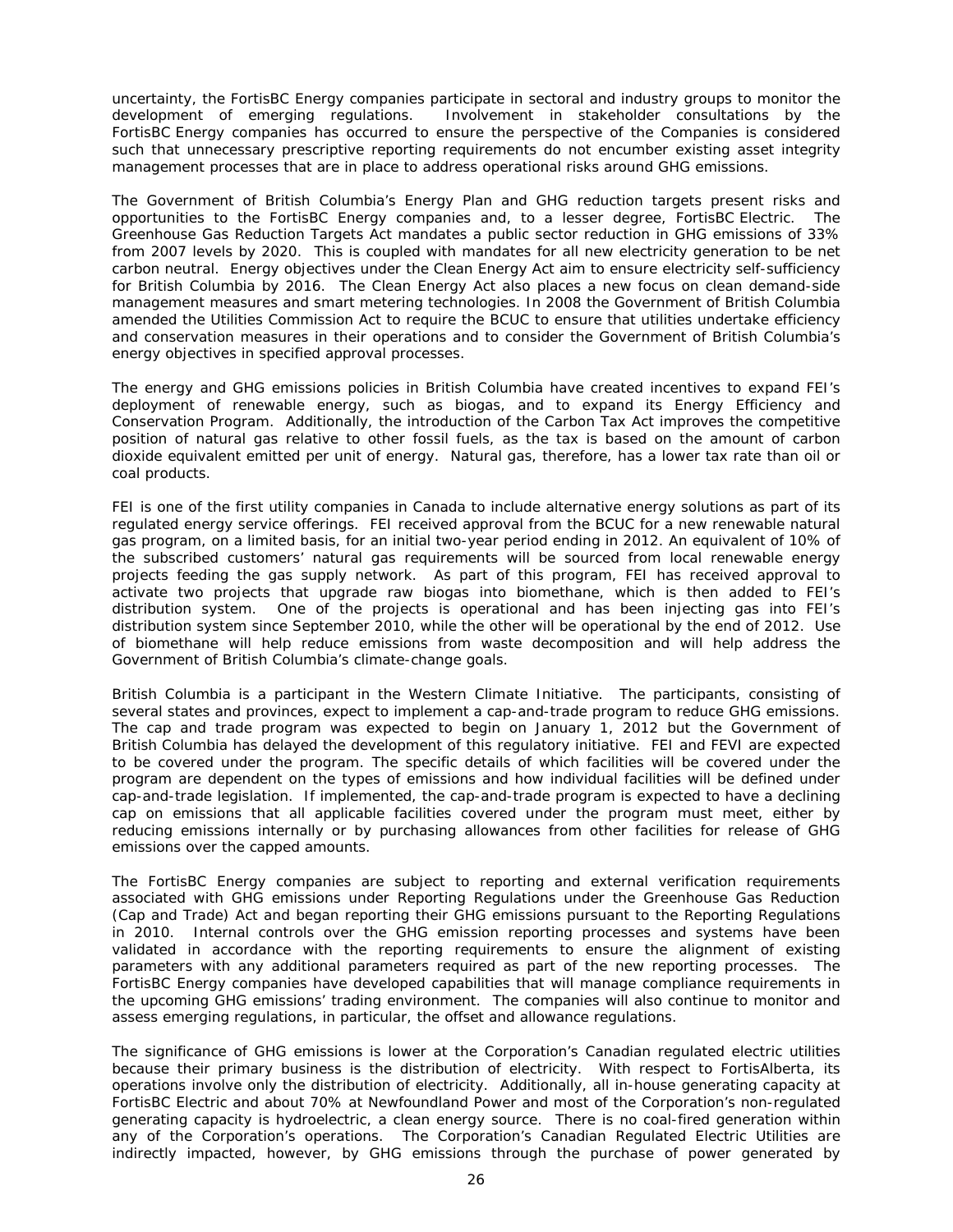suppliers using combustible fuel. Such power suppliers are responsible for compliance with carbon dioxide emissions standards and the cost of compliance with such standards is generally flowed through to end-use consumers.

The *Renewable Energy Act* (PEI) and the recent PEI Energy Accord directly impacts the long-term energy supply planning process for the province of PEI. The Act required Maritime Electric to source 15% of its annual energy sales from renewable sources by 2010, which the Company met in both 2010 and 2011. Under the PEI Energy Accord, Maritime Electric and the Government of PEI are committed to work collaboratively to increase electricity produced on PEI and sold to Maritime Electric from renewable energy sources, principally wind. The Government of PEI intends to install 30 MW of wind turbines on PEI by January 1, 2013, with a view to selling the resultant energy to Maritime Electric. Electricity generated from a 10-MW wind farm, completed on PEI in January 2012, is being purchased by the Government of PEI and, in turn, being sold to Maritime Electric.

In 2011 Canada announced its decision to invoke its legal right to formally withdraw from the Kyoto Protocol. It is uncertain as to what impact this withdrawal may have going forward.

While there are environmental laws, regulations and guidelines affecting the Corporation's operations in Grand Cayman and Turks and Caicos Islands, they are less extensive than the laws, regulations and guidelines in Canada. The United Kingdom's ratification of the United Nations Framework Convention on Climate Change and its Kyoto Protocol, however, were extended to the Cayman Islands in 2007. This framework aims to reduce GHG emissions produced by certain industries. Specific details on the regulations implementing the protocol have yet to be released by the local government of the Cayman Islands and, accordingly, Caribbean Utilities is currently unable to assess the financial impact of compliance with the framework of the protocol.

All of the energy requirements of Caribbean Utilities and Fortis Turks and Caicos are sourced from in-house diesel-powered generation. Newly installed diesel generators at Caribbean Utilities and Fortis Turks and Caicos have incorporated improvements to generate electricity in a more efficient and environmentally friendly manner. Newly installed generators have also been designed to provide an increased output per gallon consumed than the older generators. The height of exhaust stacks have been increased and improved exhaust systems installed to maximize sound attenuation, and optimize exhaust plume dispersion thereby improving local air quality in accordance with what the utilities believe to be the best industry practice. The use of diesel oil versus heavy fuel oil also results in significantly lower levels of exhaust emissions. The utilities also purchase and store diesel fuel and/or lubricating oil in bulk thereby decreasing the environmental risks associated with fuel and/or oil handling. Investments have been made in containment areas for the bulk storage of diesel fuel which have been designed to prevent the fuel from coming into contact with soil or groundwater. Caribbean Utilities also uses an underground fuel pipeline for the delivery of fuel from suppliers' distribution terminals on the coast of Grand Cayman to the day-tank holding facilities at the Company's generating plant. The pipeline eliminates the need for road transport of fuel along coastline roads.

The key focus of the utilities is to provide reliable cost-effective service with full regard for the safety of employees and the public while operating in an environmentally responsible manner. A focus on safety and the environment is, therefore, an integral and continuing component of the Corporation's operating activities.

Each of the Corporation's utilities has an EMS, with the exception of Fortis Turks and Caicos which expects to complete the implementation of its EMS in 2013. Environmental policies form the cornerstone of the EMS and outline the following commitments by each utility and its employees with respect to conducting business in a safe and environmentally responsible manner: (i) meet and comply with all applicable laws, legislation, policies, regulations and accepted standards of environmental protection; (ii) manage activities consistent with industry practice and in support of environmental policies of all levels of government; (iii) identify and manage risks to prevent or reduce adverse consequences from operations, including preventing pollution and conserving natural resources; (iv) regular environmental monitoring and audits of the EMS and striving for continual improvement in environmental performance; (v) set and review environmental objectives, targets and programs regularly; (vi) communicate openly with stakeholders including making available the utility's environmental policy and knowledge on environmental issues to customers, employees, contractors and the general public; (vii) support and participate in community-based projects that focus on the environment; (viii) provide training for employees and those working on behalf of the utility to enable them to fulfill their duties in an environmentally responsible manner; and (ix) work with industry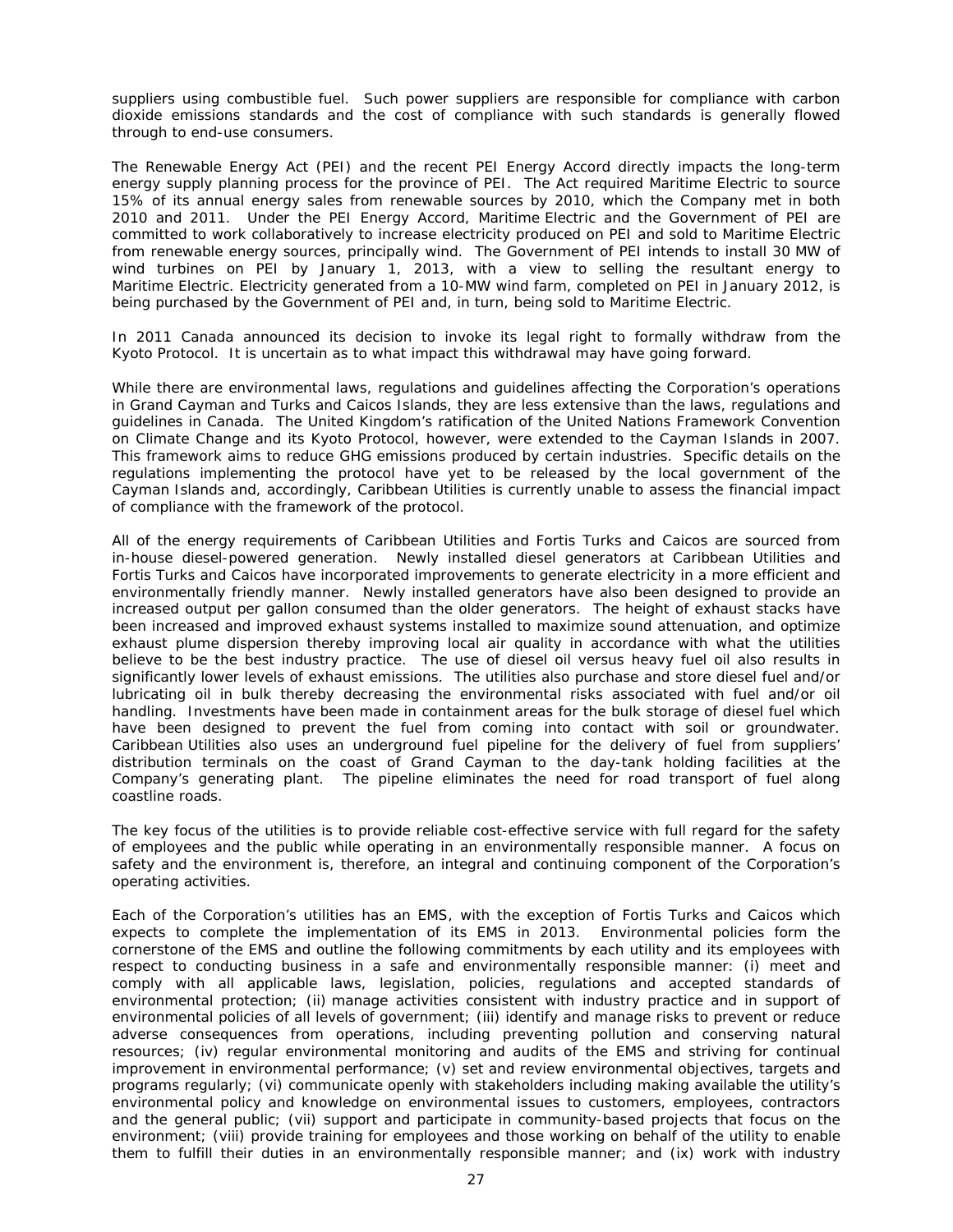associations, government and other stakeholders to establish standards for the environment appropriate to the utility's business.

Through an EMS, documented procedures are in place to control activities that can affect the environment. Common elements of the utilities' EMSs include: (i) regular inspections of fuel and oil-filled equipment in order to identify and correct for potential spills, and spill response systems to ensure that all spills are addressed, and the associated cleanup is conducted in a prompt and environmentally responsible manner; (ii) GHG emissions management; (iii) procedures for handling, transporting, storing and disposing of hazardous substances, including chemically treated poles, asbestos, lead and mercury, where applicable; (iv) programs to mitigate fire-related incidents; (v) programs for the management and/or elimination of PCBs, where applicable; (vi) vegetation management programs; (vii) training and communicating of environmental policies to employees to ensure work is conducted in an environmentally responsible manner; (viii) review of work practices that affect the environment; (ix) waste management programs; (x) environmental emergency response procedures; (xi) environmental site assessments; and (xii) environmental incident reporting procedures. Additionally, in the case of Newfoundland Power and FortisBC Electric, the EMSs also address water control and dam structure, as well as hydroelectric generating facility operations and the impact of such on fish and the surrounding habitat.

The FortisBC Energy companies, FortisAlberta, FortisBC Electric, Newfoundland Power, Maritime Electric, and FortisOntario have developed their respective EMSs consistent with the guidelines of ISO 14001, an internationally recognized standard for EMSs. Caribbean Utilities operates an EMS associated with its generation operations, which is ISO 14001 certified, and uses an EMS for its T&D operations, which is consistent with ISO 14001 guidelines. Fortis Turks and Caicos' EMS, when fully implemented, is also expected to be ISO 14001 certified*.* As part of their respective EMS, the utilities are continuously establishing and implementing programs and procedures to identify potential environmental impacts, mitigate those impacts and monitor performance. External and/or internal audits of the EMSs are performed on a periodic basis. Based on audits last completed, the EMSs continue to be effective, properly implemented and maintained, and materially consistent with ISO 14001 guidelines.

Each of the Corporation's Canadian Regulated Electric Utilities that is a member of the CEA is an active participant in the CEA's Sustainable Electricity Program, which was launched in 2009. Participants in the program commit to continuous improvement of their environmental management and performance including reporting annually on environmental and other performance indicators.

In addition to the EMSs, various energy efficiency programs and initiatives, which help in reducing GHG emissions, are undertaken by the utilities or offered to customers.

Environmental risks associated with the Corporation's non-regulated generation operations are addressed in a similar manner as the Corporation's regulated electric utilities that operate in the same jurisdiction as the non-regulated generation operations.

The key environmental risks affecting the Corporation's hospitality and real estate operations include, but are not limited to: (i) asbestos and urea-formaldehyde contamination in buildings; (ii) release of ozone-depleting substances from air conditioning and refrigeration equipment; (iii) fuel tank leaks; and (iv) remediation of contaminated properties, whether or not such contamination was actually caused by the property owner. Fortis Properties is committed to meeting the requirements of environmental standards related to its hospitality and real estate operations. In assessing properties being acquired, all must meet environmental standards, including, but not limited to, the appropriate federal, provincial and municipal standards for asbestos, fuel storage, urea-formaldehyde and chlorofluorocarbon-based refrigerants in air conditioning and refrigeration equipment. This process is also applied to existing properties, ensuring environmental compliance by all facilities.

The Corporation has asset-retirement obligations as disclosed in the notes to its 2011 Audited Consolidated Financial Statements. However, liabilities with respect to these asset-retirement obligations have not been recorded in the Corporation's 2011 Audited Consolidated Financial Statements, with the exception of approximately \$4 million related to PCBs at FortisBC Electric, as they could not be reasonably estimated or were determined to be immaterial (including asset-retirement obligations associated with asbestos and chemically treated poles) to the Corporation's consolidated results of operations, cash flows or financial position. The utilities have ongoing programs to identify and replace transformers which are at risk of spillage of oil, and PCBs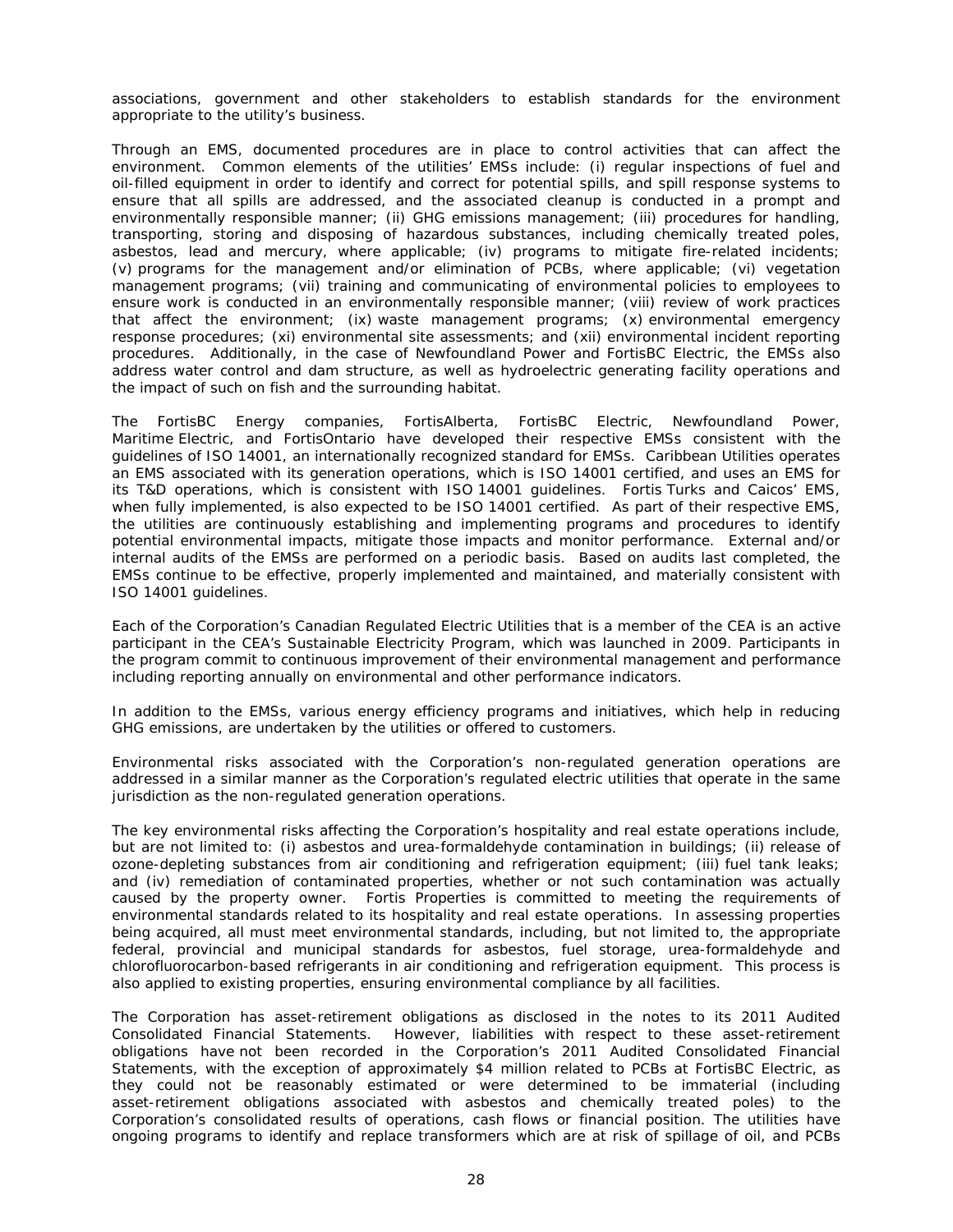continue to be removed from service and safely disposed of in compliance with applicable laws and regulations.

Costs associated with environmental protection initiatives (including the development, implementation and maintenance of EMSs), compliance with environmental laws, regulations and guidelines, and environmental damage did not materially affect the Corporation's consolidated results of operations, cash flows or financial position during 2011 and, based on current laws, facts and circumstances, are not expected to have a material effect in 2012. Many of the above costs, however, are embedded in the utilities' operating, maintenance and capital programs and are, therefore, not readily identifiable. At the Corporation's regulated utilities, prudently incurred operating and capital costs associated with environmental protection initiatives, compliance with environmental laws, regulations and guidelines, and environmental damage are eligible for recovery in customer rates. Fortis believes that the Corporation and its subsidiaries are materially compliant with environmental laws and regulations applicable to them in the various jurisdictions in which they operate.

Oversight of environmental matters is performed at the subsidiary level with regular reporting of environmental matters to the respective subsidiary's Board of Directors.

For further information on the Corporation's environmental risk factors, refer to the "Business Risk Management - Environmental Risks" section of the Corporation's MD&A.

# **6.0 RISK FACTORS**

For information with respect to the Corporation's significant business risks, refer to the "Business Risk Management" section of the Corporation's MD&A.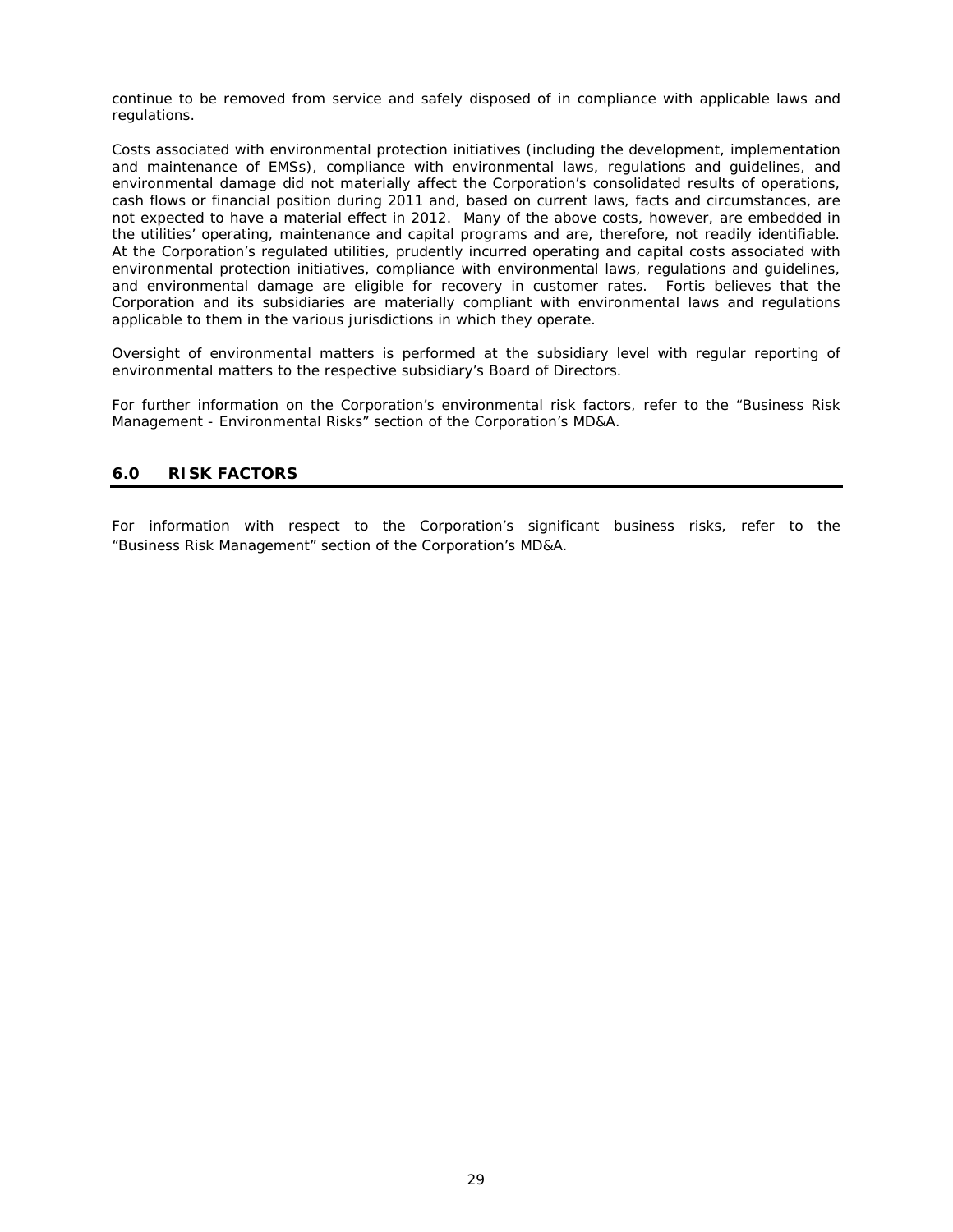# **7.0 GENERAL DESCRIPTION OF SHARE CAPITAL STRUCTURE**

The authorized share capital of the Corporation consists of the following:

- (a) an unlimited number of Common Shares without nominal or par value;
- (b) an unlimited number of First Preference Shares without nominal or par value; and
- (c) an unlimited number of Second Preference Shares without nominal or par value.

As at March 14, 2012, the following Common Shares and First Preference Shares were issued and outstanding.

|                                   | <b>Issued and</b> |                        |
|-----------------------------------|-------------------|------------------------|
| <b>Share Capital</b>              | Outstanding       | <b>Votes per Share</b> |
| Common Shares                     | 189,260,794       | <b>One</b>             |
| First Preference Shares, Series C | 5,000,000         | None                   |
| First Preference Shares, Series E | 7,993,500         | None                   |
| First Preference Shares, Series F | 5,000,000         | None                   |
| First Preference Shares, Series G | 9,200,000         | None                   |
| First Preference Shares, Series H | 10,000,000        | None                   |

The following table summarizes the cash dividends declared per share for each of the Corporation's class of share for the past three years.

|                                                  | <b>Dividends Declared</b><br>(per share) |            |          |
|--------------------------------------------------|------------------------------------------|------------|----------|
| <b>Share Capital</b>                             | 2009 $(1)$                               | 2010 $(1)$ | 2011     |
| <b>Common Shares</b>                             | \$0.78                                   | \$1.41     | \$1.17   |
| First Preference Shares, Series C                | \$1.0219                                 | \$1.7031   | \$1.3625 |
| First Preference Shares, Series E                | \$0.9188                                 | \$1.5313   | \$1.2250 |
| First Preference Shares, Series F                | \$0.9188                                 | \$1.5313   | \$1.2250 |
| First Preference Shares, Series G                | \$0.9844                                 | \$1.6406   | \$1.3125 |
| First Preference Shares, Series H <sup>(2)</sup> |                                          | \$1.1636   | \$1.0625 |

*(1) First quarter 2010 dividends were declared in January 2010 resulting in three quarters of dividends declared in 2009 and five quarters of dividends declared in 2010* 

*(2) A total of 10 million Five-Year Fixed Rate Reset First Preference Shares, Series H were issued on January 26, 2010 at \$25.00 per share for net after-tax proceeds of \$242 million, which are entitled to receive cumulative dividends in the amount of \$1.0625 per share per annum for the first five years.* 

For purposes of the enhanced dividend tax credit rules contained in the Income Tax Act (Canada) and any corresponding provincial and territorial tax legislation, all dividends paid on Common and Preferred Shares after December 31, 2005 by Fortis to Canadian residents are designated as "eligible dividends". Unless stated otherwise, all dividends paid by Fortis hereafter are designated as "eligible dividends" for the purposes of such rules.

On December 13, 2011, the Board declared an increase in the quarterly Common Share dividend to \$0.30 per share from \$0.29 per share, with the first payment made on March 1, 2012, to holders of record as of February 15, 2012. Also on December 13, 2011, the Board declared a first quarter 2012 dividend on the First Preference Shares, Series C, E, F, G and H in accordance with the applicable annual prescribed rate and was paid on March 1, 2012 to holders of record as of February 15, 2012.

On March 13, 2012, the Board declared a second quarter 2012 dividend of \$0.30 per Common Share and a second quarter 2012 dividend on the First Preference Shares, Series C, E, F, G and H in accordance with the applicable annual prescribed rate. In each case, the second quarter 2012 dividends will be paid on June 1, 2012 to holders of record as of May 17, 2012.

#### *Common Shares*

Dividends on Common Shares are declared at the discretion of the Board. Holders of Common Shares are entitled to dividends on a pro rata basis if, as, and when declared by the Board. Subject to the rights of the holders of the First Preference Shares and Second Preference Shares and any other class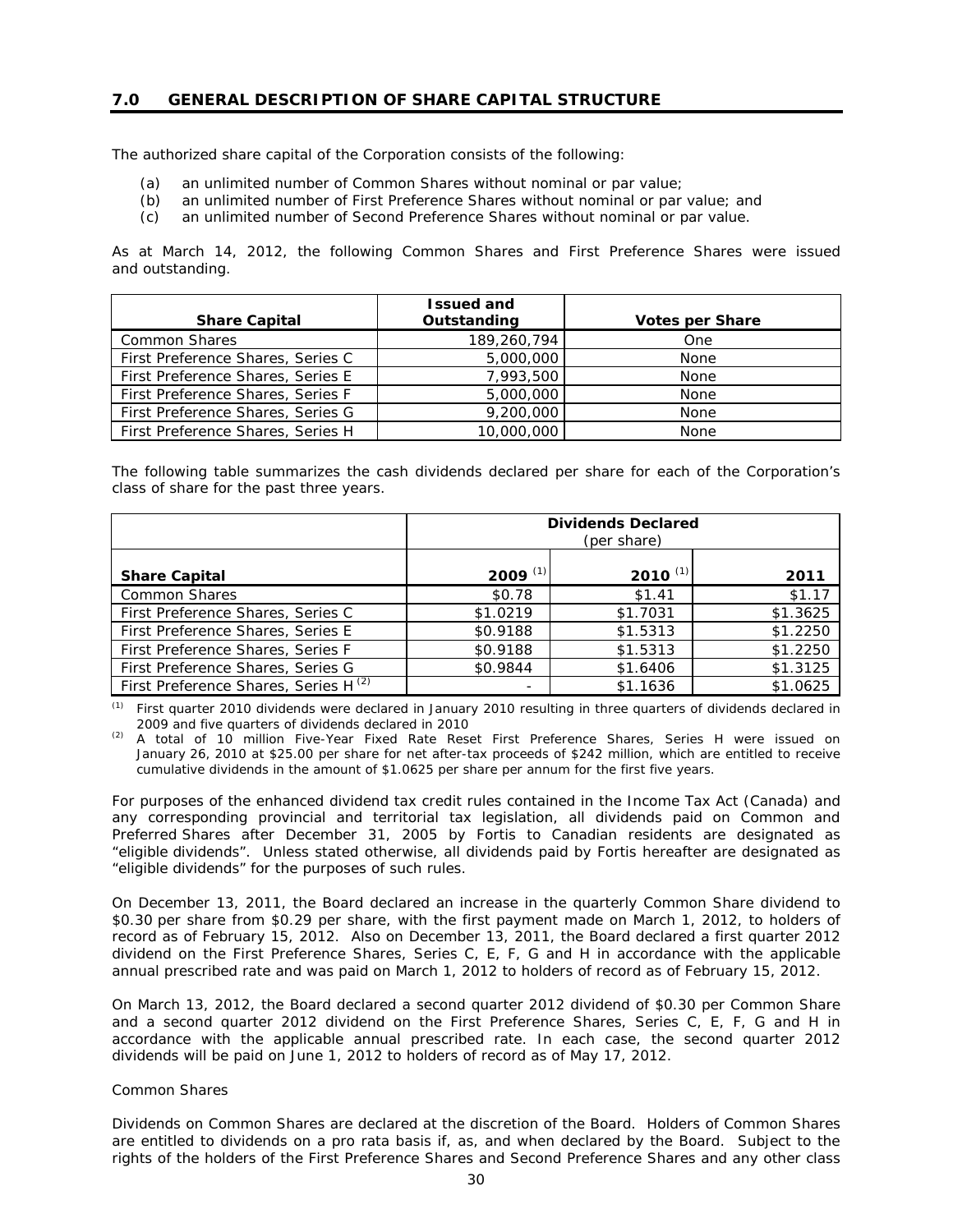of shares of the Corporation entitled to receive dividends in priority to or rateably with the holders of the Common Shares, the Board may declare dividends on the Common Shares to the exclusion of any other class of shares of the Corporation.

On the liquidation, dissolution or winding-up of Fortis, holders of Common Shares are entitled to participate rateably in any distribution of assets of Fortis, subject to the rights of holders of First Preference Shares and Second Preference Shares and any other class of shares of the Corporation entitled to receive the assets of the Corporation on such a distribution in priority to or rateably with the holders of the Common Shares.

Holders of the Common Shares are entitled to receive notice of and to attend all annual and special meetings of the shareholders of Fortis, other than separate meetings of holders of any other class or series of shares, and are entitled to one vote in respect of each Common Share held at such meetings.

## *First Preference Shares, Series C*

The 5,000,000 First Preference Shares, Series C are entitled to fixed cumulative preferential cash dividends at a rate of \$1.3625 per share per annum. On or after June 1, 2011, the Corporation may, at its option, redeem for cash the First Preference Shares, Series C, in whole at any time, or in part from time to time, at \$25.50 per share if redeemed before June 1, 2012; at \$25.25 per share if redeemed on or after June 1, 2012 but before June 1, 2013; and at \$25.00 per share if redeemed on or after June 1, 2013 plus, in each case, all accrued and unpaid dividends up to but excluding the date fixed for redemption. On or after June 1, 2010, the Corporation may, at its option, convert all, or from time to time, any part of the outstanding First Preference Shares, Series C into fully paid and freely tradeable Common Shares of the Corporation. The number of Common Shares into which each Preference Share may be so converted will be determined by dividing the then-applicable redemption price per Preference Share, together with all accrued and unpaid dividends up to but excluding the date fixed for conversion, by the greater of \$1.00 and 95% of the then-current market price of the Common Shares. On or after September 1, 2013, each First Preference Share, Series C will be convertible at the option of the holder on the first day of September, December, March and June of each year into freely tradeable Common Shares determined by dividing \$25.00, together with all accrued and unpaid dividends up to but excluding the date fixed for conversion, by the greater of \$1.00 and 95% of the then-current market price of the Common Shares. If a holder of First Preference Shares, Series C elects to convert any of such shares into Common Shares, the Corporation can redeem such First Preference Shares, Series C for cash or arrange for the sale of those shares to other purchasers.

## *First Preference Shares, Series E*

The 7,993,500 First Preference Shares, Series E are entitled to receive fixed cumulative preferential cash dividends at a rate of \$1.2250 per share per annum. On or after June 1, 2013, the Corporation may, at its option, redeem all, or from time to time any part of, the outstanding First Preference Shares, Series E by the payment in cash of a sum per redeemed share equal to \$25.75 if redeemed during the 12 months commencing June 1, 2013; \$25.50 if redeemed during the 12 months commencing June 1, 2014; \$25.25 if redeemed during the 12 months commencing June 1, 2015; and \$25.00 if redeemed on or after June 1, 2016 plus, in each case, all accrued and unpaid dividends up to but excluding the date fixed for redemption. On or after June 1, 2013, the Corporation may, at its option, convert all, or from time to time any part of the outstanding First Preference Shares, Series E into fully paid and freely tradeable Common Shares of the Corporation.

The number of Common Shares into which each Preference Share may be so converted will be determined by dividing the then-applicable redemption price per First Preference Share, Series E, together with all accrued and unpaid dividends up to but excluding the date fixed for conversion, by the greater of \$1.00 and 95% of the then-current market price of the Common Shares at such time. On or after September 1, 2016, each First Preference Share, Series E will be convertible at the option of the holder on the first business day of September, December, March and June of each year, into fully paid and freely tradeable Common Shares determined by dividing \$25.00, together with all accrued and unpaid dividends up to but excluding the date fixed for conversion, by the greater of \$1.00 and 95% of the then-current market price of the Common Shares. If a holder of First Preference Shares, Series E elects to convert any of such shares into Common Shares, the Corporation can redeem such First Preference, Shares E for cash or arrange for the sale of those shares to other purchasers.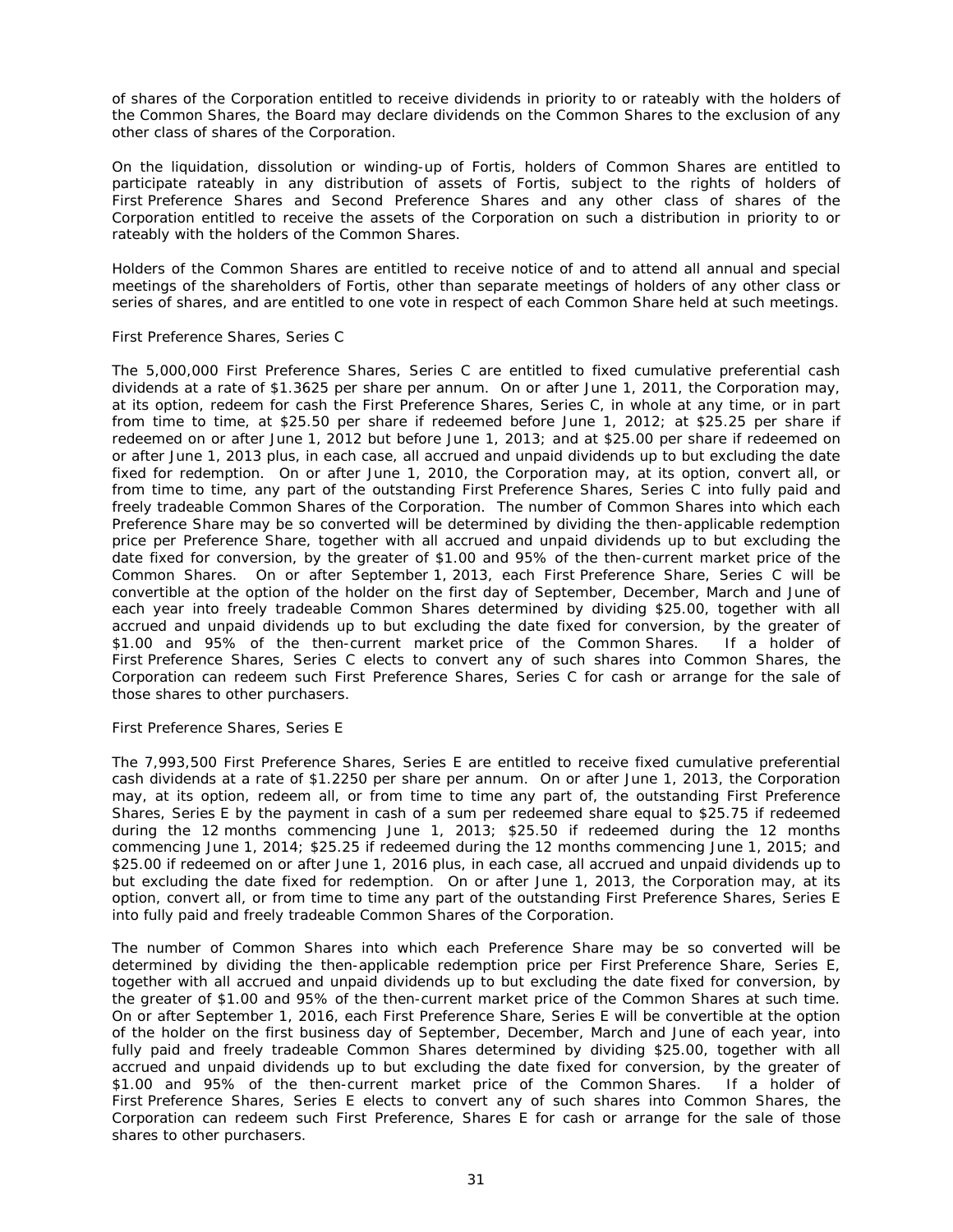#### *First Preference Shares, Series F*

The 5,000,000 First Preference Shares, Series F are entitled to receive fixed cumulative preferential cash dividends at a rate of \$1.2250 per share per annum. On or after December 1, 2011, the Corporation may, at its option, redeem for cash the First Preference Shares, Series F, in whole at any time or in part from time to time, at \$26.00 per share if redeemed before December 1, 2012; at \$25.75 per share if redeemed on or after December 1, 2012 but before December 1, 2013; at \$25.50 per share if redeemed on or after December 1, 2013 but before December 1, 2014; at \$25.25 per share if redeemed on or after December 1, 2014 but before December 1, 2015; and at \$25.00 per share if redeemed on or after December 1, 2015 plus, in each case, all accrued and unpaid dividends up to but excluding the date fixed for redemption.

#### *First Preference Shares, Series G*

The 9,200,000 First Preference Shares, Series G are entitled to receive fixed cumulative preferential cash dividends at a rate of \$1.3125 per share per annum for each year up to and including August 31, 2013. For each five-year period after that date, the holders of First Preference Shares, Series G are entitled to receive reset fixed cumulative preferential cash dividends. The reset annual dividends per share will be determined by multiplying the \$25.00 per share by the annual fixed dividend rate, which is the sum of the five-year Government of Canada Bond Yield on the applicable reset date plus 2.13%. On September 1, 2013, and on September 1 every five years thereafter, the Corporation has the option to redeem for cash the outstanding First Preference Shares, Series G, in whole at any time, or in part from time to time, at a price of \$25.00 per share plus all accrued and unpaid dividends up to but excluding the date fixed for redemption.

#### *First Preference Shares, Series H*

The 10,000,000 First Preference Shares, Series H are entitled to receive fixed cumulative preferential cash dividends at a rate of \$1.0625 per share per annum for each year up to but excluding June 1, 2015. For each five-year period after that date, the holders of First Preference Shares, Series H are entitled to receive reset fixed cumulative preferential cash dividends. The reset annual dividends per share will be determined by multiplying \$25.00 per share by the annual fixed dividend rate, which is the sum of the five-year Government of Canada Bond Yield on the applicable reset date plus 1.45%.

On each Series H Conversion Date, being June 1, 2015, and June 1 every five years thereafter, the Corporation has the option to redeem for cash all or any part of the outstanding First Preference Shares, Series H, at a price of \$25.00 per share plus all accrued and unpaid dividends up to but excluding the date fixed for redemption. On each Series H Conversion Date, the holders of First Preference Shares, Series H, have the option to convert any or all of their First Preference Shares, Series H into an equal number of cumulative redeemable floating rate First Preference Shares, Series I.

The holders of First Preference Shares, Series I will be entitled to receive floating rate cumulative preferential cash dividends in the amount per share determined by multiplying the applicable floating quarterly dividend rate by \$25.00. The floating quarterly dividend rate will be equal to the sum of the average yield expressed as a percentage per annum on three-month Government of Canada Treasury Bills plus 1.45%.

On each Series I Conversion Date, being June 1, 2020, and June 1 every five years thereafter, the Corporation has the option to redeem for cash all or any part of the outstanding First Preference Shares, Series I at a price of \$25.00 per share plus all accrued and unpaid dividends up to but excluding the date fixed for redemption. On any date after June 1, 2015, that is not a Series I Conversion Date, the Corporation has the option to redeem for cash all or any part of the outstanding First Preference Shares, Series I at a price of \$25.50 per share plus all accrued and unpaid dividends up to but excluding the date fixed for redemption. On each Series I Conversion Date, the holders of First Preference Shares, Series I, have the option to convert any or all of their First Preference Shares, Series I into an equal number of First Preference Shares, Series H.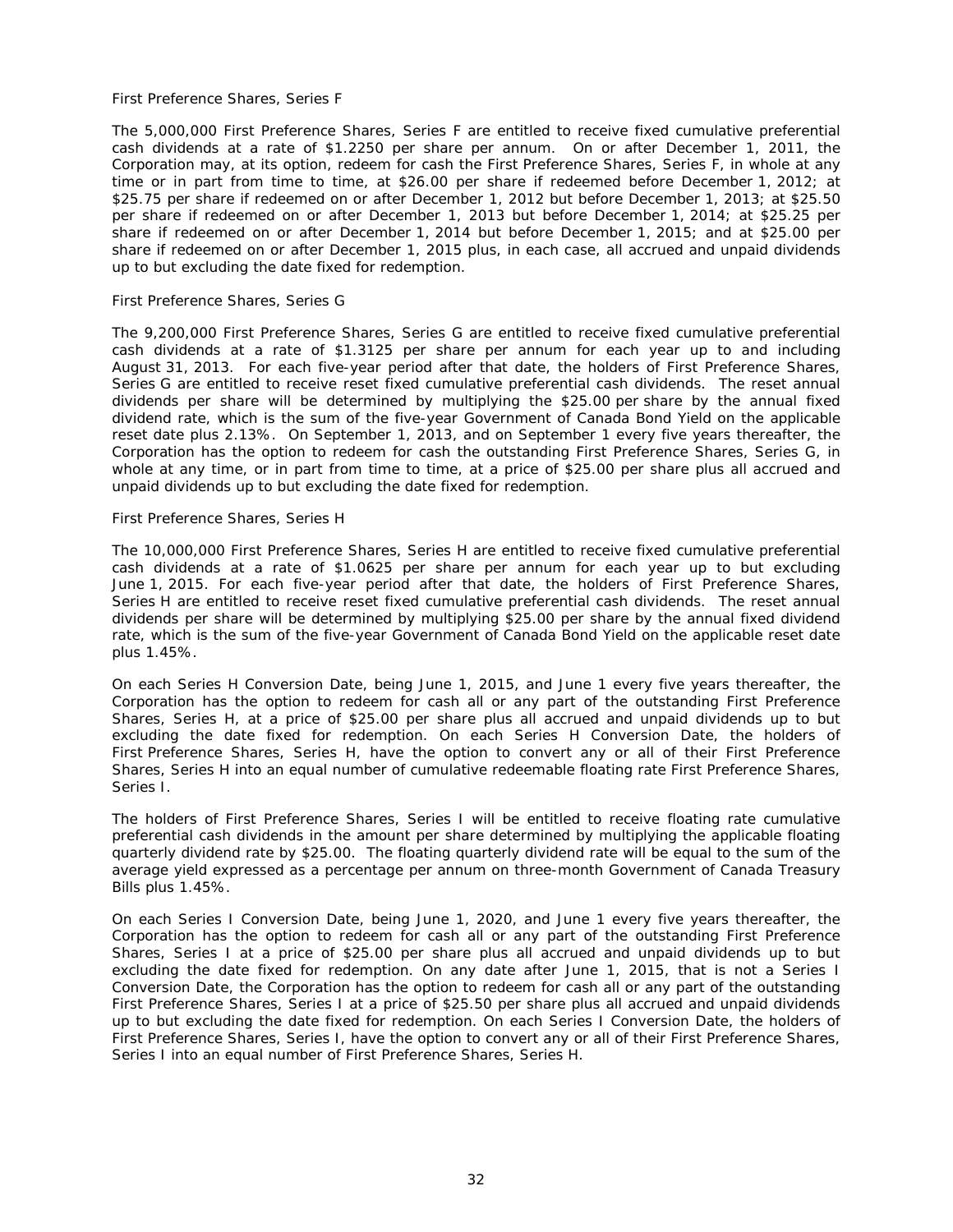On any Series H Conversion Date, if the Corporation determines that there would be less than 1,000,000 First Preference Shares, Series H outstanding, such remaining First Preference Shares, Series H will automatically be converted into an equal number of First Preference Shares, Series I. On any Series I Conversion Date, if the Corporation determines that there would be less than 1,000,000 First Preference Shares, Series I outstanding, such remaining First Preference Shares, Series I will automatically be converted into an equal number of First Preference Shares, Series H. However, if such automatic conversions would result in less than 1,000,000 Series I First Preference Shares or less than 1,000,000 Series H First Preference Shares outstanding then no automatic conversion would take place.

#### *Convertible Debentures*

The Corporation's US\$40 million Unsecured Subordinated Convertible Debentures were converted, at the option of the holder, into 1.4 million common shares of Fortis at \$29.63 (US\$29.11) per share in November 2011, as permitted under the debt agreement.

#### *Debt Covenant Restrictions on Dividend Distributions*

The Trust Indenture pertaining to the Corporation's \$200 million Senior Unsecured Debentures contains a covenant which provides that Fortis shall not declare or pay any dividends (other than stock dividends or cumulative preferred dividends on preferred shares not issued as stock dividends) or make any other distribution on its shares or redeem any of its shares or prepay Subordinated Debt if, immediately thereafter, its consolidated funded obligations would be in excess of 75% of its total consolidated capitalization.

The Corporation has an \$800 million unsecured committed revolving credit facility, maturing in July 2015, that can be used for general corporate purposes, including acquisitions. At any time prior to maturity, the Corporation may provide written notice to increase the amount available under the facility to \$1 billion. The credit facility contains a covenant which provides that Fortis shall not declare or pay any dividends or make any other restricted payments if, immediately thereafter, consolidated debt to consolidated capitalization ratio would exceed 70% at any time.

As at December 31, 2011 and 2010, the Corporation was in compliance with its debt covenant restrictions pertaining to dividend distributions, as described above.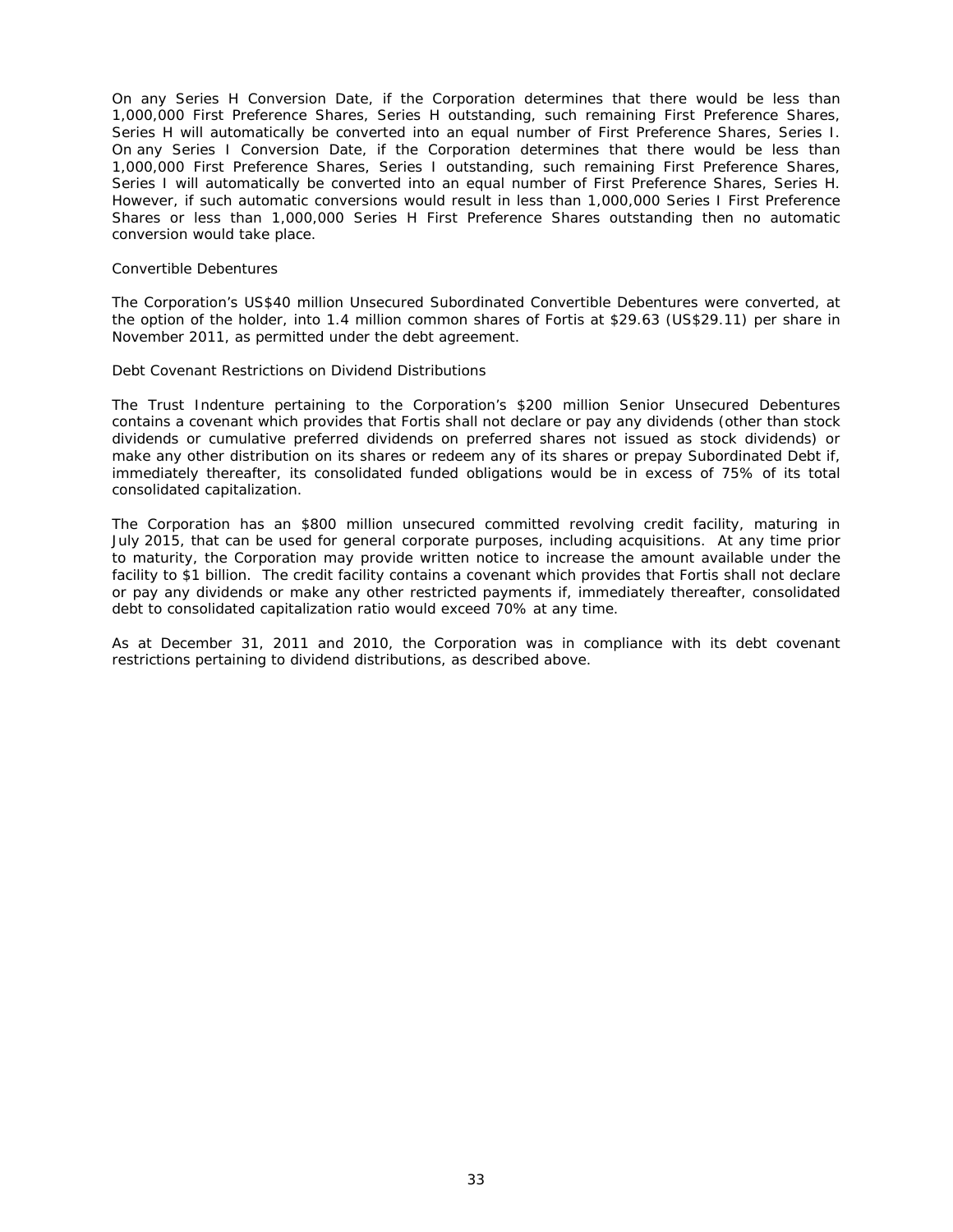# **8.0 CREDIT RATINGS**

Securities issued by Fortis and its utilities, that are currently rated, are rated by one or more credit rating agencies, namely, DBRS, S&P and/or Moody's. The ratings assigned to securities issued by Fortis and its utilities are reviewed by the agencies on an ongoing basis. Credit ratings and stability ratings are intended to provide investors with an independent measure of credit quality of an issue of securities and are not recommendations to buy, sell or hold securities. Ratings may be subject to revision or withdrawal at any time by the rating organization. The following table summarizes the Corporation's credit ratings as at March 15, 2012.

| <b>Fortis</b><br><b>Credit Ratings</b> |                            |                         |                         |
|----------------------------------------|----------------------------|-------------------------|-------------------------|
| Company                                | <b>DBRS</b>                | S&P                     | Moody's                 |
| Fortis                                 | A (low),                   | A-, watch negative      | N/A                     |
|                                        | under review - developing  | (unsecured debt)        |                         |
|                                        | (unsecured debt)           |                         |                         |
| <b>FHI</b>                             | BBB (high), stable         | N/A                     | Baa2, stable            |
|                                        | (unsecured debt)           |                         | (unsecured debt)        |
| <b>FEI</b>                             | A, stable                  | N/A                     | A3, stable              |
|                                        | (secured & unsecured debt) |                         | (unsecured debt)        |
| <b>FEVI</b>                            | N/A                        | N/A                     | A <sub>3</sub> , stable |
|                                        |                            |                         | (unsecured debt)        |
| FortisAlberta                          | A (low), stable            | A-, watch negative      | Baa1, stable            |
|                                        | (senior unsecured debt)    | (senior unsecured debt) | (senior unsecured debt) |
| <b>FortisBC Electric</b>               | A (low), stable            | N/A                     | Baa1, stable            |
|                                        | (senior & unsecured debt)  |                         | (unsecured debt)        |
| Newfoundland Power                     | A, stable                  | N/A                     | A2, stable              |
|                                        | (first mortgage bonds)     |                         | (first mortgage bonds)  |
| Maritime Electric                      | N/A                        | A-, stable              | N/A                     |
|                                        |                            | (senior secured debt)   |                         |
| <b>Caribbean Utilities</b>             | A (low), stable            | A-, stable              | N/A                     |
|                                        | (senior unsecured debt)    | (senior unsecured debt) |                         |

In February 2012 DBRS placed the Corporation's credit rating under review with developing implications and S&P placed the Corporation's credit rating under credit watch with negative implications following the CH Energy Group acquisition announcement by Fortis. S&P also placed FortisAlberta's credit rating on credit watch with negative implications due to the credit watch placement on Fortis. Refer also to "Proposed Acquisition" heading in Section 2.2 of this 2011 Annual Information Form.

DBRS rates debt instruments by rating categories ranging from AAA to D, which represents the range from highest to lowest quality of such securities. DBRS states that: (i) its long-term debt ratings are meant to give an indication of the risk that the borrower will not fulfill its obligations in a timely manner with respect to both interest and principal commitments; (ii) its ratings do not take factors such as pricing or market risk into consideration and are expected to be used by purchasers as one part of their investment decision; and (iii) every rating is based on quantitative and qualitative considerations that are relevant for the borrowing entity. According to DBRS, a rating of A by DBRS is in the middle of three subcategories within the third highest of nine major categories. Such rating is assigned to debt instruments considered to be of satisfactory credit quality and for which protection of interest and principal is still substantial, but the degree of strength is less than with AA rated entities. Entities in the BBB category are considered to have long-term debt of adequate credit quality.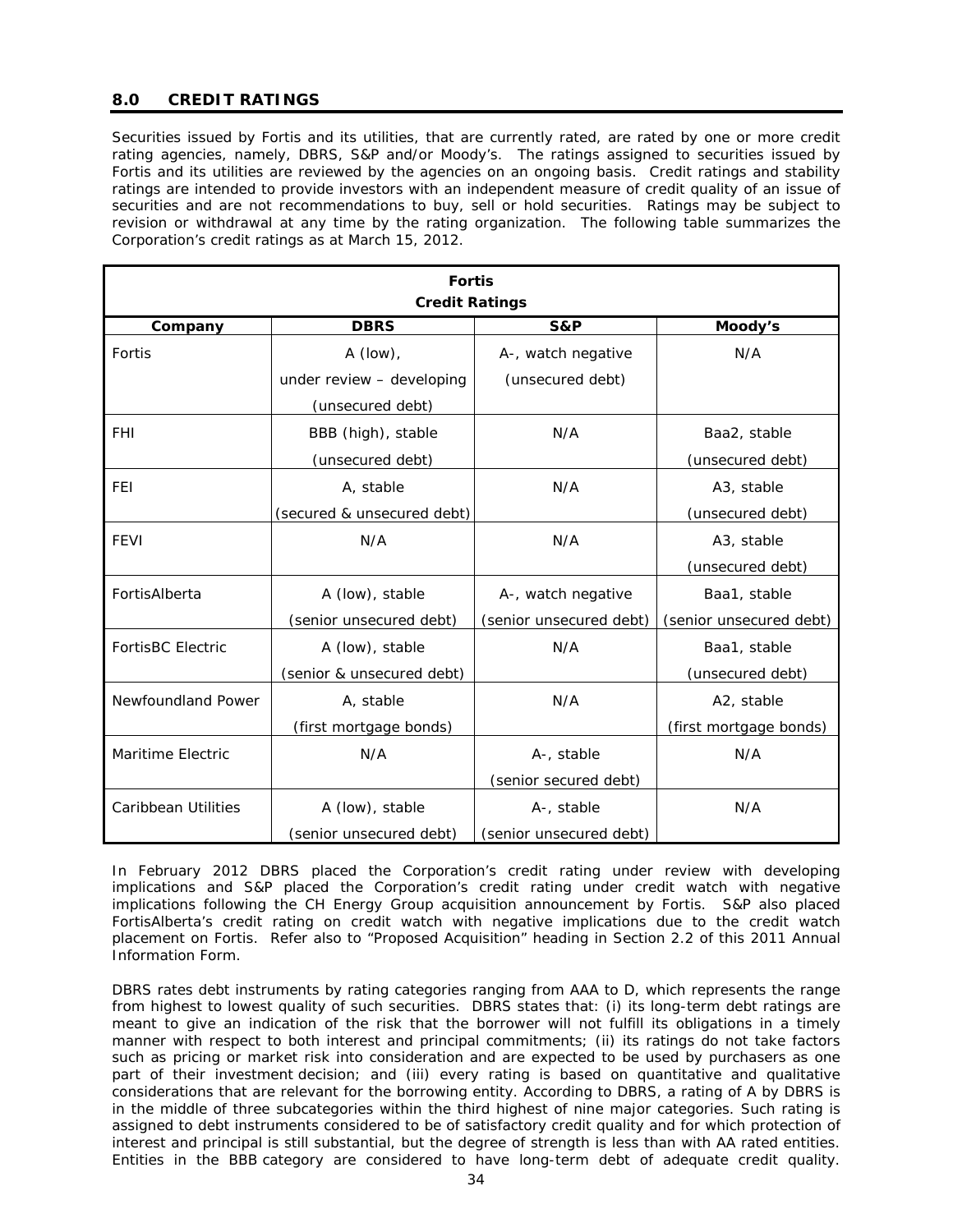Protection of interest and principal is considered acceptable, but the entity is fairly susceptible to adverse changes in financial and economic conditions, or there may be other adverse conditions present which reduce the strength of the entity and its rated securities. The assignment of a (high) or (low) modifier within each rating category indicates relative standing within such category.

S&P long-term debt ratings are on a ratings scale that ranges from AAA to D, which represents the range from highest to lowest quality of such securities. S&P uses '+' or '-' designations to indicate the relative standing of securities within a particular rating category. S&P states that its credit ratings are current opinions of the financial security characteristics with respect to the ability to pay under contracts in accordance with their terms. This opinion is not specific to any particular contract, nor does it address the suitability of a particular contract for a specific purpose or purchaser. An issuer rated A is regarded as having financial security characteristics to meet its financial commitments but is somewhat more susceptible to the adverse effects of changes in circumstances and economic conditions than those in higher-rated categories.

Moody's long-term debt ratings are on a rating scale that ranges from Aaa to C, which represents the range from highest to lowest quality of such securities. In addition, Moody's applies numerical modifiers 1, 2 and 3 in each generic rating classification from Aa to Caa to indicate relative standing within such classification. The modifier 1 indicates that the security ranks in the higher end of its generic rating category, the modifier 2 indicates a mid-range ranking and the modifier 3 indicates that the security ranks in the lower end of its generic rating category. Moody's states that its long-term debt ratings are opinions of relative risk of fixed-income obligations with an original maturity of one year or more and that such ratings reflect both the likelihood of default and any financial loss suffered in the event of default. According to Moody's, a rating of Baa is the fourth highest of nine major categories and such a debt rating is assigned to debt instruments considered to be of medium-grade quality. Debt instruments rated Baa are subject to moderate credit risk and may possess certain speculative characteristics. Debt instruments rated A are considered upper-medium grade and are subject to low credit risk.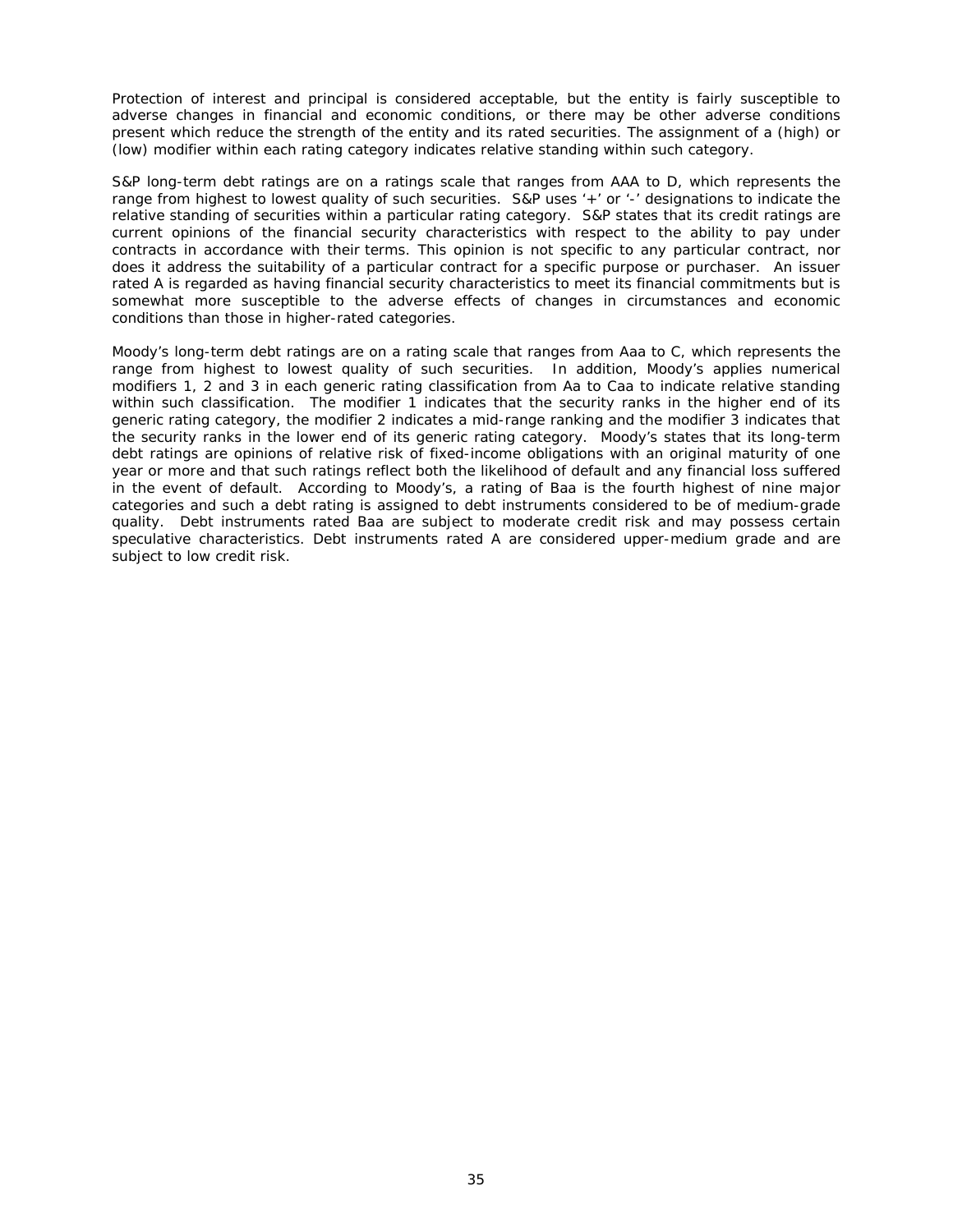## **9.0 MARKET FOR SECURITIES**

The Common Shares; First Preference Shares, Series C; First Preference Shares, Series E; First Preference Shares, Series F; First Preference Shares, Series G; and First Preference Shares, Series H of Fortis are listed on the Toronto Stock Exchange under the symbols FTS, FTS.PR.C, FTS.PR.E, FTS.PR.F, FTS.PR.G and FTS.PR.H, respectively.

The following table sets forth the reported high and low trading prices and trading volumes for the Common Shares; First Preference Shares, Series C; First Preference Shares, Series E; First Preference Shares, Series F; First Preference Shares, Series G; and First Preference Shares, Series H on a monthly basis for the year ended December 31, 2011.

| <b>Fortis</b>                                                                                |                    |                |                                   |                |                |                                   |
|----------------------------------------------------------------------------------------------|--------------------|----------------|-----------------------------------|----------------|----------------|-----------------------------------|
| 2011 Trading Prices and Volumes<br>First Preference Shares, Series C<br><b>Common Shares</b> |                    |                |                                   |                |                |                                   |
|                                                                                              |                    |                |                                   |                |                |                                   |
| Month                                                                                        | High (\$)          | Low $(*)$      | Volume                            | High (\$)      | Low $(*)$      | Volume                            |
| January                                                                                      | 34.74              | 33.30          | 7,432,455                         | 26.89          | 26.05          | 161,956                           |
| February                                                                                     | 35.45              | 32.30          | 9,925,791                         | 26.10          | 25.60          | 329,057                           |
| March<br>April                                                                               | 33.59<br>33.28     | 31.53<br>31.05 | 10,482,063                        | 25.85          | 25.63<br>26.00 | 81,458<br>71,764                  |
|                                                                                              | 33.85              | 31.98          | 5,367,214<br>15,795,186           | 26.33<br>26.19 | 25.54          | 463,532                           |
| May                                                                                          |                    |                |                                   |                |                |                                   |
| June                                                                                         | 33.05              | 30.79          | 9,954,946                         | 26.04          | 25.75          | 348,223                           |
| July                                                                                         | 32.85              | 31.53<br>28.24 | 5,183,546                         | 26.49          | 25.85          | 80,991                            |
| August                                                                                       | 32.75              |                | 14,509,526                        | 26.45          | 25.86          | 34,748                            |
| September                                                                                    | 33.78              | 31.44<br>31.32 | 11,207,968                        | 26.14          | 25.55          | 135,005<br>75,014                 |
| October                                                                                      | 34.39<br>34.16     | 31.32          | 7,950,203<br>18,591,643           | 26.26          | 25.60<br>25.75 | 123,447                           |
| November                                                                                     | 33.62              | 31.97          |                                   | 26.45<br>26.21 | 25.65          |                                   |
| December                                                                                     |                    |                | 9,940,675                         |                |                | 187,813                           |
|                                                                                              |                    |                | First Preference Shares, Series E |                |                | First Preference Shares, Series F |
| Month                                                                                        | High (\$)<br>27.59 | Low $(*)$      | Volume                            | High (\$)      | Low $(*)$      | Volume                            |
| January                                                                                      |                    | 26.75          | 163,482                           | 23.50          | 22.76          | 66,772                            |
| February                                                                                     | 26.87              | 26.31          | 236,757                           | 23.75          | 22.61          | 59,272                            |
| March                                                                                        | 27.00              | 26.21          | 36,423                            | 23.88          | 22.90          | 87,710                            |
| April                                                                                        | 27.07              | 26.45          | 29,389                            | 23.81          | 23.00          | 44,696                            |
| May                                                                                          | 27.34              | 26.74          | 272,521                           | 24.00          | 23.05          | 87,756                            |
| June<br>July                                                                                 | 27.24<br>27.53     | 26.61<br>26.80 | 143,830<br>16,908                 | 24.25          | 23.16<br>24.01 | 74,591<br>46,339                  |
|                                                                                              | 27.86              |                |                                   | 24.79<br>25.10 |                | 67,083                            |
| August                                                                                       |                    | 26.51          | 367,951                           |                | 23.68<br>24.33 |                                   |
| September                                                                                    | 27.00<br>27.22     | 26.59<br>26.50 | 60,562                            | 25.00<br>26.24 | 24.50          | 52,951<br>96,924                  |
| October<br>November                                                                          | 28.12              | 27.11          | 126,929<br>114,823                | 25.69          | 24.92          | 56,811                            |
| December                                                                                     | 27.45              | 26.98          | 28,011                            | 26.41          | 24.98          | 39,355                            |
|                                                                                              |                    |                | First Preference Shares, Series G |                |                | First Preference Shares, Series H |
| Month                                                                                        | High (\$)          | Low $(*)$      | <b>Volume</b>                     | High (\$)      | Low $(*)$      | <b>Volume</b>                     |
| January                                                                                      | 26.62              | 25.95          | 51,868                            | 25.90          | 25.25          | 192,555                           |
| February                                                                                     | 26.49              | 25.53          | 57,289                            | 25.91          | 25.25          | 96,073                            |
| March                                                                                        | 26.57              | 25.56          | 110,302                           | 25.73          | 24.97          | 163,231                           |
| April                                                                                        | 26.58              | 26.25          | 94,098                            | 25.52          | 25.05          | 101,246                           |
| May                                                                                          | 26.50              | 25.88          | 97,923                            | 26.50          | 25.14          | 96,623                            |
| June                                                                                         | 26.99              | 25.88          | 128,971                           | 25.96          | 25.25          | 251,857                           |
| July                                                                                         | 26.30              | 25.81          | 68,285                            | 25.95          | 25.21          | 67,873                            |
| August                                                                                       | 26.40              | 25.34          | 75,920                            | 26.00          | 25.14          | 156,853                           |
| September                                                                                    | 26.30              | 25.58          | 110,543                           | 26.05          | 25.00          | 94,461                            |
| October                                                                                      | 26.58              | 25.80          | 69,175                            | 26.00          | 25.10          | 48,926                            |
| November                                                                                     | 26.19              | 25.43          | 107,174                           | 25.84          | 25.10          | 95,476                            |
|                                                                                              |                    |                |                                   |                |                |                                   |
| December                                                                                     | 26.65              | 25.70          | 40,271                            | 26.00          | 25.29          | 210,693                           |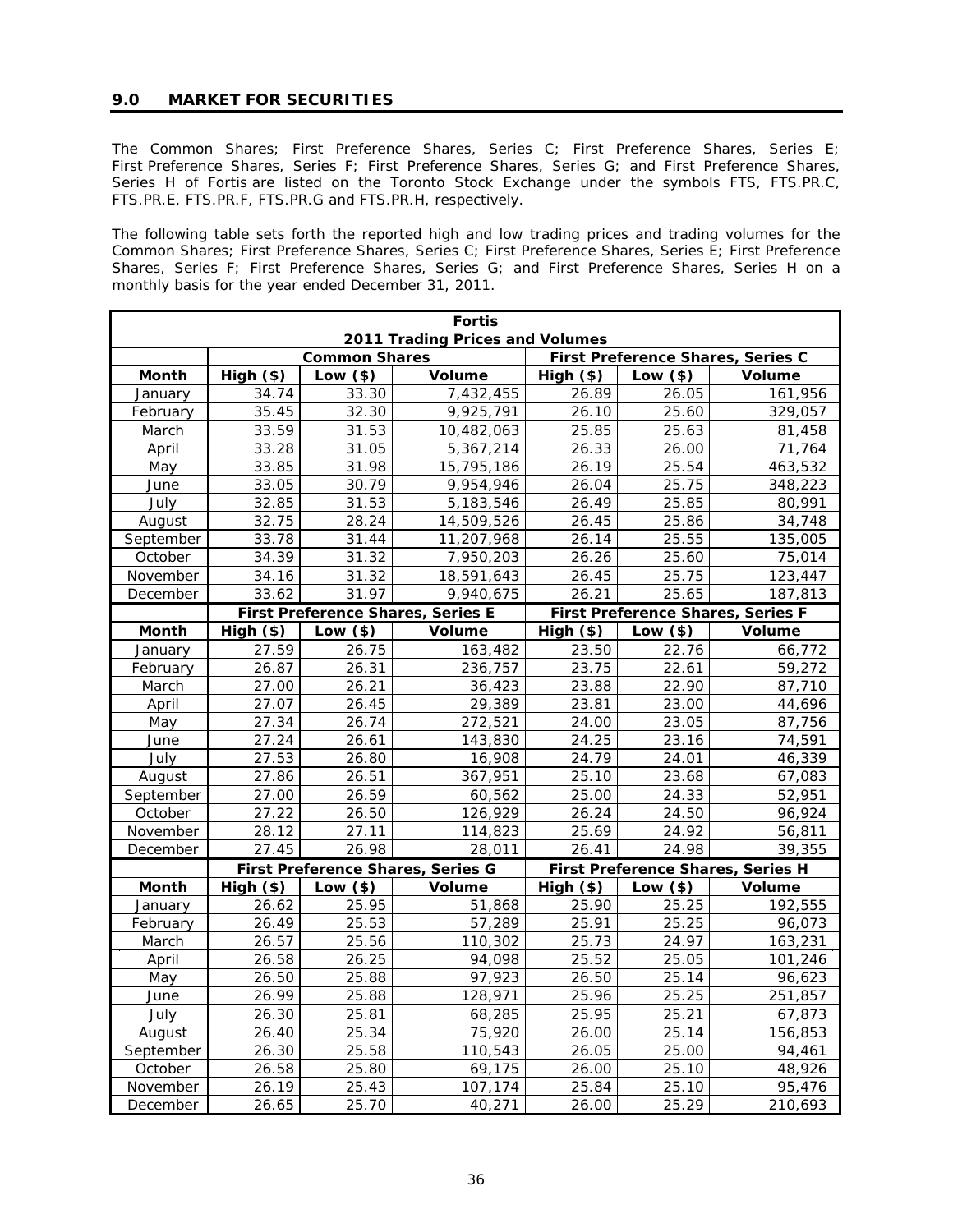# **10.0 DIRECTORS AND OFFICERS**

The Board adopted a new director tenure policy in September 2010 and it is to be reviewed on a periodic basis. The tenure policy provides that Directors of the Corporation are to be elected for a term of one year and, except in appropriate circumstances determined by the Board, be eligible for re-election until the Annual Meeting of Shareholders next following the date on which they achieve age 70 or the 12<sup>th</sup> anniversary of their initial election to the Board. The policy does not apply to Mr. Marshall whose service on the Board is related to his tenure as CEO. The following chart sets out the name and municipality of residence of each of the Directors of Fortis and indicates their principal occupations within five preceding years.

| <b>Fortis Directors</b>                                       |                                                                                                                                                                                                                                                                                                                                                                                                                                                                                                                                                                                                                                                                                                                                                                                                                                                                                                                                                                                                                                                                                                                           |  |
|---------------------------------------------------------------|---------------------------------------------------------------------------------------------------------------------------------------------------------------------------------------------------------------------------------------------------------------------------------------------------------------------------------------------------------------------------------------------------------------------------------------------------------------------------------------------------------------------------------------------------------------------------------------------------------------------------------------------------------------------------------------------------------------------------------------------------------------------------------------------------------------------------------------------------------------------------------------------------------------------------------------------------------------------------------------------------------------------------------------------------------------------------------------------------------------------------|--|
| <b>Name</b>                                                   | <b>Principal Occupations Within Five Preceding Years</b>                                                                                                                                                                                                                                                                                                                                                                                                                                                                                                                                                                                                                                                                                                                                                                                                                                                                                                                                                                                                                                                                  |  |
| PETER E. CASE <sup>(1)</sup><br>Kingston, Ontario             | Mr. Case, 57, a Corporate Director, retired in February 2003 as<br>Executive Director, Institutional Equity Research at CIBC World<br>Markets after 17 years as a utility and pipeline analyst. Mr. Case was<br>then a consultant to the utility industry and its regulators for three<br>years. Prior to his position at CIBC, he was Managing Director at<br>BMO Nesbitt Burns. He was awarded a Bachelor of Arts and a Master<br>of Business Administration from Queen's University and a Master of<br>Divinity from Wycliffe College, University of Toronto. Mr. Case was<br>first elected to the Board in May 2005 and has been Chair of the<br>Audit Committee of the Board since March 2011. Mr. Case was a<br>Director of FortisOntario from 2003 to 2010 and served as Chair of<br>the FortisOntario Board from 2009 to 2010. He does not serve as a<br>director of any other reporting issuer.                                                                                                                                                                                                                  |  |
| FRANK J. CROTHERS <sup>(2)</sup><br>Nassau, Bahamas           | Mr. Crothers, 67, is Chairman and Chief Executive Officer of Island<br>Corporate Holdings Limited, Nassau, Bahamas. For more than<br>35 years, he has served on many public and private sector boards.<br>For more than a decade he was on the Board of Harvard University<br>Graduate School of Education and also served a three-year term as<br>Chairman of CARILEC, the Caribbean Association of Electrical Utilities.<br>Mr. Crothers is the past President of FortisTCI Limited (formerly<br>P.P.C. Limited), which was acquired by the Corporation in<br>August 2006. He serves as non-executive Vice Chair of the Board of<br>Caribbean Utilities. Mr. Crothers was first elected to the Fortis Board<br>in May 2007. He was previously a director of Belize Electricity from<br>2007 to 2010. Mr. Crothers is also a director of reporting issuers<br>Templeton Mutual Funds, Talon Metals Corp. and AML Limited.                                                                                                                                                                                                |  |
| IDA J. GOODREAU <sup>(3)</sup><br>Vancouver, British Columbia | Ms. Goodreau, 60, is an Adjunct Professor at Sauder School of<br>of Strategy, Center for Healthcare<br>Business<br>and Director<br>Management, University of British Columbia.<br>She is the past<br>President and Chief Executive Officer of LifeLabs. Prior to joining<br>LifeLabs in March 2009, she was President and Chief Executive Officer<br>of the Vancouver Coastal Health Authority since 2002. Ms. Goodreau<br>has held senior leadership roles in several Canadian and international<br>pulp and paper and natural gas companies prior to entering the<br>health care field.<br>She was awarded a Master of Business<br>Administration and a Bachelor of Commerce, Honors, degree from the<br>University of Windsor and a Bachelor of Arts, (English and Economics)<br>from the University of Western Ontario. Ms. Goodreau was first<br>elected to the Board in May 2009. She has served on numerous<br>private and public sector boards and has been a director of FHI and<br>FortisBC Inc. since 2007 and 2010, respectively. Ms. Goodreau does<br>not serve as a director of any other reporting issuer. |  |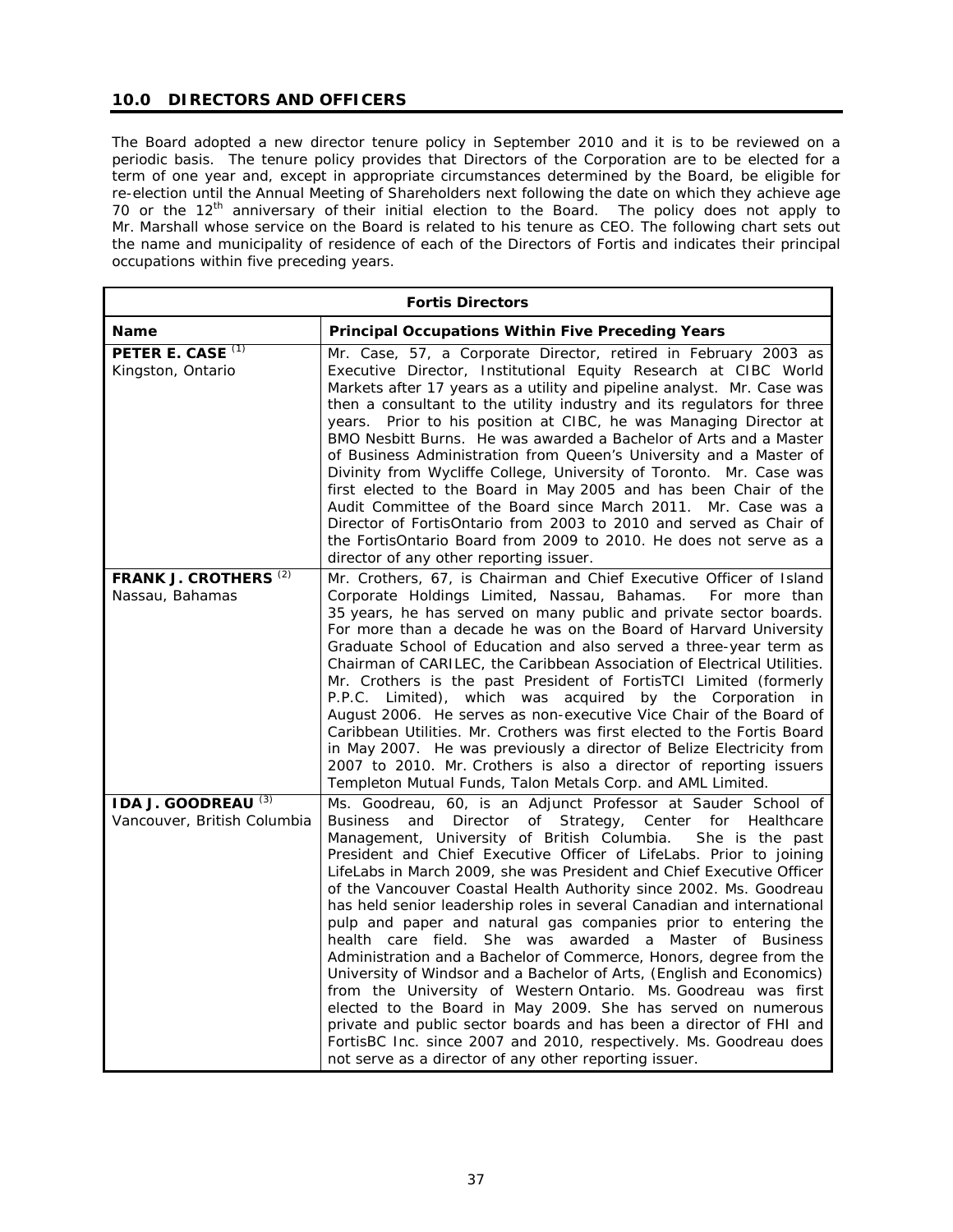| <b>Fortis Directors (continued)</b>                                  |                                                                                                                                                                                                                                                                                                                                                                                                                                                                                                                                                                                                                                                                                                                                                                                                                                                                                                                                                                                                              |  |
|----------------------------------------------------------------------|--------------------------------------------------------------------------------------------------------------------------------------------------------------------------------------------------------------------------------------------------------------------------------------------------------------------------------------------------------------------------------------------------------------------------------------------------------------------------------------------------------------------------------------------------------------------------------------------------------------------------------------------------------------------------------------------------------------------------------------------------------------------------------------------------------------------------------------------------------------------------------------------------------------------------------------------------------------------------------------------------------------|--|
| <b>Name</b>                                                          | <b>Principal Occupations Within Five Preceding Years</b>                                                                                                                                                                                                                                                                                                                                                                                                                                                                                                                                                                                                                                                                                                                                                                                                                                                                                                                                                     |  |
| DOUGLAS J. HAUGHEY <sup>(1)</sup><br>Calgary, Alberta                | Mr. Haughey, 55, is President and Chief Executive Officer of<br>Provident Energy Ltd., an owner/operator of natural gas liquids<br>midstream services and marketing. From 1999 through 2008,<br>Mr. Haughey held several executive roles with Spectra Energy and<br>predecessor companies. He had overall responsibility for its<br>western Canadian natural gas midstream business, was President<br>and Chief Executive Officer of Spectra Energy Income Fund and<br>also led Spectra's strategic development and mergers and<br>acquisitions teams based in Houston, Texas. He graduated from the<br>University of Regina with a Bachelor of Administration and from the<br>University of Calgary with a Master of Business Administration.<br>Mr. Haughey also holds an ICD.D designation from the Institute of<br>Corporate Directors. He was first elected to the Board in May 2009.<br>Mr. Haughey became a director of FortisAlberta in 2010 and is<br>currently a director of Provident Energy Ltd. |  |
| <b>H. STANLEY MARSHALL</b><br>Paradise, Newfoundland and<br>Labrador | Mr. Marshall, 61, is President and Chief Executive Officer of the<br>Corporation. He joined Newfoundland Power in 1979 and was<br>appointed President and Chief Executive Officer of Fortis in 1996.<br>Mr. Marshall graduated from the University of Waterloo with a<br>Bachelor of Applied Science (Chem. Eng.) and Dalhousie University<br>with a Bachelor of Laws. He is a member of the Law Society of<br>Newfoundland and Labrador and a Registered Professional Engineer<br>in the Province of Newfoundland and Labrador. Mr. Marshall was<br>first elected to the Board in October 1995. He serves on the boards<br>of all Fortis utilities in British Columbia, Ontario and the Caribbean<br>and the Board of Fortis Properties Corporation. He is also a director<br>of Enerflex Ltd.                                                                                                                                                                                                              |  |
| JOHN S. McCALLUM (1) (2)<br>Winnipeg, Manitoba                       | Mr. McCallum, 68, has been a Professor of Finance at the University<br>of Manitoba since July 1973. He served as Chairman of Manitoba<br>Hydro from 1991 to 2000 and as Policy Advisor to the Federal<br>Minister of Finance from 1984 to 1991. Mr. McCallum graduated<br>from the University of Montreal with a Bachelor of Arts (Economics)<br>and a Bachelor of Science (Mathematics). He was awarded a Master<br>of Business Administration from Queen's University and a PhD in<br>Finance from the University of Toronto. Mr. McCallum was first<br>elected to the Board in July 2001 and was appointed Chair of the<br>Governance and Nominating Committee of the Corporation in<br>May 2005. He was previously a director of FortisBC Inc. and<br>FortisAlberta from 2004 to 2010 and from 2005 to 2010,<br>McCallum also serves as a director of IGM<br>respectively.<br>Mr.<br>Financial Inc. and Toromont Industries Ltd.                                                                         |  |
| <b>HARRY McWATTERS (2)</b><br>Summerland, British<br>Columbia        | Mr. McWatters, 66, is the founder and past President of Sumac<br>Ridge Estate Wine Group, a leader in the British Columbia wine<br>He is President of Vintage Consulting Group Inc.,<br>industry.<br>Harry McWatters Inc., Okanagan Wine Academy and Black Sage<br>Vineyards Ltd., all of which are engaged in various aspects of the<br>British Columbia wine industry. Mr. McWatters was first elected to<br>the Board in May 2007. He was elected to the Board of<br>FortisBC Inc. in September 2005 and served as Chair of that<br>Company's Board from 2006 through 2010. Mr. McWatters became<br>a director of FHI in November 2007 and does not serve as a<br>director of any other reporting issuer.                                                                                                                                                                                                                                                                                                 |  |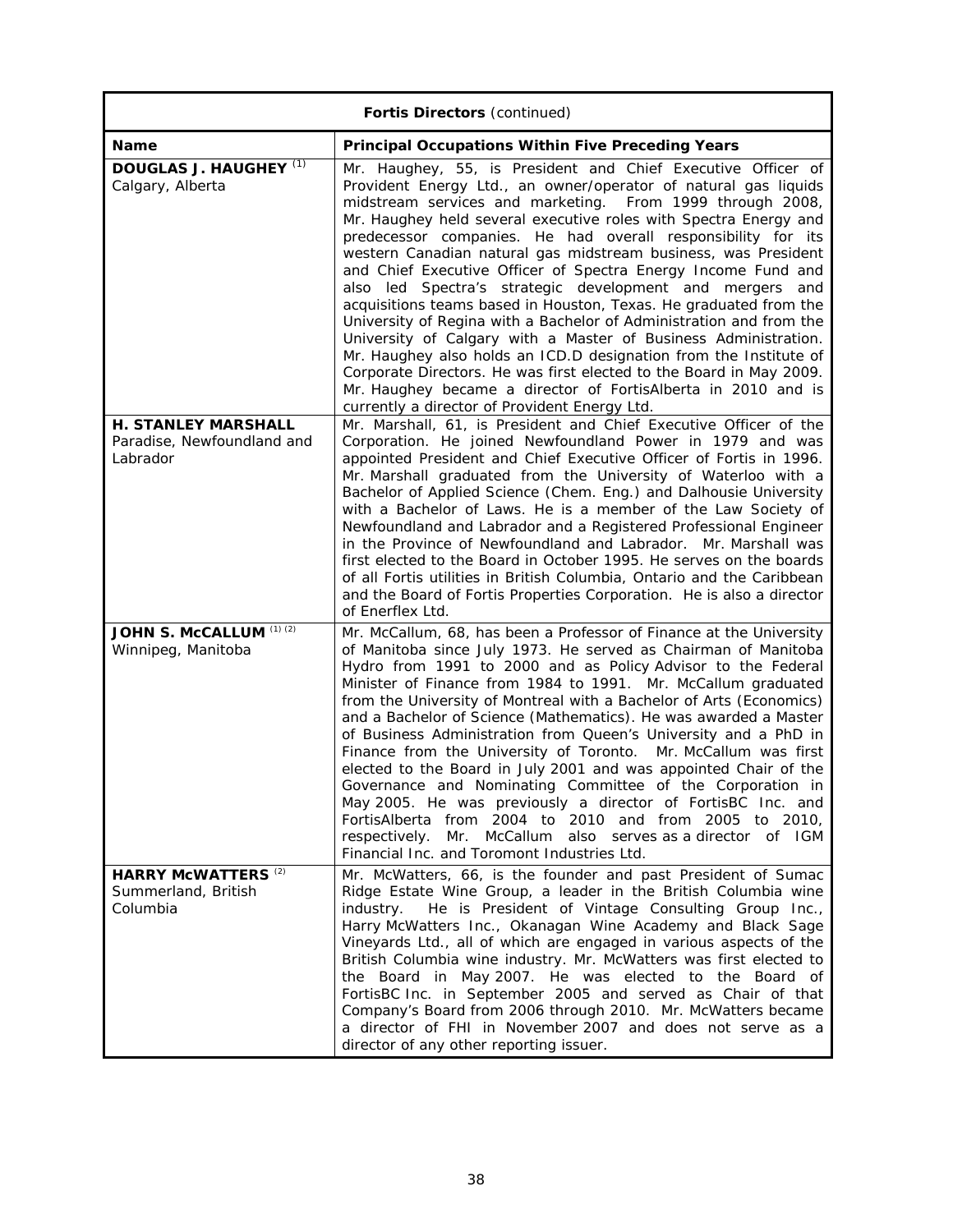| Fortis Directors (continued)                                                     |                                                                                                                                                                                                                                                                                                                                                                                                                                                                                                                                                                                                                                                                                                                                                                                                                                                                                                                                                                                                                                                                                                   |  |
|----------------------------------------------------------------------------------|---------------------------------------------------------------------------------------------------------------------------------------------------------------------------------------------------------------------------------------------------------------------------------------------------------------------------------------------------------------------------------------------------------------------------------------------------------------------------------------------------------------------------------------------------------------------------------------------------------------------------------------------------------------------------------------------------------------------------------------------------------------------------------------------------------------------------------------------------------------------------------------------------------------------------------------------------------------------------------------------------------------------------------------------------------------------------------------------------|--|
| Name                                                                             | <b>Principal Occupations Within Five Preceding Years</b>                                                                                                                                                                                                                                                                                                                                                                                                                                                                                                                                                                                                                                                                                                                                                                                                                                                                                                                                                                                                                                          |  |
| RONALD D. MUNKLEY (2) (3)<br>Mississauga, Ontario                                | Mr. Munkley, 65, a Corporate Director, retired in April 2009 as<br>Vice Chairman and Head of the Power and Utility Business of<br>CIBC World Markets. Mr. Munkley had acted as an advisor on most<br>Canadian utility transactions since joining CIBC World Markets in<br>1998. Prior to that, he was employed at Enbridge Consumers Gas<br>for 27 years, culminating as Chairman, President and Chief<br>Executive Officer. Mr. Munkley led Enbridge Consumers Gas<br>through deregulation and restructuring in the 1990s. He graduated<br>from Queen's University with a Bachelor of Science, Honors<br>(Engineering). Mr. Munkley is a professional engineer and has<br>completed the Executive and Senior Executive Programs of the<br>University of Western Ontario and the Partners, Directors and<br>Senior Officers Certificate of the Canadian Securities Institute. He<br>was first elected to the Board in May 2009. Mr. Munkley also<br>serves as a director of Bird Construction Inc.                                                                                                |  |
| DAVID G. NORRIS <sup>(1)(2)(3)</sup><br>St. John's, Newfoundland and<br>Labrador | Mr. Norris, 64, a Corporate Director, has been a financial and<br>management consultant since 2001, prior to which he was<br>Executive Vice-President, Finance and Business Development,<br>Fishery Products International Limited. Previously, he held<br>Deputy Minister positions with the Department of Finance and<br>Treasury Board, Government of Newfoundland and Labrador.<br>Mr. Norris graduated with a Bachelor of Commerce from Memorial<br>University of Newfoundland<br>and<br>a<br>Master<br>of<br><b>Business</b><br>Administration from McMaster University. He was first elected to<br>the Board in May 2005 and was appointed Chair of the Board in<br>December 2010. He served as Chair of the Audit Committee of the<br>Board from May 2006 through March 2011. Mr. Norris was a<br>director of Newfoundland Power from 2003 through 2010 and<br>served as Chair of Newfoundland Power's Board from 2006 through<br>2010. He served as a director of Fortis Properties from 2006<br>through 2010. Mr. Norris does not serve as a director of any other<br>reporting issuer. |  |
| <b>MICHAEL A. PAVEY</b> (1) (3)<br>Moncton, New Brunswick                        | Pavey, 64, a Corporate Director, retired as Executive<br>Mr.<br>Vice-President and Chief Financial Officer of Major Drilling Group<br>International Inc. in September 2006. Prior to joining Major Drilling<br>Group International Inc. in 1999, he held senior regulatory and<br>financial executive positions with TransAlta Corporation. Mr. Pavey<br>graduated from the University of Waterloo with a Bachelor of<br>(Mechanical Engineering)<br>Applied<br>Science<br>and<br>from<br>McGill University with a Master of Business Administration.<br>He.<br>retired from the Board of Maritime Electric in February 2007 after a<br>six-year term, which included service as Chair of that Company's<br>Audit and Environment Committee from 2003 through 2007.<br>Mr. Pavey was first elected to the Board in May 2004. He does not<br>serve as a director of any other reporting issuer.                                                                                                                                                                                                    |  |
| ROY P. RIDEOUT (2) (3)<br>Halifax, Nova Scotia                                   | Mr. Rideout, 64, a Corporate Director, retired as Chairman and<br>Chief Executive Officer of Clarke Inc. in October 2002.<br>Prior to<br>1998, he served as President of Newfoundland Capital Corporation<br>Limited and held senior executive positions in the Canadian airline<br>industry. Mr. Rideout graduated with a Bachelor of Commerce from<br>Memorial University of Newfoundland and obtained designation as a<br>Chartered Accountant. Mr. Rideout was first elected to the Board in<br>March 2001. He is the Chair of the Human Resources Committee of<br>the Board and has held that position since May 2003. Mr. Rideout<br>also serves as a director of NAV CANADA.                                                                                                                                                                                                                                                                                                                                                                                                               |  |

*(1) Serves on the Audit Committee* 

*(2) Serves on the Governance and Nominating Committee* 

*(3) Serves on the Human Resources Committee*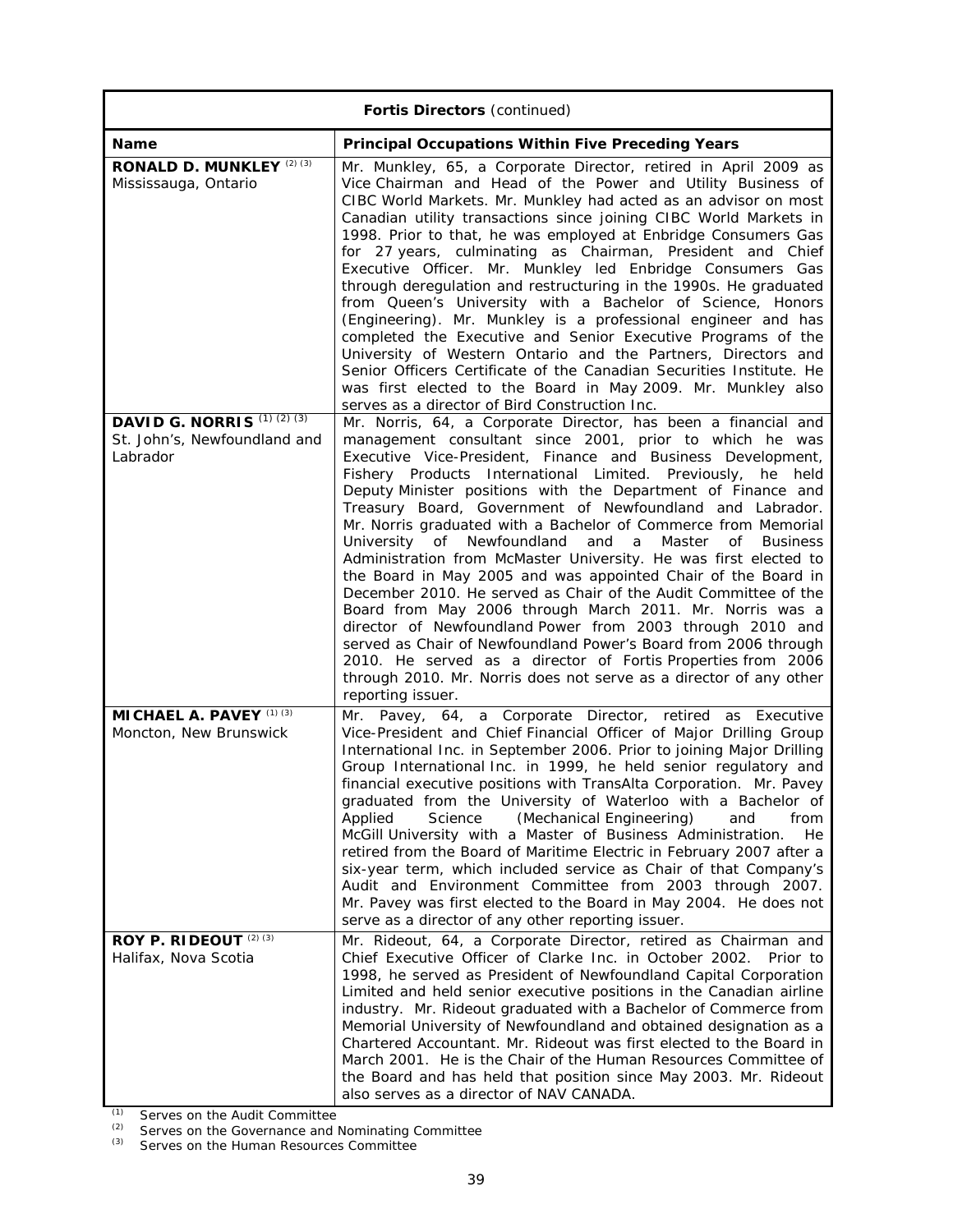The following table sets out the name and municipality of residence of each of the officers of Fortis and indicates the office held.

| <b>Fortis Officers</b>                                            |                                                                                 |  |  |
|-------------------------------------------------------------------|---------------------------------------------------------------------------------|--|--|
| Name and Municipality of Residence                                | <b>Office Held</b>                                                              |  |  |
| <b>H. Stanley Marshall</b><br>Paradise, Newfoundland and Labrador | President and Chief Executive Officer (1)                                       |  |  |
| Barry V. Perry<br>Mount Pearl, Newfoundland and Labrador          | Vice President, Finance and Chief Financial Officer <sup>(2)</sup>              |  |  |
| Ronald W. McCabe<br>St. John's, Newfoundland and Labrador         | Vice President, General Counsel<br>Corporate<br>and<br>Secretary <sup>(3)</sup> |  |  |
| Donna G. Hynes<br>St. John's, Newfoundland and Labrador           | Assistant Secretary <sup>(4)</sup>                                              |  |  |

*(1) Mr. Marshall was appointed President and Chief Operating Officer, effective October 1, 1995. Effective May 1, 1996, Mr. Marshall became Chief Executive Officer.* 

*(2) Mr. Perry was appointed Vice President, Finance and Chief Financial Officer, effective January 1, 2004. Prior to that time, Mr. Perry was Vice President, Finance and Chief Financial Officer of Newfoundland Power.* 

*(3) Mr. McCabe was appointed General Counsel and Corporate Secretary, effective January 1, 1997. Effective May 6, 2008, Mr. McCabe became Vice President, General Counsel and Corporate Secretary.* 

*(4) Ms. Hynes was appointed Assistant Secretary, effective December 8, 1999. She joined Fortis as Manager, Investor and Public Relations in October 1999 and, prior to that time, was employed by Newfoundland Power.*

As at December 31, 2011, the directors and officers of Fortis, as a group, beneficially owned, directly or indirectly, or exercised control or direction over 717,472 Common Shares, representing 0.4% of the issued and outstanding Common Shares of Fortis. The Common Shares are the only voting securities of the Corporation.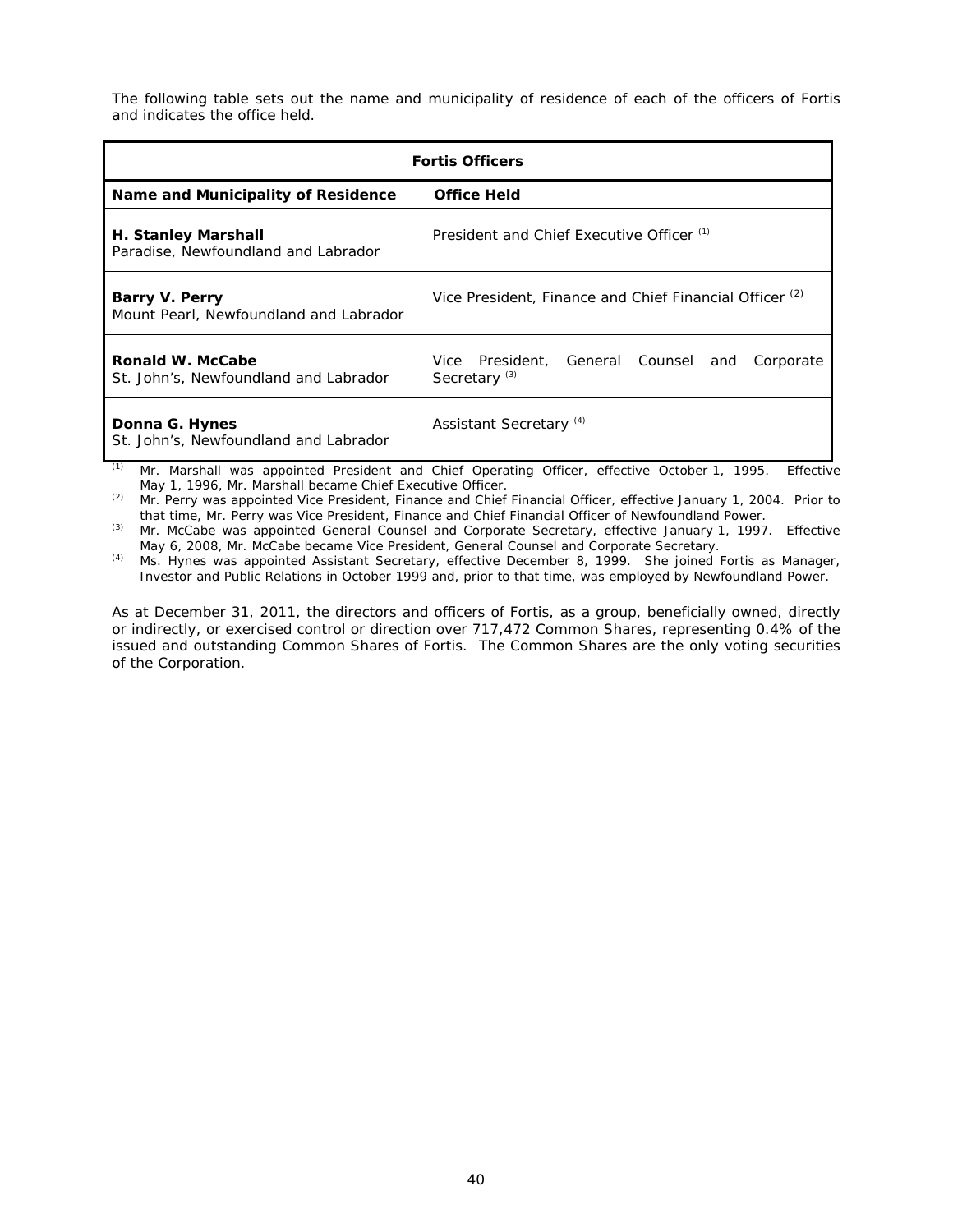# **11.0 AUDIT COMMITTEE**

# **11.1 Education and Experience**

The education and experience of each Audit Committee Member that is relevant to such Member's responsibilities as a Member of the Audit Committee are set out below. As at December 31, 2011, the Audit Committee was composed of the following persons.

| <b>Fortis</b>                 |                                                                                           |  |
|-------------------------------|-------------------------------------------------------------------------------------------|--|
| <b>Audit Committee</b>        |                                                                                           |  |
| <b>Name</b>                   | <b>Relevant Education and Experience</b>                                                  |  |
| PETER E. CASE (Chair)         | Mr. Case retired in February 2003 as Executive Director,                                  |  |
| Kingston, Ontario             | Institutional Equity Research at CIBC World Markets. He was                               |  |
|                               | awarded a Bachelor of Arts and a Master of Business                                       |  |
|                               | Administration from Queen's University and a Master of Divinity                           |  |
|                               | from Wycliffe College, University of Toronto.                                             |  |
| <b>DOUGLAS J. HAUGHEY</b>     | Mr. Haughey is President and Chief Executive Officer of                                   |  |
| Calgary, Alberta              | Provident Energy Ltd. He graduated from the University of                                 |  |
|                               | Regina with a Bachelor of Administration and from the University                          |  |
|                               | of Calgary with a Master of Business Administration.                                      |  |
|                               | Mr. Haughey also holds an ICD.D designation from the Institute<br>of Corporate Directors. |  |
| <b>JOHN S. McCALLUM</b>       | Mr. McCallum is a Professor of Finance at the University of                               |  |
| Winnipeg, Manitoba            | Manitoba. He graduated from the University of Montreal with a                             |  |
|                               | Bachelor of Arts (Economics) and a Bachelor of Science                                    |  |
|                               | (Mathematics). Mr. McCallum was awarded a Master of Business                              |  |
|                               | Administration from Queen's University and a PhD in Finance                               |  |
|                               | from the University of Toronto.                                                           |  |
| <b>DAVID G. NORRIS</b>        | Mr. Norris has been a financial and management consultant                                 |  |
| St. John's, Newfoundland and  | since 2001, prior to which he was Executive Vice-President,                               |  |
| Labrador                      | <b>Business</b><br>Development, Fishery<br>Finance<br>and<br>Products                     |  |
|                               | International Limited. He graduated with a Bachelor of                                    |  |
|                               | Commerce from Memorial University of Newfoundland and a                                   |  |
|                               | Master of Business Administration from McMaster University.                               |  |
| <b>MICHAEL A. PAVEY</b>       | Mr. Pavey retired as Executive Vice President and Chief Financial                         |  |
| <b>Moncton, New Brunswick</b> | Group<br>Officer of<br>Drilling<br>International<br>Major<br>Inc.<br>in                   |  |
|                               | September 2006.<br>Prior to joining Major Drilling Group                                  |  |
|                               | International Inc. in 1999, he held senior regulatory and                                 |  |
|                               | financial executive positions with TransAlta Corporation.                                 |  |
|                               | Mr. Pavey graduated from University of Waterloo with a Bachelor                           |  |
|                               | Applied Science (Mechanical<br>Engineering)<br>and<br>οf<br>from                          |  |
|                               | McGill University with a Master of Business Administration.                               |  |

The Board has determined that each of the Audit Committee Members is independent and financially literate. Independent means free from any direct or indirect material relationship with the Corporation which, in the view of the Board, could reasonably be expected to interfere with the exercise of a Member's independent judgment as more particularly described in Multilateral Instrument 52-110 - *Audit Committees*. Financially literate means having the ability to read and understand a set of financial statements that present a breadth and level of complexity of accounting issues that are generally comparable to the breath and complexity of the issues that can reasonably be expected to be raised by the Corporation's consolidated financial statements.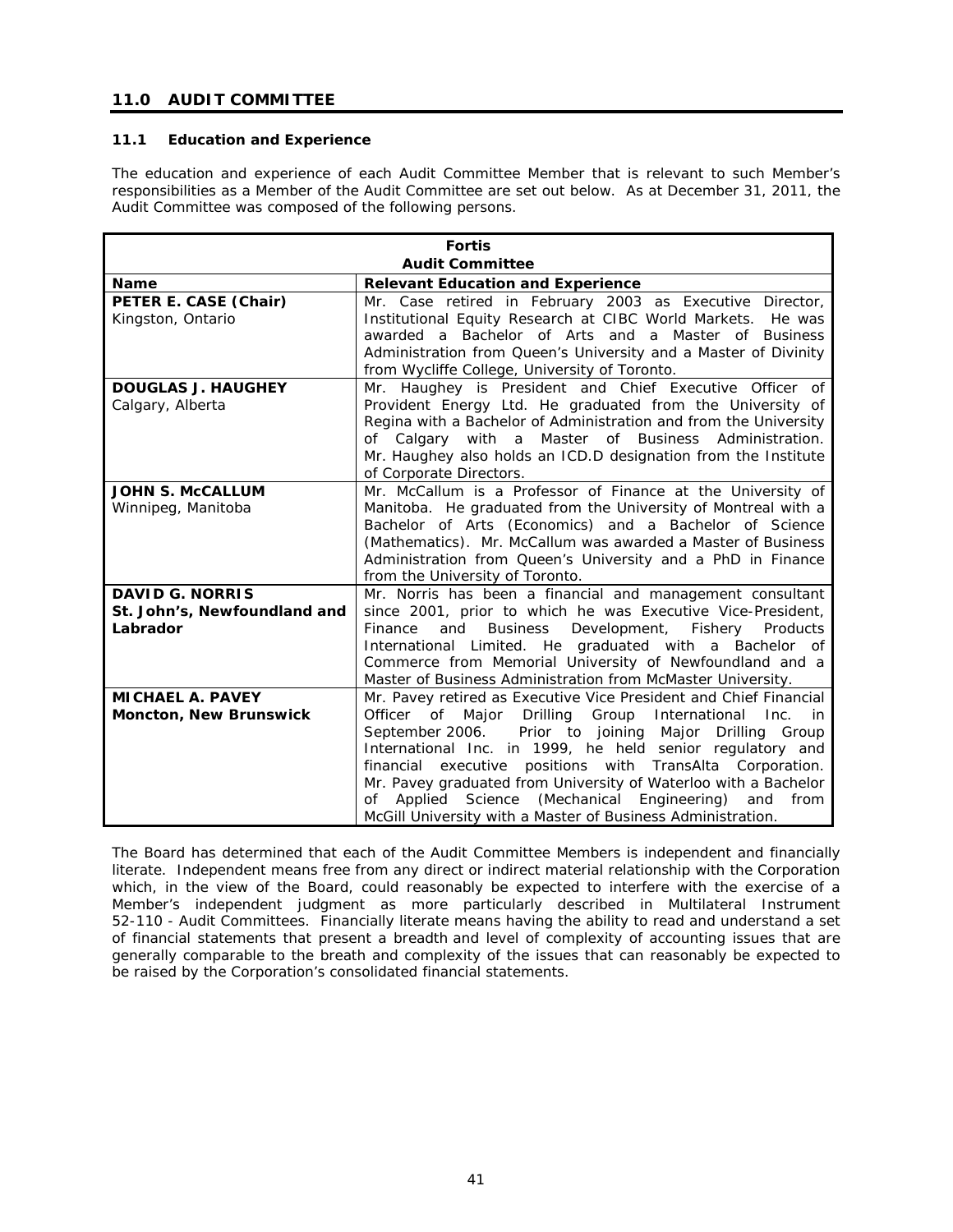# **11.2 Audit Committee Mandate**

The text of the Corporation's Audit Committee Mandate is detailed below.

### *A. Objective*

The Committee shall provide assistance to the Board by overseeing the external audit of the Corporation's annual financial statements and the accounting and financial reporting and disclosure processes and policies of the Corporation.

## *B. Definitions*

In this mandate:

**"AIF"** means the Annual Information Form filed by the Corporation;

**"Committee"** means the Audit Committee appointed by the Board pursuant to this mandate;

**"Board"** means the board of directors of the Corporation;

**"CICA"** means the Canadian Institute of Chartered Accountants or any successor body;

**"Corporation"** means Fortis Inc.;

"**Director"** means a member of the Board;

**"Financially Literate"** means having the ability to read and understand a set of financial statements that present a breadth and level of complexity of accounting issues that are generally comparable to the breath and complexity of the issues that can reasonably be expected to be present in the Corporation's financial statements;

**"External Auditor"** means the firm of chartered accountants, registered with the Canadian Public Accountability Board or its successor, and appointed by the shareholders of the Corporation to act as external auditor of the Corporation;

**"Independent"** means free from any direct or indirect material relationship with the Corporation which, in the view of the Board, could reasonably be expected to interfere with the exercise of a Member's independent judgment as more particularly described in Multilateral Instrument 52-110;

**"Internal Auditor"** means the person employed or engaged by the Corporation to perform the internal audit function of the Corporation;

**"Management"** means the senior officers of the Corporation;

**"MD&A"** means the Corporation's management discussion and analysis prepared in accordance with National Instrument 51-102F1 in respect of the Corporation's annual and interim financial statements; and

**"Member"** means a Director appointed to the Committee.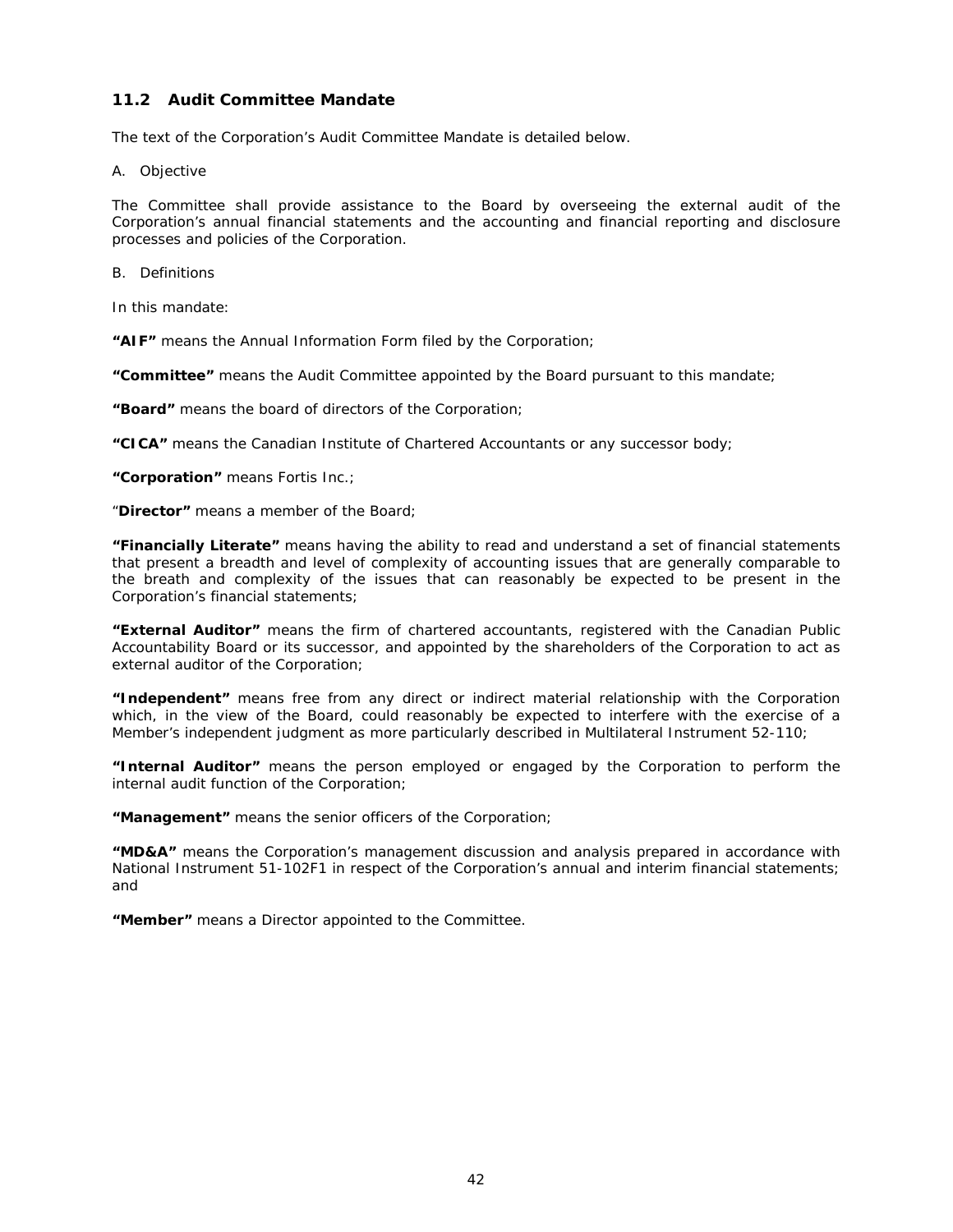- *C.* Composition and Meetings
- 1. The Committee shall be appointed annually by the Board and shall be comprised of three (3) or more Directors, each of whom is Independent and Financially Literate and none of whom is a member of Management or an employee of the Corporation or of any affiliate of the Corporation.
- 2. The Board shall appoint a Chair of the Committee on the recommendation of the Corporation's Governance and Nominating Committee, or such other committee as the Board may authorize.
- 3. The Committee shall meet at least four (4) times each year and shall meet at such other times during the year as it deems appropriate. Meetings of the Committee shall be held at the call (i) of the Chair of the Committee, or (ii) of any two (2) Members, or (iii) of the External Auditor.
- 4. The President and Chief Executive Officer, the Vice President, Finance and Chief Financial Officer, the External Auditor and the Internal Auditor, shall receive notice of, and (unless otherwise determined by the Chair of the Committee) shall attend all meetings of the Committee.
- 5. A quorum at any meeting of the Committee shall be three (3) Members.
- 6. The Chair of the Committee shall act as chair of all meetings of the Committee at which the Chair is present. In the absence of the Chair from any meeting of the Committee, the Members present at the meeting shall appoint one of their Members to act as Chair of the meeting.
- 7. Unless otherwise determined by the Chair of the Committee, the Secretary of the Corporation shall act as secretary of all meetings of the Committee.
- *D. Oversight of the External Audit and the Accounting and Financial Reporting and Disclosure Processes and Policies*

The primary purpose of the Committee is oversight of the Corporation's external audit and the accounting and financial reporting and disclosure processes and policies on behalf of the Board. Management of the Corporation is responsible for the selection, implementation and maintenance of appropriate accounting and financial reporting principles and policies and internal controls and procedures that provide for compliance with accounting standards and applicable laws and regulations. Management is responsible for the preparation and integrity of the financial statements of the Corporation.

1. Oversight of the External Audit

The oversight of the external audit pertains to the audit of the Corporation's annual financial statements.

- 1.1. The Committee is responsible for the evaluation and recommendation of the External Auditor to be proposed by the Board for appointment by the shareholders.
- 1.2. In advance of each audit, the Committee shall review the External Auditor's audit plan including the general approach, scope and areas subject to risk of material misstatement.
- 1.3. The Committee is responsible for approving the terms of engagement and fees of the External Auditor.
- 1.4. The Committee shall review and discuss the Corporation's annual audited financial statements, together with the External Auditor's report thereon, and MD&A with Management and the External Auditor to gain reasonable assurance as to the accuracy, consistency and completeness thereof. The Committee shall meet privately with the External Auditor. The Committee shall oversee the work of the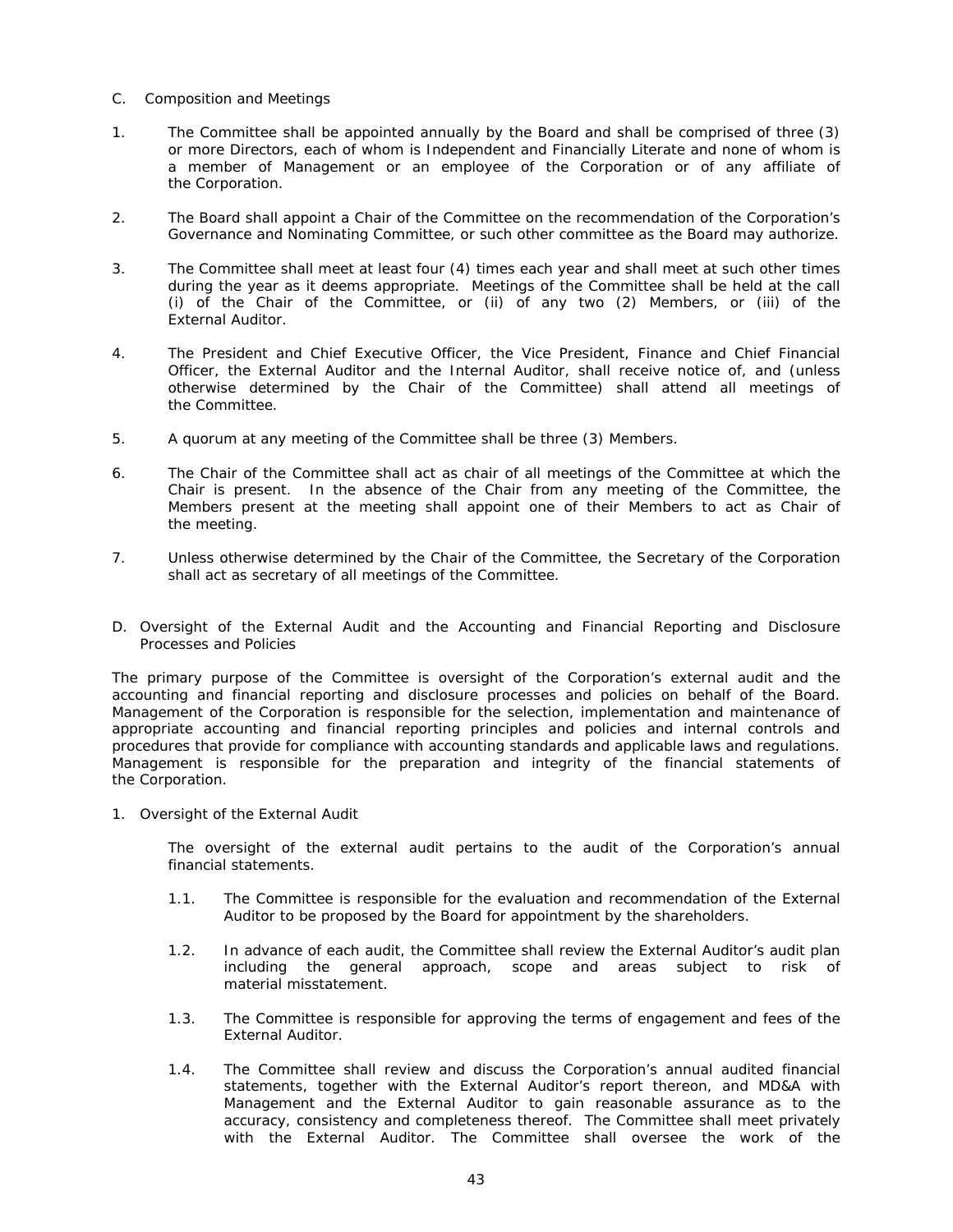External Auditor and resolve any disagreements between Management and the External Auditor.

- 1.5. The Committee shall use reasonable efforts, including discussion with the External Auditor, to satisfy itself as to the External Auditor's independence as defined in Canadian Auditing Standard – 260.
- 2. Oversight of the Accounting and Financial Reporting and Disclosure Processes
	- 2.1. The Committee shall recommend the annual audited financial statements together with the MD&A for approval by the Board.
	- 2.2. The Committee shall review the interim unaudited financial statements with the External Auditor and Management, together with the External Auditor's review engagement report thereon.
	- 2.3. The Committee shall review and approve publication of the interim unaudited financial statements together with notes thereto, the interim MD&A and earnings media release on behalf of the Board.
	- 2.4. The Committee shall review and recommend approval by the Board of the Corporation's AIF, Management Information Circular, any prospectus and other financial information or disclosure documents to be issued by the Corporation prior to their public release.
	- 2.5. The Committee shall use reasonable efforts to satisfy itself as to the integrity of the Corporation's financial information systems, internal control over financial reporting and the competence of the Corporation's accounting personnel and senior financial management responsible for accounting and financial reporting.
	- 2.6. The Committee shall be responsible for the oversight of the Internal Auditor.
	- 2.7. The Committee shall monitor and report on the development of the Enterprise Risk Management Program.
- 3. Oversight of the Audit Committee Mandate and Policies

On a periodic basis, the Committee shall review and report to the Board on the Audit Committee Mandate as well as on the following policies:

- 3.1. Reporting Allegations of Suspected Improper Conduct and Wrongdoing Policy;
- 3.2. Derivative Financial Instruments and Hedging Policy;
- 3.3. Pre-Approval of Audit and Non-Audit Services Policy;
- 3.4. Hiring of Employees from Independent Auditing Firms Policy;
- 3.5. The Internal Audit Role and Function Policy; and
- 3.6. any other policies that may be established, from time to time, relating to accounting and financial reporting and disclosure processes; oversight of the external audit of the Corporation's financial statements; and oversight of the internal audit function.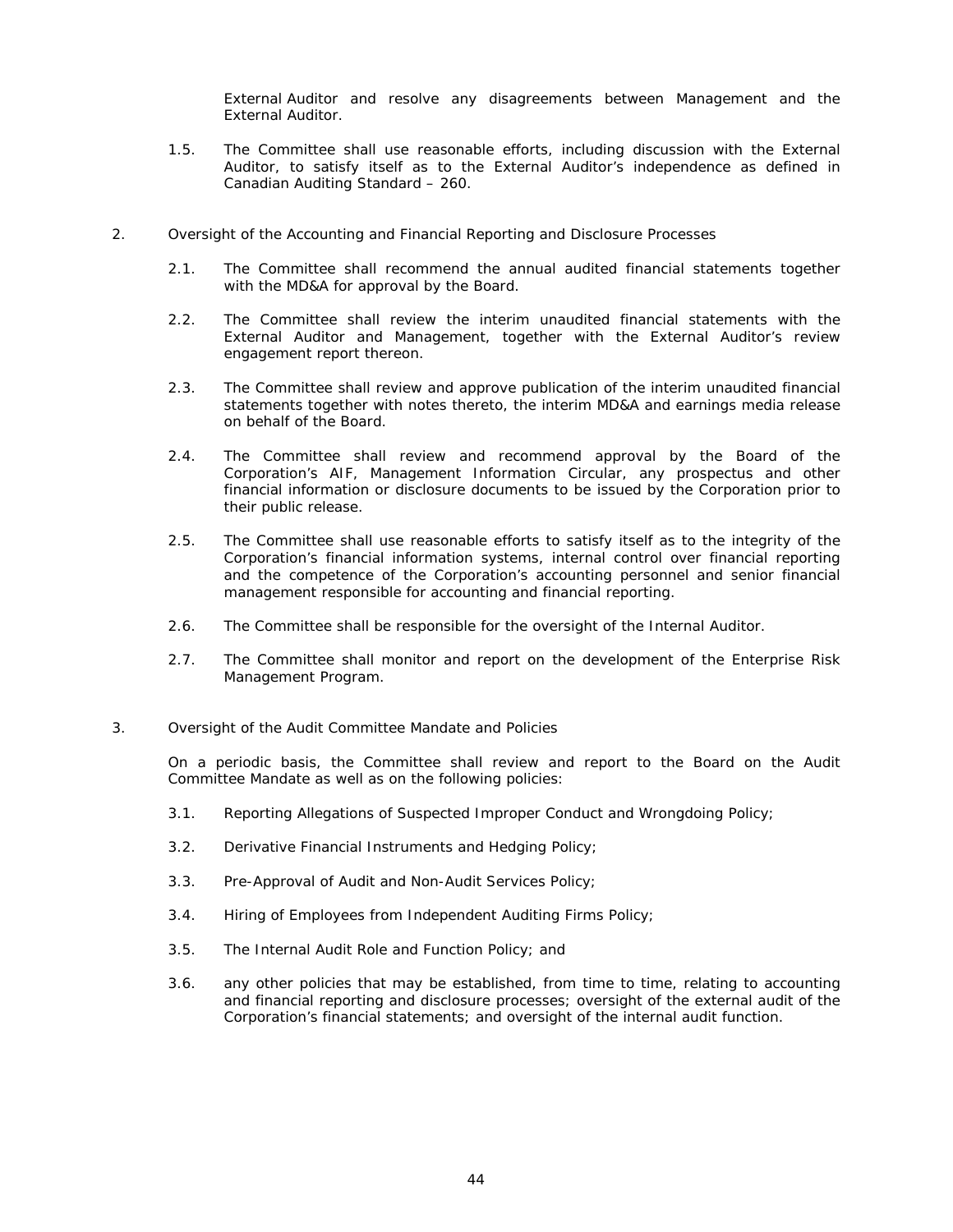# *E. Reporting*

The Chair of the Committee, or another designated Member, shall report to the Board at each regular meeting on those matters which were dealt with by the Committee since the last regular meeting of the Board.

## *F. Other*

- 1. The Committee shall perform such other functions as may, from time to time, be assigned to the Committee by the Board.
- 2. The Committee may approve, in circumstances that it considers appropriate, the engagement by the Committee or any Director of outside advisors or persons having special expertise at the expense of the Corporation.

# **11.3 Pre-Approval Policies and Procedures**

The Audit Committee has established a policy which requires pre-approval of all audit and non-audit services provided to the Corporation and its subsidiaries by the Corporation's External Auditor. The Pre-Approval of Audit and Non-Audit Services Policy describes the services which may be contracted from the External Auditor and the limitations and authorization procedures related thereto. This policy defines services such as bookkeeping, valuations, internal audit and management functions which may not be contracted from the External Auditor and establishes an annual limit for permissible non-audit services not greater than the total fee for audit services. Audit Committee pre-approval is required for all audit and non-audit services.

# **11.4 External Auditor Service Fees**

Fees incurred by the Corporation for work performed by Ernst & Young LLP, the Corporation's External Auditors, during each of the last two fiscal years for audit, audit-related and tax, and non-audit services were as follows:

| <b>Fortis</b><br><b>External Auditor Services Fees</b><br>(\$ thousands) |       |       |
|--------------------------------------------------------------------------|-------|-------|
| Ernst & Young LLP                                                        | 2011  | 2010  |
| Audit Fees $(1)(2)$                                                      | 2,518 | 2,535 |
| Audit-Related Fees <sup>(2)</sup>                                        | 1,146 | 775   |
| Tax Fees                                                                 | 153   | 202   |
| Non-Audit Services                                                       | 145   |       |
| <b>Total</b>                                                             | 3,962 | 3,512 |

*(1) Relate to financial statements prepared in accordance with Canadian GAAP* 

*(2) The 2010 audit and audit-related fees have been reclassified to conform with the current year's presentation.* 

Audit-related fees increased year over year primarily due to work performed by Ernst & Young LLP in preparation for the Corporation's conversion to US GAAP, effective January 1, 2012, including audits and reviews performed on the Corporation's 2011 annual and quarterly consolidated financial statements, respectively, with 2010 comparatives, prepared in accordance with US GAAP. Non-audit services related to work performed at Caribbean Utilities during 2011 associated with the Company's insurance claim related to a damaged generating unit. The non-audit fees were pre-approved by Caribbean Utilities' Audit Committee and do not impair the independence of Ernst & Young LLP.